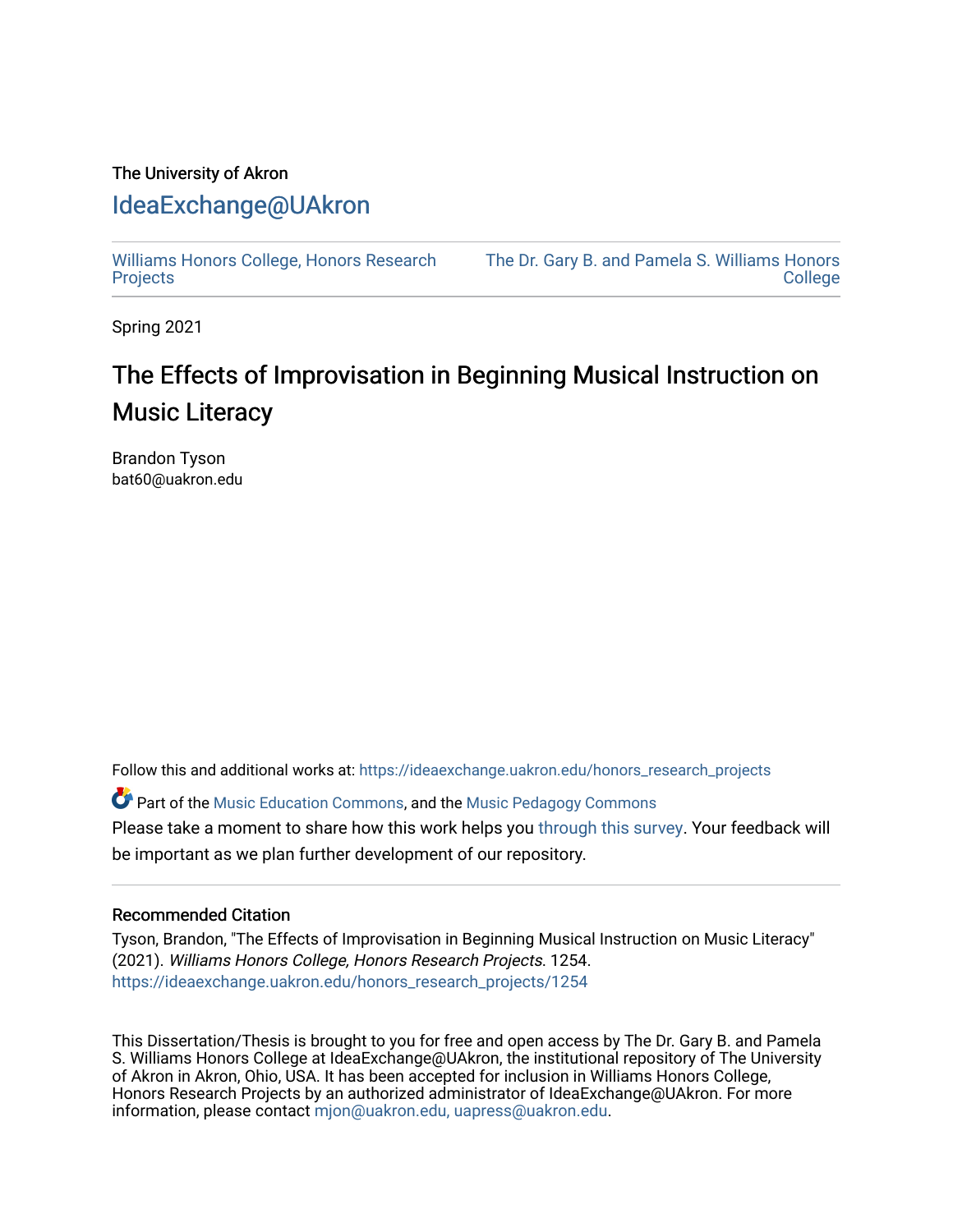The Effects of Improvisation in Beginning Musical Instruction on Music Literacy A Review of Literature Brandon Tyson The University of Akron

Author Note

This report is for fulfillment of the Williams Honors College at The University of Akron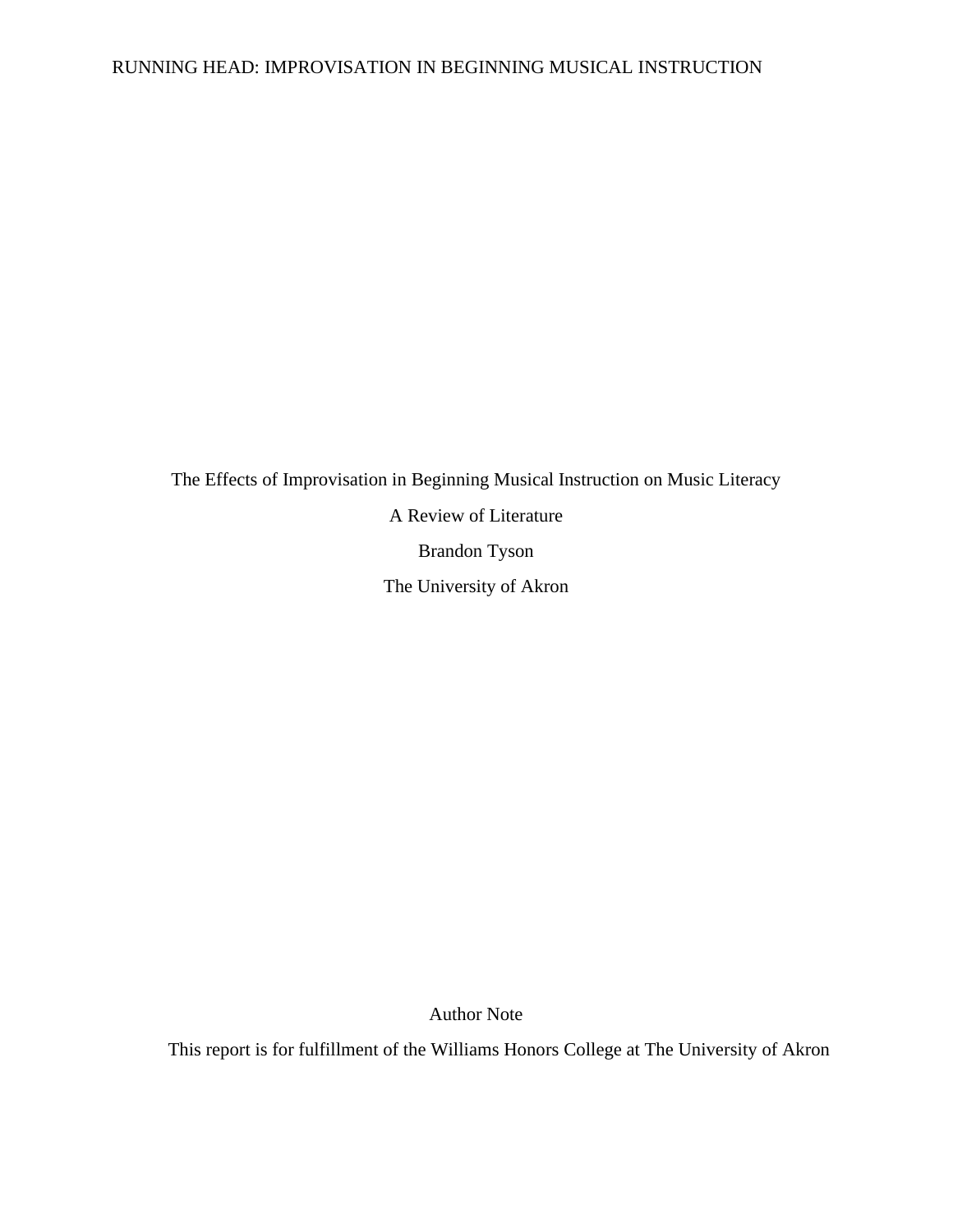#### **Abstract**

Teaching is a skill that has many different techniques and strategies. Each instructional strategy is valid for giving the student the opportunity to learn. In the 1993 article "Improvisation is the Manifestation of Musical Thought," Azzara states that improvisation is a spontaneous expression of musical concepts. Many have used improvisation to bring knowledge together and synthesize the content. Improvisation is a tool that can be utilized at any point in the educational process. Opportunities for improvisational play gives students personal experiences on leading to skill development in listening and performing of the skills. After a solid foundation of performance ability and aural perception is built, notation can be introduced to provide a symbol to the already learned skill.

This literature review synthesizes information and data about the effects of improvisation on music literacy in beginning musical ensembles. A secondary purpose of the literature review is to analyze common pedagogies used by music teachers and to compare them to the use of improvisation. This paper is intended to provide information on the benefits of improvisation at any point in a musician's developmental process. Resources and discussions through this literature review are meant to provide strategies for the incorporation of improvisation into the teaching process.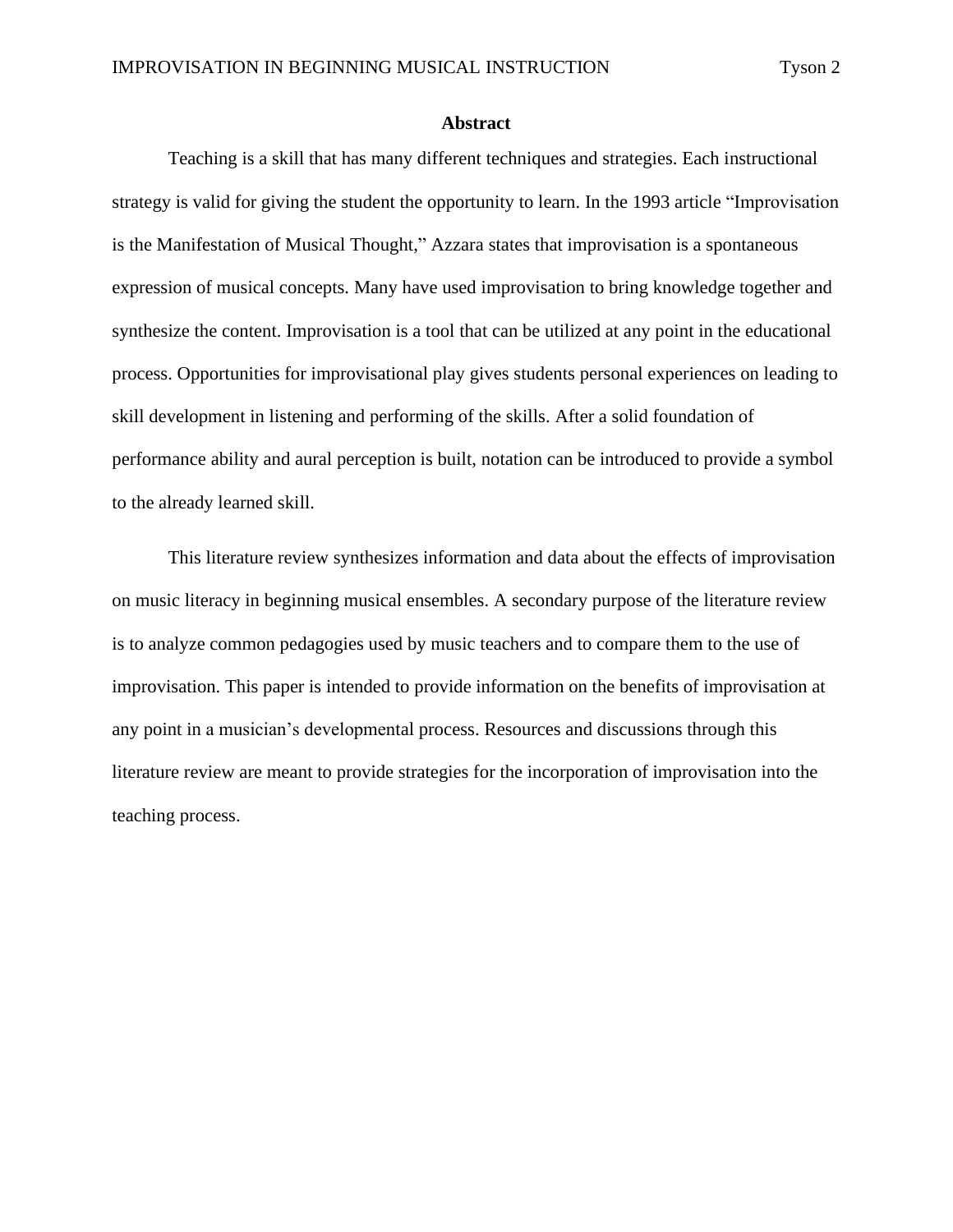#### **The Effects of Improvisation in Beginning Musical Instruction and Music Literacy**

Teaching is a skill that has many different strategies for assisting students in achieving higher knowledge. Each method and technique is designed to set the student up for the best chance at success when it comes to developing a student's knowledge on a subject.

Bloom's Taxonomy is a learning theory that is separated into the cognitive, affective, and psychomotor domain. Bloom's cognitive domain taxonomy is originally presented in a hierarchy. This is because Bloom believed some cognitive skills were more foundational while others were considered higher-level skills (Swartwood, 2012). Bloom's taxonomy shows that the levels of skill development, in terms of cognition, from lowest to highest are knowledge, comprehension, application, analysis, synthesis, and evaluation (see Figure 1). The bottom three levels are the foundational levels that support the upper levels (Swartwood, 2012).

#### **Figure 1**

Bloom's Cognitive Domain Taxonomy Pyramid



Improvisation could be considered as a demonstration of synthesis. Synthesis is the act of applying learned skills and information together to create a new whole. In music, one equivalency would be putting the musical concepts together to create a new melody or musical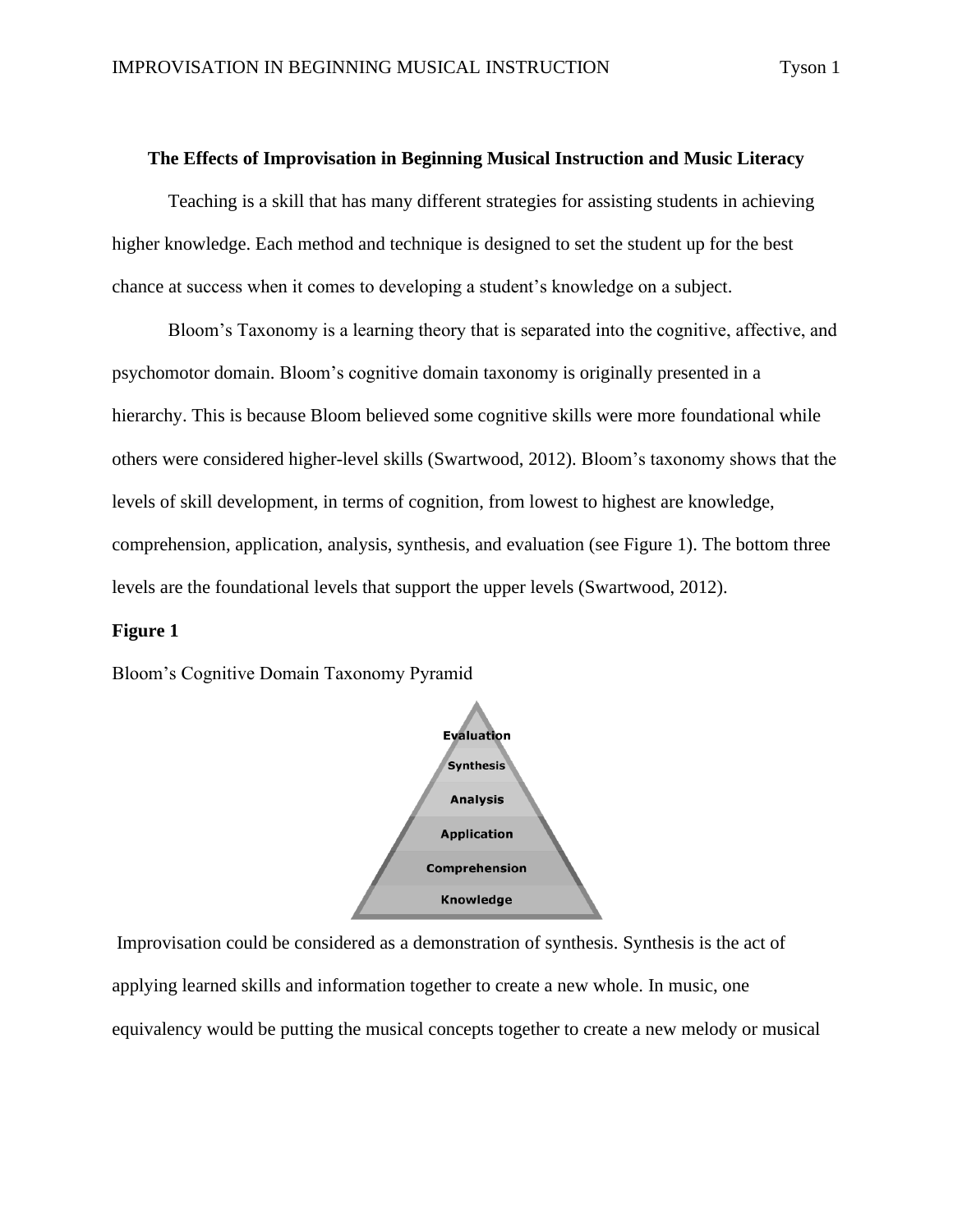idea. Azzara (1993) labels improvisation as the extemporaneous manifestation of musical thought.

Improvisation does not have to be the act of putting already learned concepts together. It is a tool that can be used at any step in the student's development. Improvisation can be either free or guided. When improvisation is free, there are no limitations to the improvisation. For example, improvisation is often thought of as jazz improvisation in which a musician spontaneously creates a melody over a previous established set of chord changes. However, the act of improvising is not limited to use in jazz. When improvisation is guided, limitations are set for the improvisation to guide the person improvising. For example, limitations could be defined for pitches, rhythms, or articulations used. Guided improvisation may be a pathway and tool useful for discovering new concepts. Music students may achieve effective learning through improvisation in the early stages of development through uses of guided improvisation and exploration. By approaching music learning through listening and guided improvisation, students are acquainted with skills through performance.

#### **Linguistics and Music Instruction**

In Hall's article "Improvisation as an Acquired, Multilevel Process" (1992), he asks the question "Why is it that language is acquired by all normal human beings and music by only a few?" (p. 233). Although music is considered to have more context than words due to the added components of pitch, articulation, and other musical characteristics (Hall, 1992), there could be similarities in language development and music development.

In language development a child is first surrounded by both linguistic and non-linguistic sounds. The infant listens to sounds around them before being able to understand what they mean or how to use the sounds (Garnica, 1975; Gordon, 2010). This listening immerses the infants in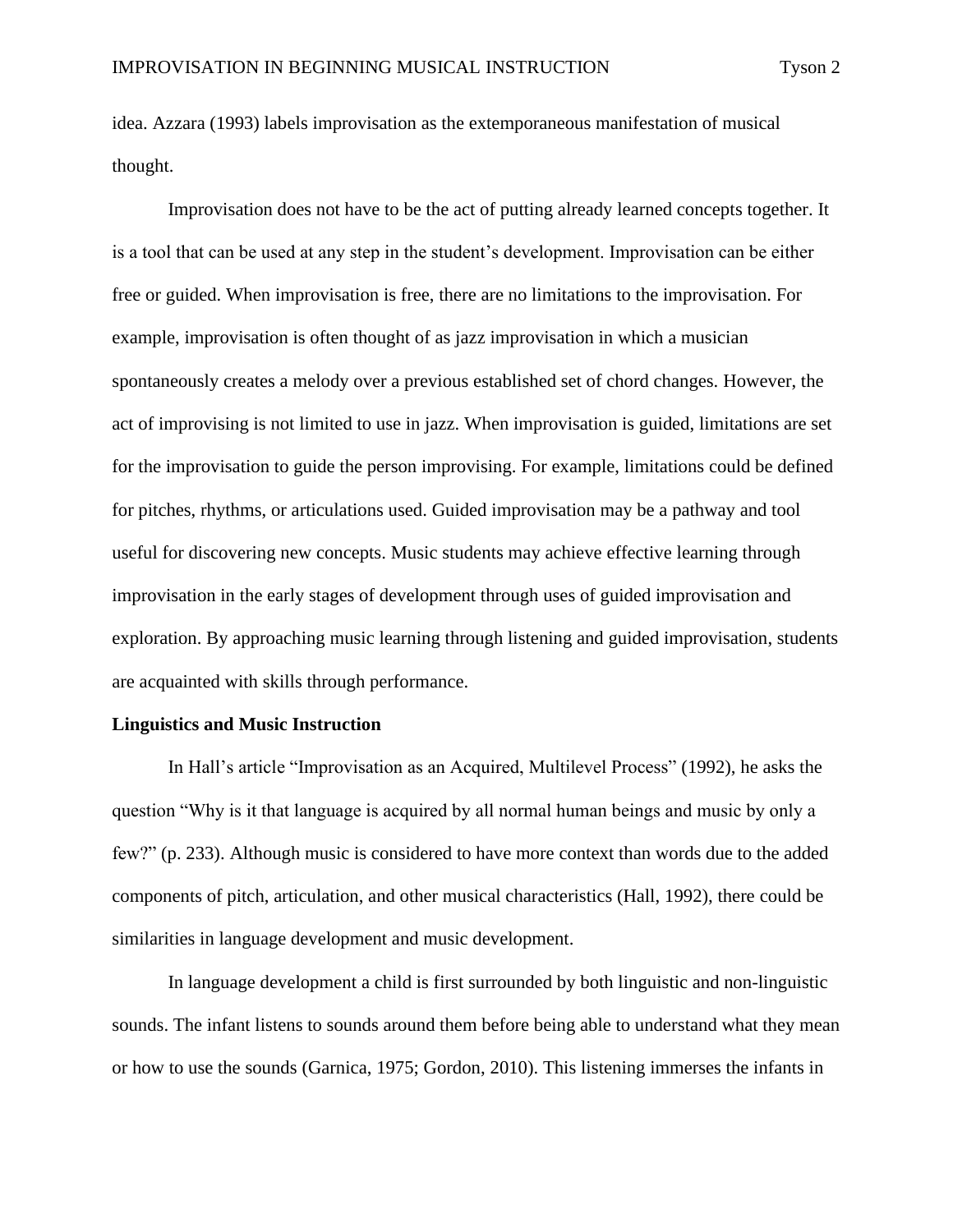the contextual language in which they will be using for communication. The beginning of a young child's language development is devoted to listening.

Children then begin to use vocalizations by pushing air through their vocal folds (Garnica, 1975). Although this process is not imitating the language, it has a crucial role in linguistic development as infants begin to experiment with the sounds they can make with their voices. Following vocalization, children begin demonstrating word babble. Word babble is the act of repeating the sounds and putting words in sentences that may not make sense. This is when the child begins to use words like "mama, dada,etc". The child soon chains words together into sentences that will start to make sense. This is the beginning of emulating the language they have been immersed in to start communicating. (Garnica, 1975). Finally, the child begins to understand the use of grammar and how to construct sentences. The child develops the ability to read and write the language after being able to communicate vocally.

Music learning has an opportunity to follow a similar sequence. Many researchers have recommended that students begin learning music through aural development, movement, and singing before transferring the ideas to musical notation (Grey, 2020; Grutzmacher, 1987). Gordon lists a process of music learning that is similar to language learning. Gordon begins by stating that listening to music is the first step that a child goes through in their development. Then they begin to experiment with the sounds that they hear, trying to recreate them. This is when the child screams or reacts to music. Gordon continues that they will begin to use tonal babble. This is most of the time through the action of singing the folk songs that their parents sing to them. As children get more and more comfortable with making the sounds and imitating the music they are hearing, they begin to understand the components of the music (Gordon, 2010). The process that the student goes through involves the act of aurally listening and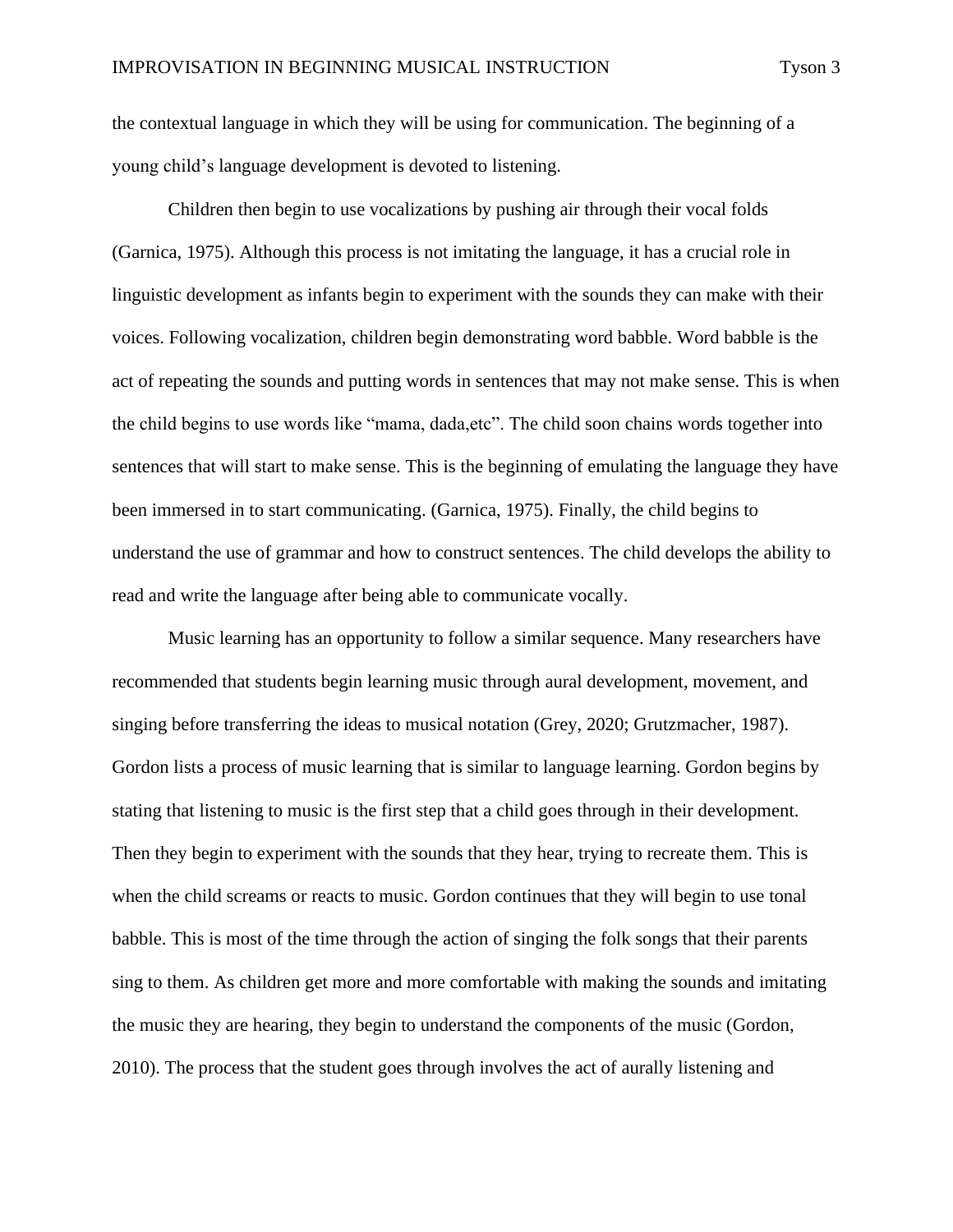recreating. Listening and recreating lead to creating and experimenting with the sounds that they learned aurally without the use of written notation at this point in development.

Contrast Gordon's process with pedagogies for teaching music that begin with the written notation or start the written notation early in the musical development. Although each pedagogy introduces notation at its own time, some tend to teach musical concepts using notation. One example of this process is in most beginning band method books. If a teacher follows a method book as a teaching guide rather than a resource, the first thing taught is the musical staff and its components. The teacher then shows the student what something looks like, describes what the skill is, and then gives ways of practicing it before applying it in context. This method of teaching focuses on the written and notational side of understanding.

In Feierabend's article "Developing Music Literacy: An Aural Approach for an Aural Art" (1997), he writes that music should be taught aurally. Although notation is important, the aural aspect of music should be the driving force of musical understanding and teaching. According to Feierabend (1997), music literacy must be preceded by three acquisitions: comfortable and accurate singing skills, comfortable and accurate moving skills, and expressive sensitivity. If a student is taught through notation, it is possible for them to not fully develop these acquisitions.

In Feierabend's list of prerequisites to musical notation, he included "expressive sensitivity". This is the ability to interpret music in an expressive way. Expressive sensitivity means the musician can interpret the parts that cannot be written in the musical notation. These hidden musical expressions are tone color, vibrato, stress, and other musical concepts that the performer is responsible for in music. Through listening and recreating, the student begins to internalize these expressions and learn how to interpret music and develop their musical intuition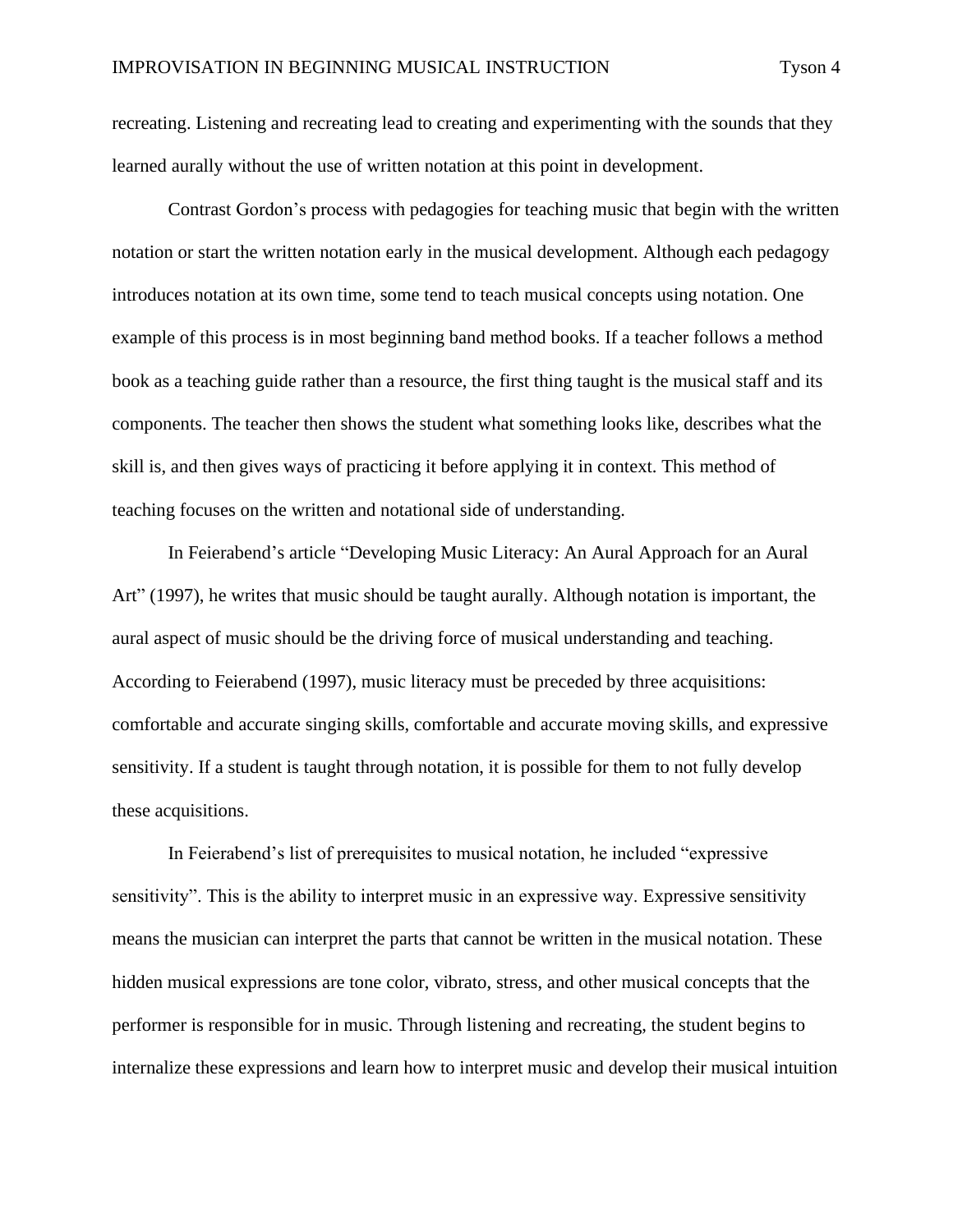(Feierabend, 1997). When learning a language, it is typical of infants to listen and imitate the sounds around them before learning how to read the language similarly to how music is learned. **Suzuki Method**

The Suzuki Method was developed by Shinichi Suzuki born in Nagoya, Japan in 1898. When Suzuki was young, he heard a recording of the famous violinist, Mischa Elman, playing Schubert's *Ave Maria*. He thought it was so beautiful that he brought a violin home and began to teach himself how to play by imitating his playing based on what he heard (Suzuki Association of the Americas, 2020). Suzuki utilized imitation and listening as his main method to learning. He believed that everyone could be a musician and starting at a young age was better for students to learn. Suzuki also felt that the way that children learn music should imitate how they learn language, by being surrounded with music at a very young age.

Suzuki method begins with educating the parent as a way of allowing for the music to be taught at home too. This helps to immerse the student in the musical sounds and ideas so that they have practice at home as well as at school. The method encourages the desire and will to play and learn as a priority. It also encourages group participation in the learning process.

Suzuki method puts a priority on the music as an aural art over the music in its notated form. The Suzuki method recognizes the importance of music literacy. However, it builds the foundational skills and musicianship before the addition of written notation. Teachers the use this method instruct the parents how to read so they can help the student learn by ear, but reading notation is later in the process when compared to other commonly practiced methods of music instruction. The Suzuki Association of America (2020) states that music is and aural art and should be learned in a similar fashion as we learn to read. We begin by learning what it sounds like before what it looks like.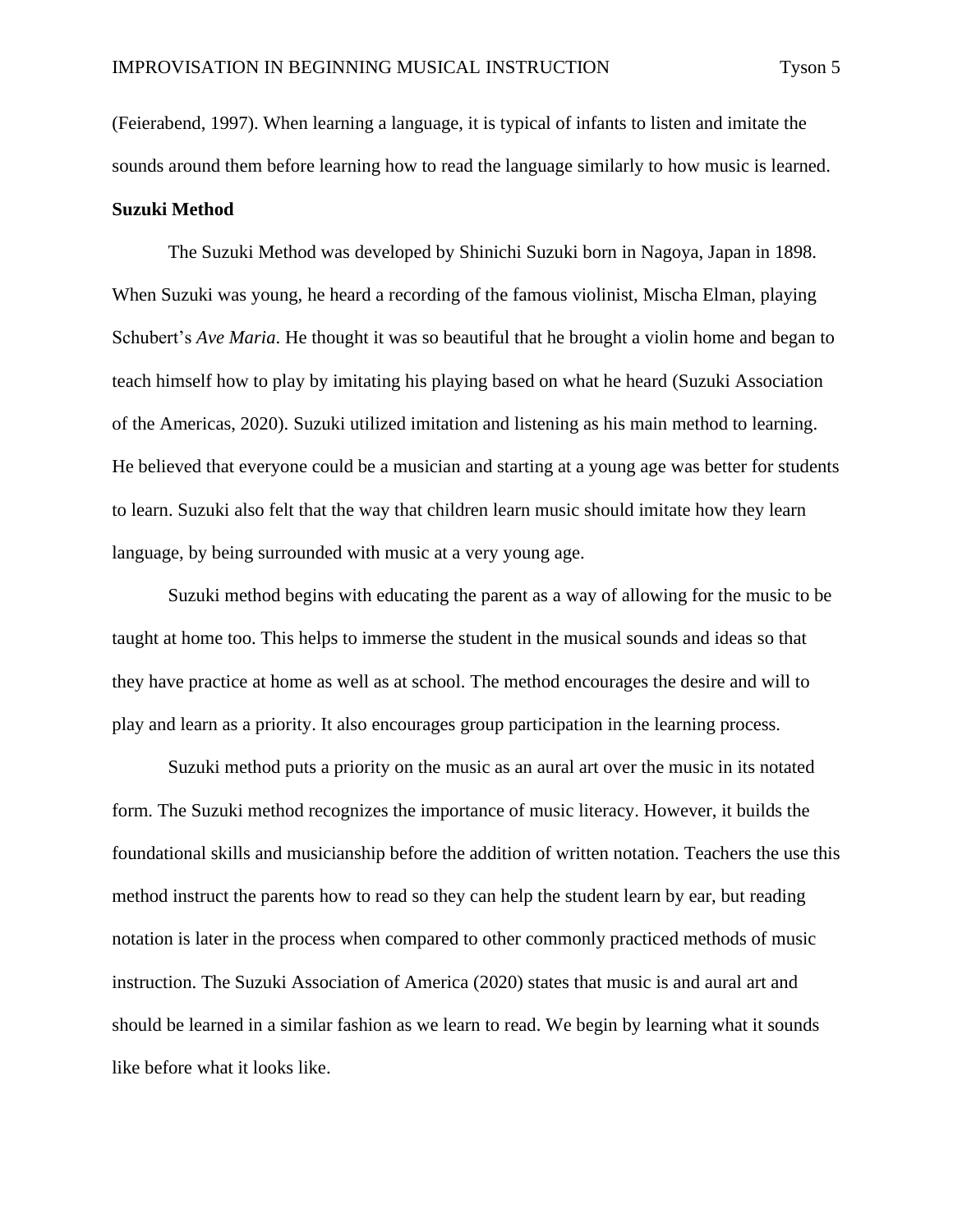## **Orff Method**

The Orff method was developed by Carl Orff who experimented with musicians and dancers in the 1920's (Campbell, 2017). He then developed a school, Guntherschule, and wrote five volumes of chants, songs, and instrumental pieces called *Musik fur Kinder* (Campbell, 2017). These principles and ideas where spread and followed despite the destruction of the Guntherschule in Europe and North America.

Orff's method has a heavy emphasis on preliminary play, imitation, exploration, and improvisation. Preliminary play is "guided experiences of spontaneous exploration of materials under focus" (American Orff-Schulwerk Association, 2020). Imitation is the accurate replication of ideas. This is usually through a call and response format. Exploration is "guided experiences in applying suggested ideas" (American Orff-Schulwerk Association, 2020). Finally, improvisation is the invention of original material.

In Orff Schulwerk method, notational learning is seen as an extension of the rote learning of music. Music literacy is an important part of music education. In Orff's method, Music literacy is a product of preliminary, play, imitation, exploration, and improvisation. "The guiding principle is that notation and reding be built on known musical materials and that sound precede symbol" (American Orff-Schulwerk Association, 2020). Improvisation is found in every phase of an Orff-Shulwerk based lesson (Aaron,1980).

#### **Dalcroze**

Emile Jaques-Dalcroze was a Swiss composer and educator. He was responsible for the development of the Dalcroze pedagogy for musical instruction. While Dalcroze was instructing students in Geneva Conservatory, he observed that his students lacked the ability to hear what they were writing, and their playing showed "little sense of rhythmic life" (Dalcroze Society of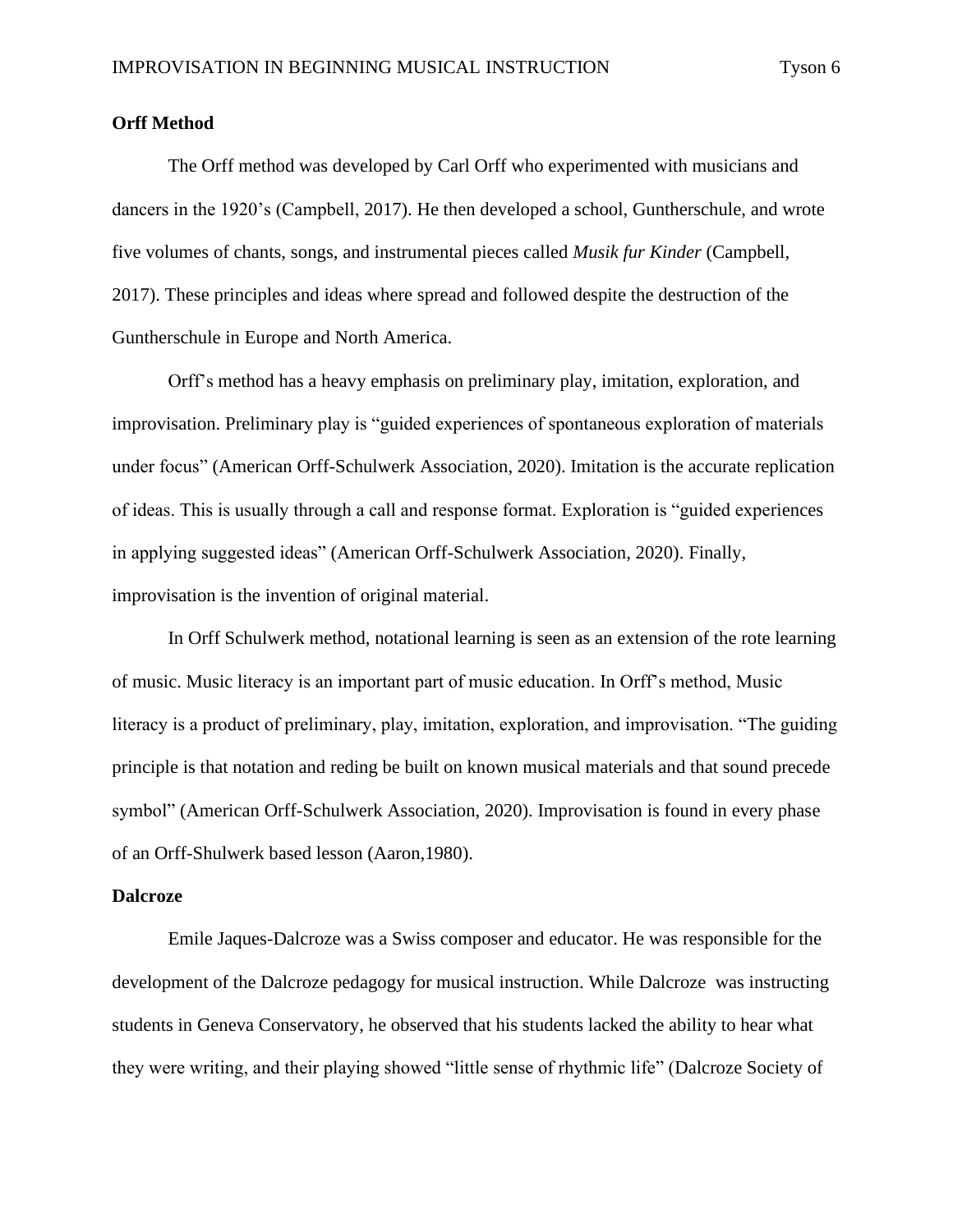America, 2020).Dalcroze's students were also having issues with being rhythmically accurate, poor phrasing, and accurate accents (Grey, 2020). He began by developing ear training games to help the students develop their aural perception of written music.

The most notable aspect of the Dalcroze style of methodology is the use of Eurythmics. He was fascinated with the natural motions of humans imitating the music. Dalcroze had his students walk around and make any motion that they thought conveyed the music (Johnson, 1993). "Eurythmics teaches the concepts of space, time, direction, level and shape" (Johnson, 1993, p. 41). Dalcroze founded a school in Hellerau, Germany to refine his pedagogical methods and investigate new possible pedagogical developments of the principles in Eurythmics. (Dalcroze Society of America, 2020).

Dalcroze methodology is separated into three main parts: eurythmics, solfege, and improvisation (Dalcroze Society of America, 2020). In Dalcroze style of learning, improvisation can find its initial use in eurythmics through the students creating their own ways to move to the music. When students improvise with movement, they use body motions to show what the music is conveying (Johnson, 1993). It can be used to synthesize information together. It can also be a way to further the creativity and expressive nature of the student.

Improvisation on instruments is commonly used to develop the working knowledge of musical concepts that are already heard and sung in Dalcroze method. This can be an effective way to explore a wide variety of musical parameters. It offers a way for students to manipulate musical principles in a way to further understand them (Johnson, 1993). In the article "Dalcroze Skills for all Teachers" by Monica Dale Johnson (1993), Johnson states "when students improvise, they are manipulating music concepts creatively, enhancing as well as demonstrating their understanding" (p. 44). This is similar to experimenting in science class with materials so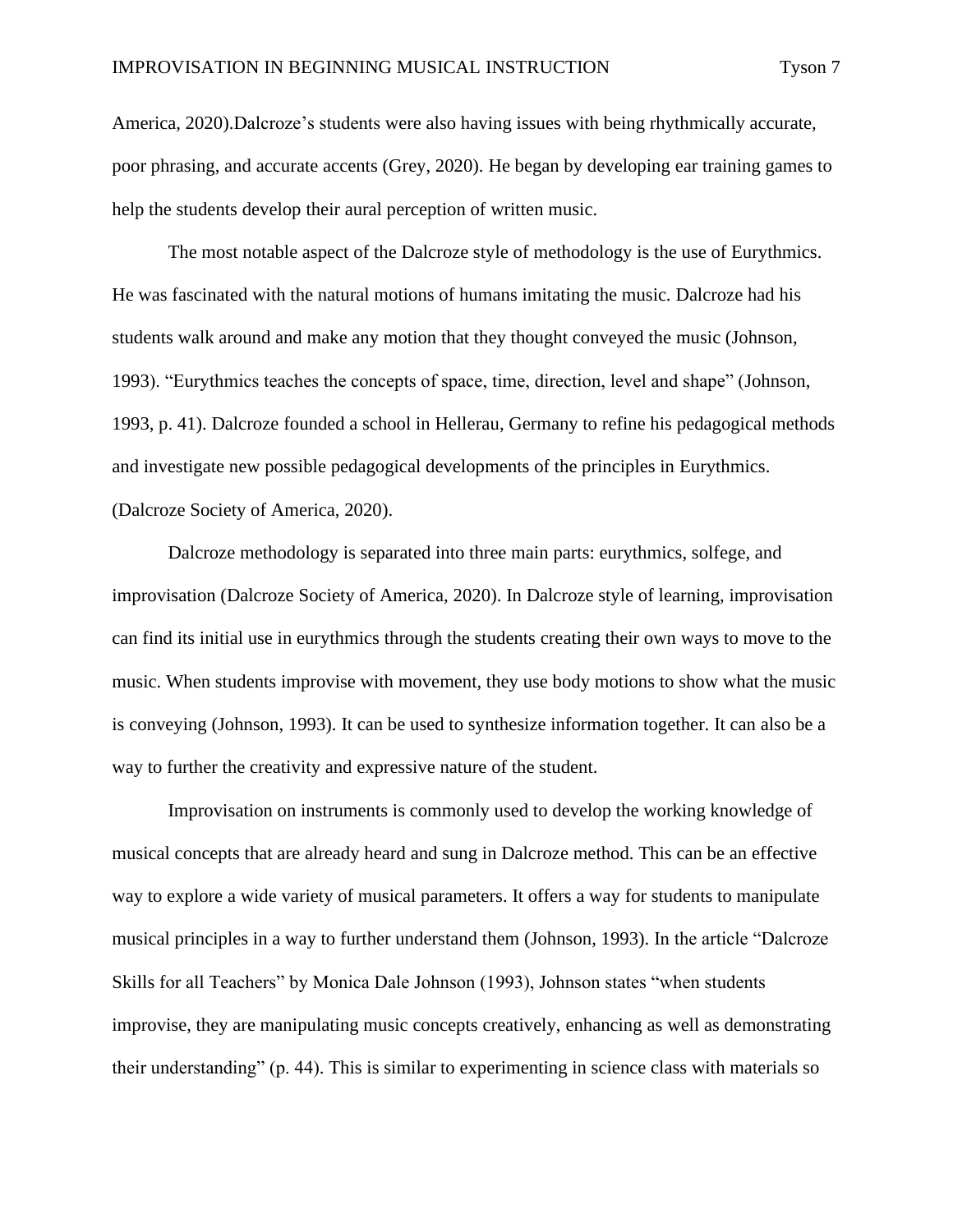that the student discovers the reactions by their own means rather than being told. Experimenting with sounds through improvisation leads students' personal musical discoveries.

#### **James Froseth's "Do it" Method Books**

James Froseth is Professor Emeritus, former chair of the graduate committee and doctoral advisor for the music education department at the University of Michigan from 1984-1999. He is a leader in the study of music teacher education and a strong advocate for nonverbal modes of music teaching and performance-based assessment of musical learning. Froseth's methods incorporated creative musicianship at all levels of instruction (Watkins, 2011).

Froseth wrote and distributes the method book "Do it! Play in Band" which is a method book based on the aural approach to music learning. It uses CDs that feature artists models of beginning level musical repertoire with a set of musical accompaniments in a multitude of styles to give students many opportunities to learn the musical concepts through listening. Music students are able to listen to the CDs for a sound to emulate and play along with the accompaniment to experience the skills. With the accompaniment, they could play a pre-existing melody or create their own using guidelines set by the instructor.

The method book gives many opportunities for improvisation as well has developing the ear of the students by having students sing music while even including words to the songs. There are also many opportunities for the students to play melodies by rote with no written notation to assist them in playing back the melodies.

#### **Effects of Improvisation**

Improvisation is often viewed as an activity that is only attainable after a strong foundation of musical skills has been developed. Yet the Suzuki, Orff, Dacroze, and Froseth methods demonstrate the successful incorporation of improvisation at early levels. In addition,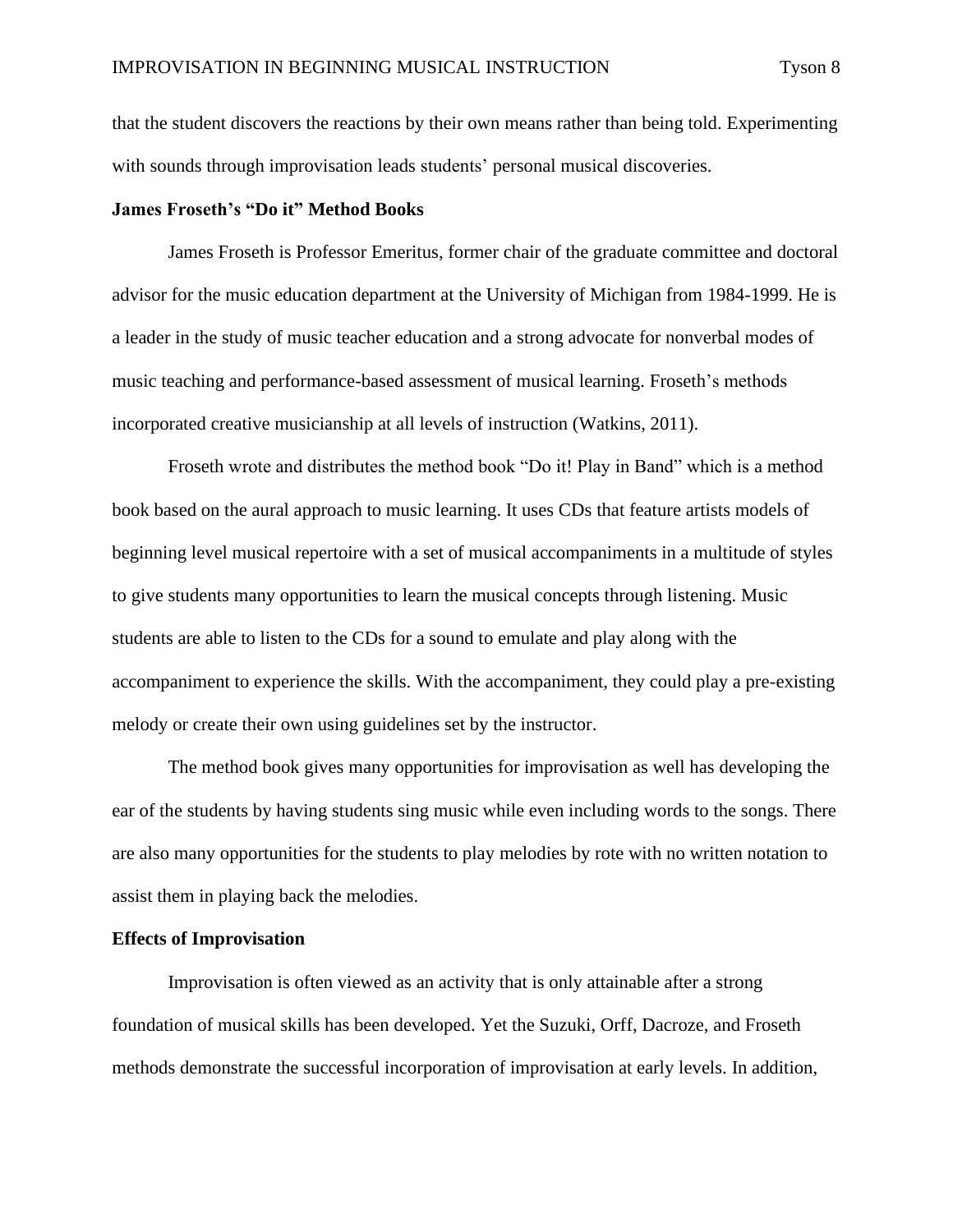there have been many studies conducted on the benefits of improvisation in musical instruction and its effects on musical performance and understanding of music concepts. According to Della Pietra and Cambell's (1995) article "An Ethnography of Improvisation training in a Music Methods Course",

… students in music methods courses can be enabled, through training, to conceive musical improvisation as a model based and integrally linked to the teacher's careful design strategies for analytical listening; recognize the pedagogical importance of providing 'building blocks' through listening, teacher demonstration, and student imagination; accept the tripartite pedagogical structure for stimulating improvisation among students…; and to assist other students in socially interactive ways to produce a musically logical 'solution' to their individual tasks and problems. (p. 124)

Della Pietra and Cambell clearly demonstrate how collegiate music methods courses can inform future teachers about using improvisation in instruction. Including training and becoming comfortable with improvisation in methods courses can lead future teachers to incorporating improvisation and other tactics into their lesson planning.

The Manhattanville Music Curriculum Project (MMCP) was created to study "the purpose, substance, and means of music instruction in the schools and in the preparation of the music educators" (Thomas, 1991, p. 27). Reading musical nomenclature activates cognitive pathways for students to associate the written notes to sounds and then activates the necessary motor functions to create that sound on the instruments. Improvisation, on the other hand differs in the nature and the extent of cognitive involvement.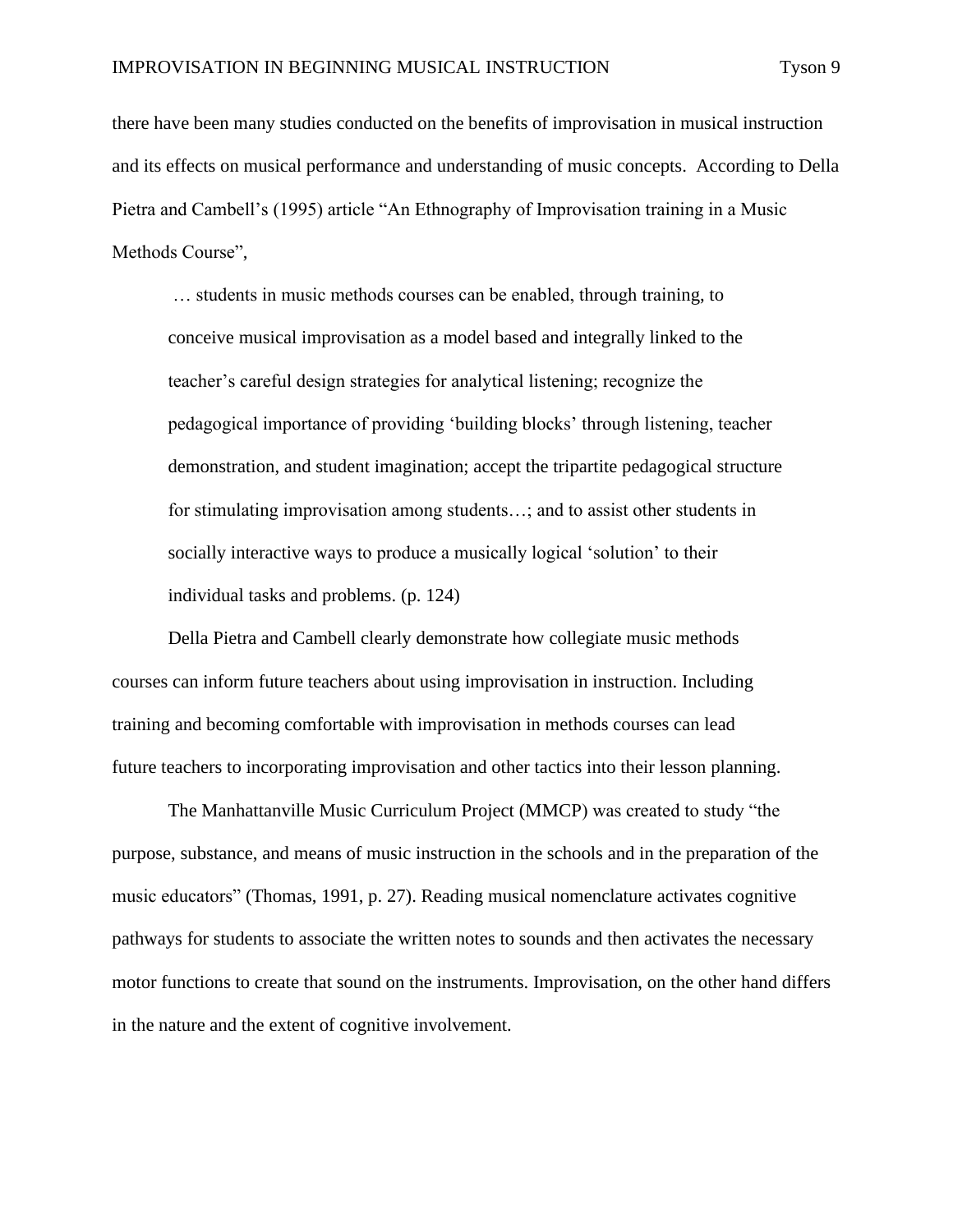Improvisation relies on deduction, induction, and intuitive musical thought when creating (Thomas, 1991). This determination is informed by several factors, such as idiomatic preference, knowledge of the musical context, performance, etc. According to Ronald Thomas (1991), "improvisation is not the total answer, but it is an important teaching strategy, that can lead to significant insights" (p. 29). There is currently limited formal training in improvisation skills and abilities in collegiate music education disciplines. This is reflected in the lack of instruction using improvisation in public schools (Thomas, 1991).

Christopher Azzara (1993) conducted an experiment focused on the effects of improvisation on music students' musical achievement. Experimental groups participated in improvisational techniques and control groups continued instruction through normal means. The results provide evidence of a possible correlation of improvisation practices and improved instrumental performance while reading musical notation (Azzara, 1993).

Music improvisation involves the ability to adapt and integrate the sounds and coordination in real time, using learned and stored sequences in order to produce a flexible result (Beaty, 2015). There are two main types of improvisation, free and guided. Early improvisation should be a very strict guided practice. According to Azzara's article "An Aural Approach to Improvisation," (1999) giving limitations on improvisation gives the student more ability rather than less. The restrictions limit the possible outcomes and allow for a more comfortable and relaxed improvisation. After becoming comfortable playing with the restrictions, the students can then begin to play inside and outside of them (Azzara, 1999). As the student becomes more musically developed, restrictions can be removed to allow for a freer improvisation experience. The ability for a student to improvise freely is a direct showing of the instructors use of guided improvisation (Aaron, 1980).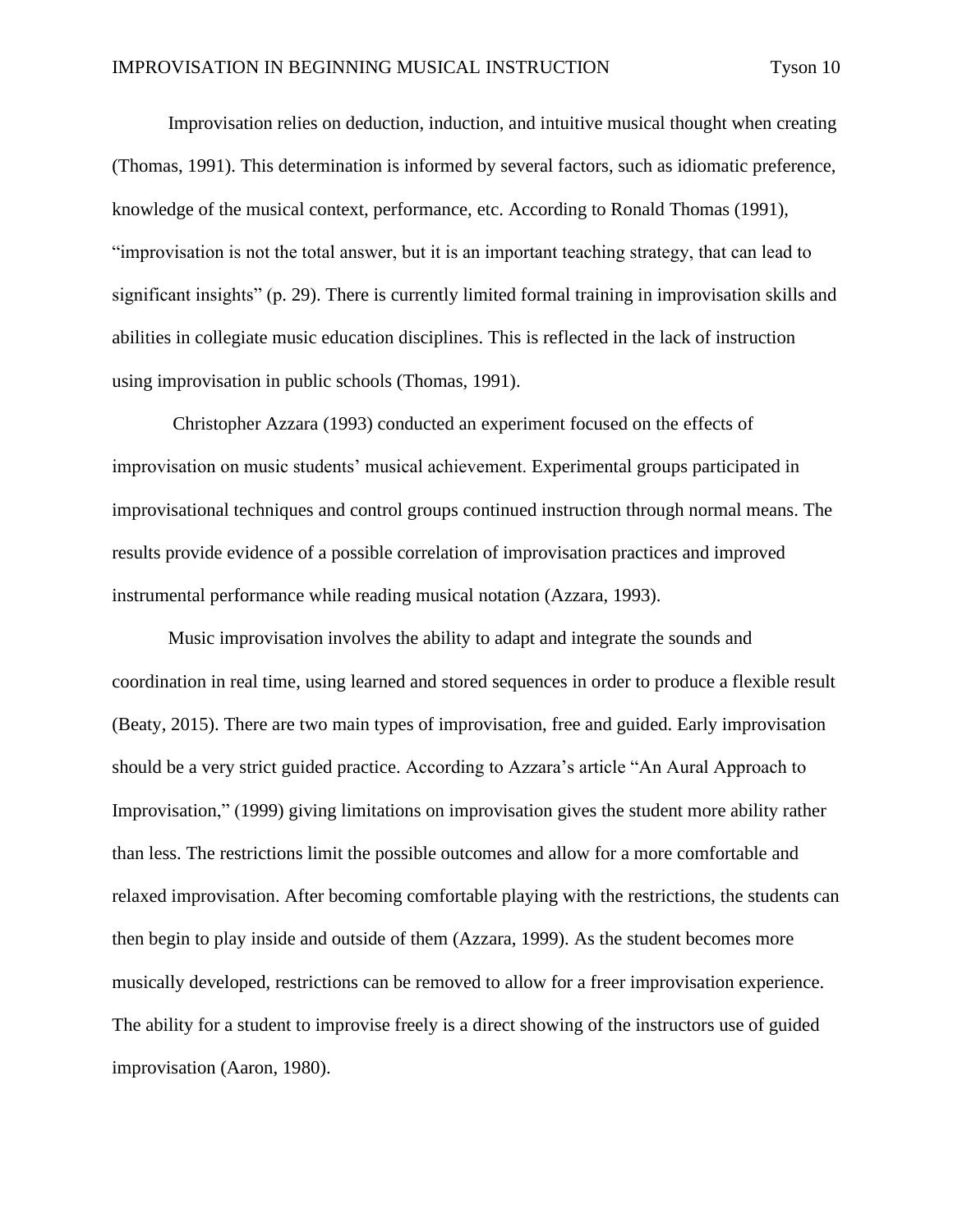According to Norgaard, Stambaugh, and McCranie (2020), improvisation included in the warm-up activities has been shown to increase productive rehearsals and be beneficial to the student's musical growth. Warm-up is the time for students to prepare themselves for the lesson. Most warm-us include setting up the body for embouchure, flexibility, and tuning. Incorporating improvisation into warm-up activities could foster creativity and "change some aspects of students' executive functioning" (Norgaard, Stambaugh, McCranie, 2020).

Depending on the complexity level, improvisation may cause a deactivation in the desolated prefrontal cortex. Meaning that when complex improvisation takes place, rapid selection of musical choices during the execution will not have temporal delay (Landau, 2017). This means that when a musician is improvising, it is likely that there is no premeditation in the performance. Improvised performances represent the display of concepts that are so ingrained in the performers understanding, that recall does not take a lot of time. To allow for effective improvisation, there must be trust and confidence in the player to be free to explore the sounds. Trusting themselves allows for the music students to become more comfortable with the material they are improvising with and more confident in the material. Instructors should cultivate comfort with improvising by making it normal for the student to improvise (Landau, 2017). Fostering a safe environment even if they play something that is "wrong" with stipulations set prior to improvising will help improvising to become more comfortable.

Music improvisation is rooted in our limbic system (Hall, 1992). The limbic system is the part of our brain involved in behavioral and emotional response. This system gives the improviser the ability to explore how different musical techniques and learned skills fit together. Improvisation allows for players to experience these combinations and the emotional effects they have on them.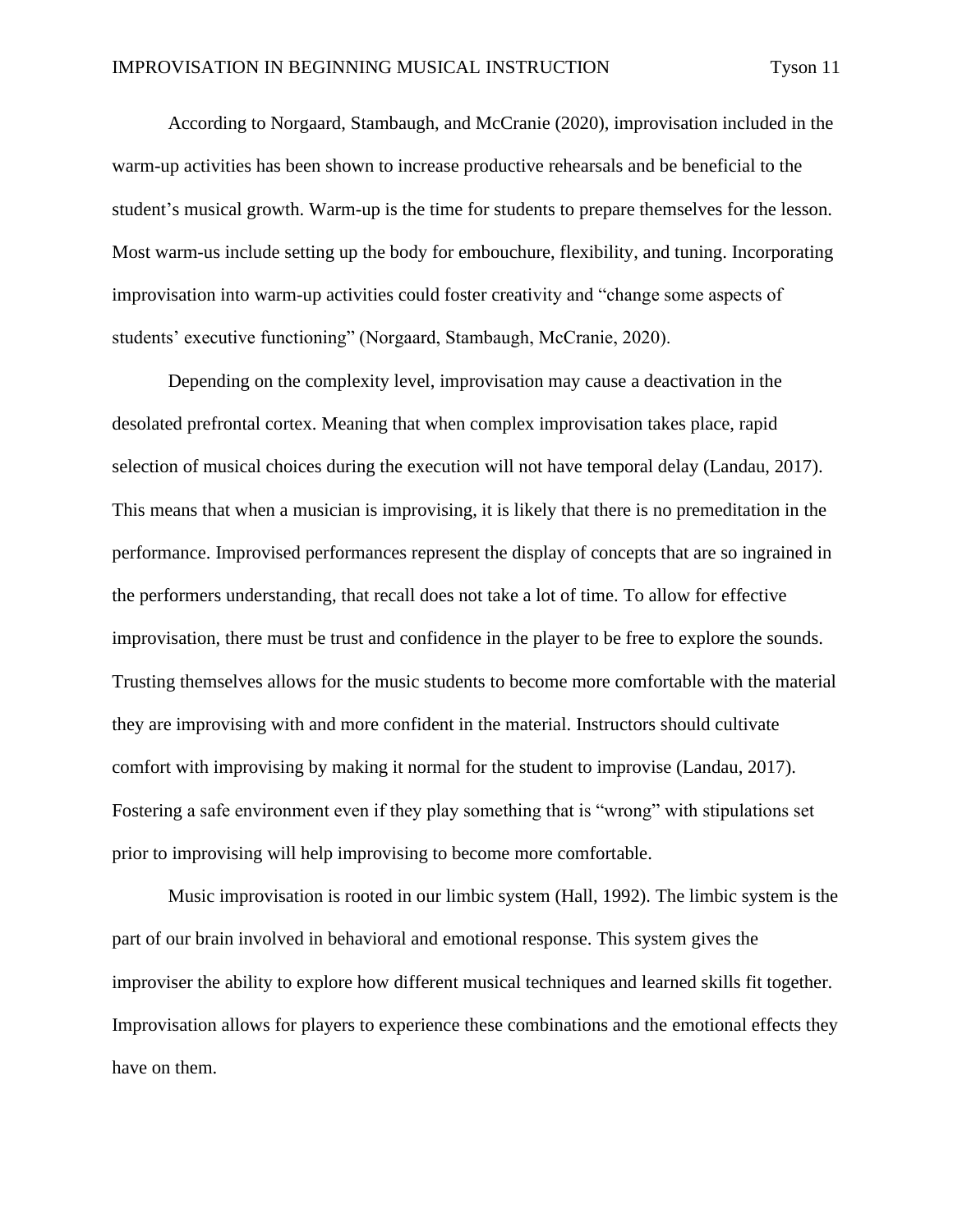The study by Diaz Abrahan (2018) reviewed and discussed the effects of music improvisation on memory and emotion. The study revealed that participation in improvisation prompted high levels of emotional investment. The human brain perceives emotional and nonemotional memories differently (Diaz Abrahan, 2018). Since music contributes to emotional memory, the act of performing music can possibly lead to more retention of memory.

### **Music Literacy and the Effects of Improvisation on Literacy**

Music literacy is the ability to read and write music in a standardized notation. Music literacy demonstrates the understanding of the music itself as well as the correlation between each symbol and its musical representation. Most beginning band method books teach music literacy through a symbol first approach in which they show what the symbol is, then what it means, and finally explains how it is used and gives contextual exercises. Pedagogical methods such as Orff, Dalcroze, and others utilize a sound before symbol approach, wherein performing the skill is done before the student see the notational representation. Improvisation in literacy instruction could be considered as a sound before symbol approach. After the students are taught by either call and response or another way of identifying and introducing a particular topic, the student could then continue the exploration of the topic through guided improvisation. This approach would allow for several experiences. The most obvious is to allow for the student to have more practice with the topic before reading it. This also allows for the student to experiment with the sounds and topic to allow for them to discover on their own some details about the topic.

Through the method book approach, visuals are given to the student from the very beginning. Before anything is played, the parts of the staff are taught. The main issue with this is it over emphasizes visuals and deemphasizes aural learning. Over emphasizing visuals teaches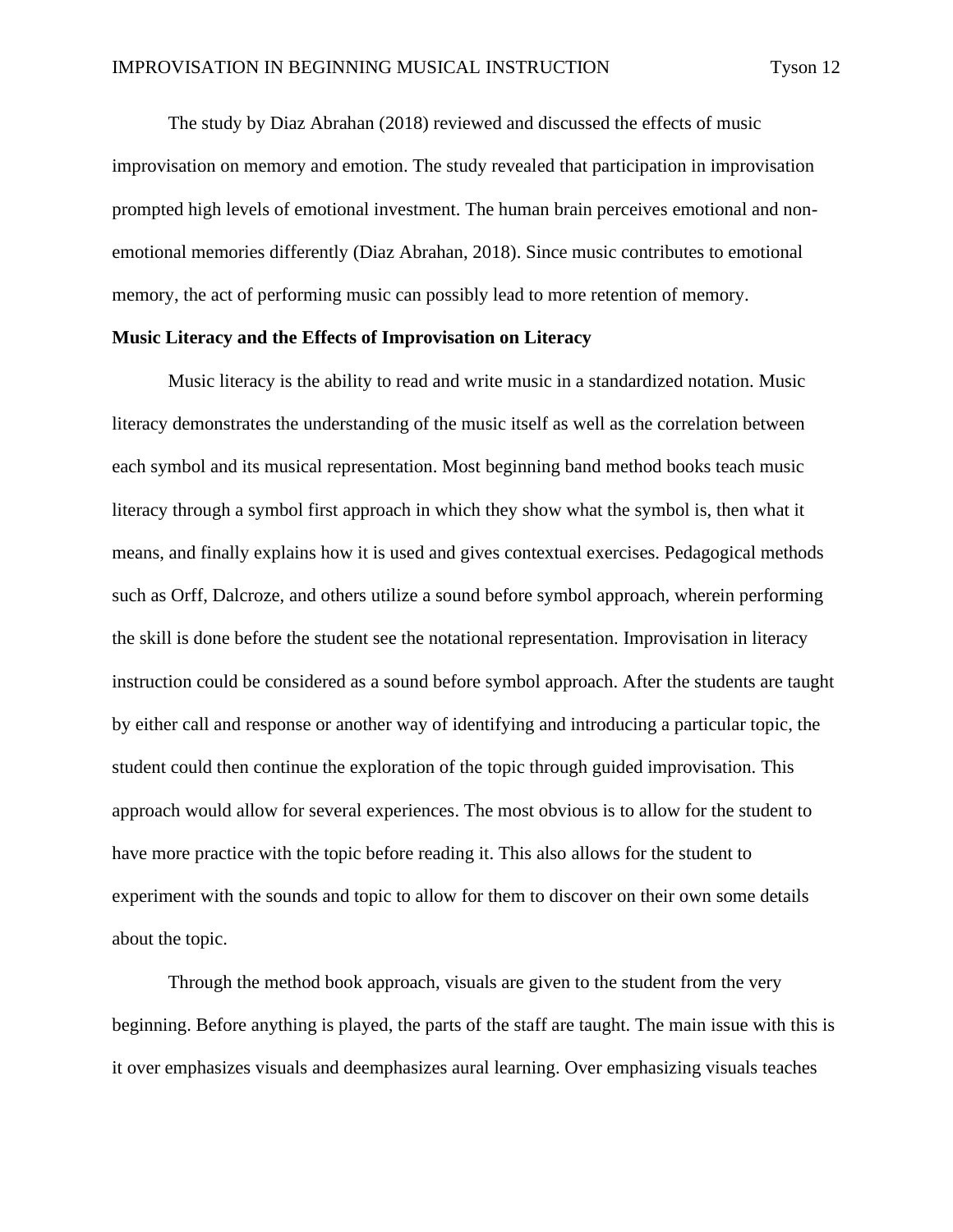students to not listen and rather see (Strick, 2017). Music is an aural art. To effectively read and understand musical notation, the musician needs to understand how the symbols sound. Including improvisation and musical experience with sound prior to learning the musical symbols allows for the development of these skills. Azzara (1999) writes that music students should start with listening and improvising before reading musical notation.

Silijimaki (2019) stressed that improvisation should be used as a method for skill development before reading notation. Improvising assists with the accuracy and comfort level the students have with playing the instruments before reading music using the skills they learned. Silijimaki wrote about using improvisation in beginning music education as a way to prioritize individuality and personal exploration of music rather than "the feeling of alienation that is produced in learning theory and notation" (pp. 126). Including improvisation encourages creativity and aural development before the theoretical understanding of the concepts.

There are many aspects that may affect a student's ability to read music notation. Grey (2020) suggests that students are having difficulty reading music due to lack of skill development. There becomes a reliance on drill strategies rather than musical reading. Edward Asmus (2004) stated in his commentary "Music Teaching and Music Literacy" that lack of skill development and the push for being able to read musical notation has been brought on because of the festival and performances required in undergraduate and high school groups.

#### **Discussion**

Improvisation has been shown to be a way of creating and exploring music. Giving opportunities for students to improvise as a tool for exploring and understanding concepts can be beneficial in the early stages of education. Improvisation is a tool that can be used to teach and assess students in a musical concept.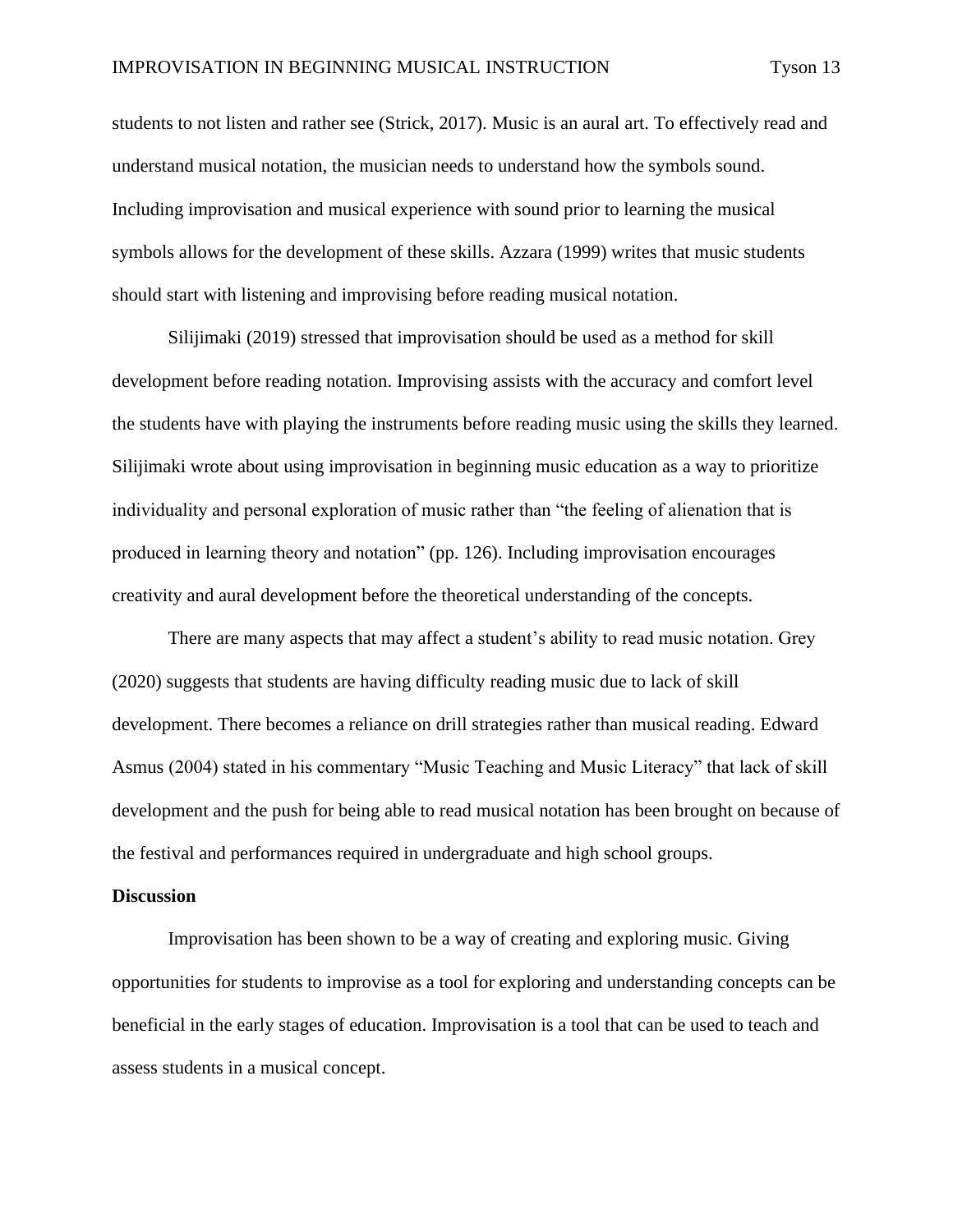To effectively learn the written notation of music, we must understand and be able to communicate using music. Similar to communicating with words before being able to read, being able to convey musical ideas should be presented before learning the notation. This is beneficial for a few reasons. It allows for the sound and production of music to be the initial and overarching focus on learning music. It develops the sound, expression, and technique before relating those to reading music. These aspects allow the two processes to assist each other but not become dependent on each other. This would mean that a student could play a piece with or without music if the processes are both taught equally.

There is room for improvisation, rote learning, and notational reading at all developmental levels. Each of these processes can inform the others and be beneficial for the student. Allowing time for improvisation gives the student a chance to experiment, listen to themselves, and experience the concepts that are being taught. Notation gives a visual and a structured way of conveying the musical principles. Understanding both gives a complete understanding of the sound and usage of the concepts.

Improvisation is not only for students who fully understand a topic, it can be presented earlier and even before they know the notational symbols associated with the topic. Improvisation could be used as a pedagogical method, further developing and structuring the topic so that the notation can be easily taught by already have a firm grasp on how it sounds and how to create it.

## **Application of Principles in Class**

There are many ways of including improvisation in the classroom at any stage (i.e., See Appendix A). Teachers can use guided improvisation as a method to introduce concepts to the students. The instructor should indicate the stipulations for the improvisation, limiting the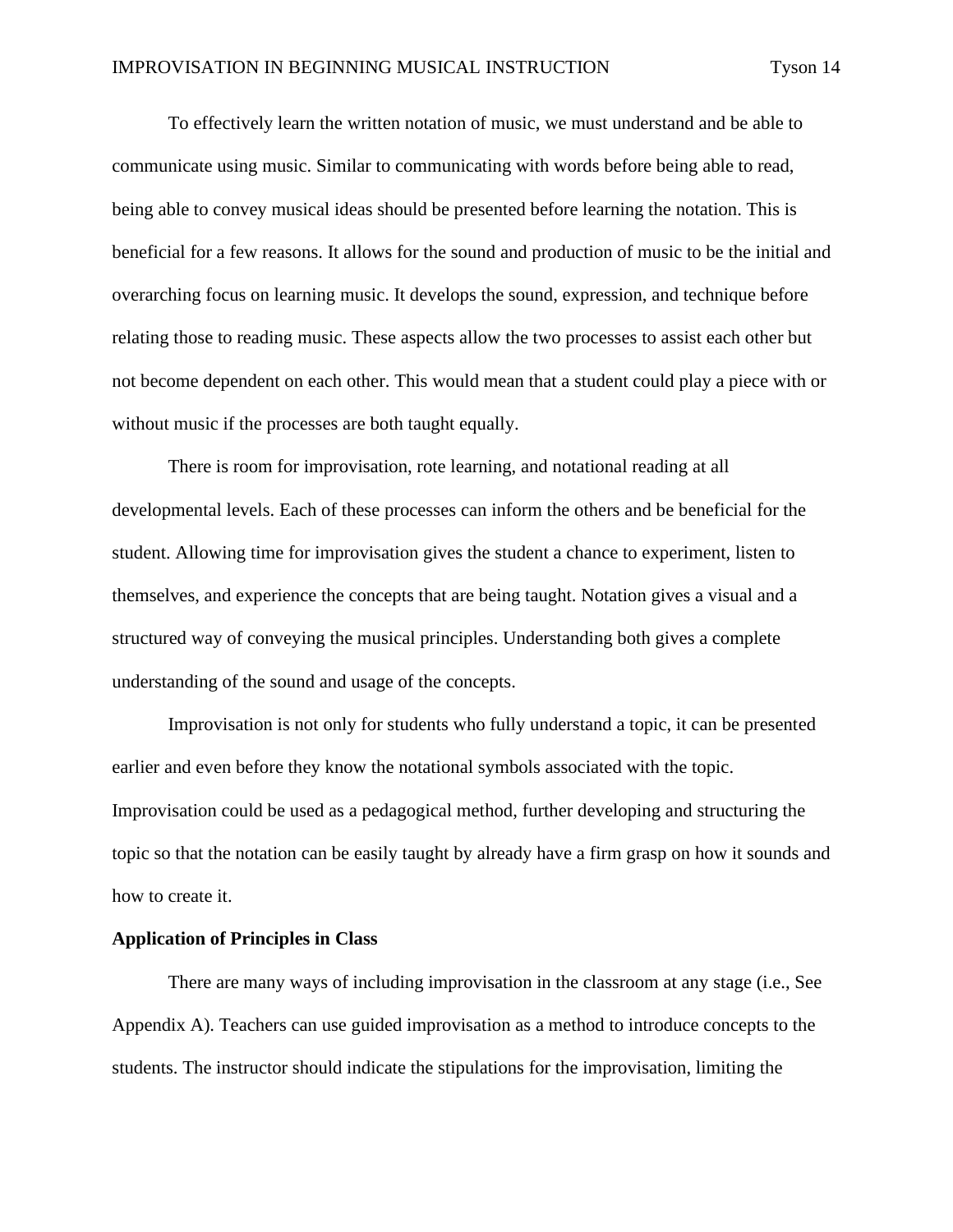possibilities to guide the student to a successful improvisation. Fewer restrictions are needed as students gain more experience with their musical knowledge. The student's intuition, musical experience, and musical patterns replace the need for restrictions. This will allow for students to experience free improvisation with the musical skills developed using guided improvisation.

Instruction could begin with a form of call and response to introduce the musical concept. Then after the teacher has led the call and response, having a student lead the call and response will allow for guided improvisation. Keeping variables, such as number of pitches or rhythms, controlled at the beginning stage will allow for more success and focus on the skill being developed.

Improvisation could also be explored by giving students time periods in class to experiment playing with a skill that was recently taught to them. This time period could be a group assessment, in which the teacher would be listening and assessing the students practice and give individual feedback. After the group assessment is over, the instructor could give feedback on what they observed from the class as a whole.

The Allendale Columbia School makes use of an improvisational instructional method where the teacher begins with the first phrase or two of a melody. Then the student improvises or creates their own phrase to the song (Grossman, 2018). The class also receives stipulations that the improvisation needs to follow. Each student gets a chance to perform their antecedent phrase.

#### **Potential Further Study**

This paper was originally formulated to be a research experiment focused on the effects of improvisation on the reading of musical notation. The study was approved by The University of Akron International Review Board. Due to the events of the pandemic the week prior to the scheduled testing, this study was changed to be a literature review. This study could be a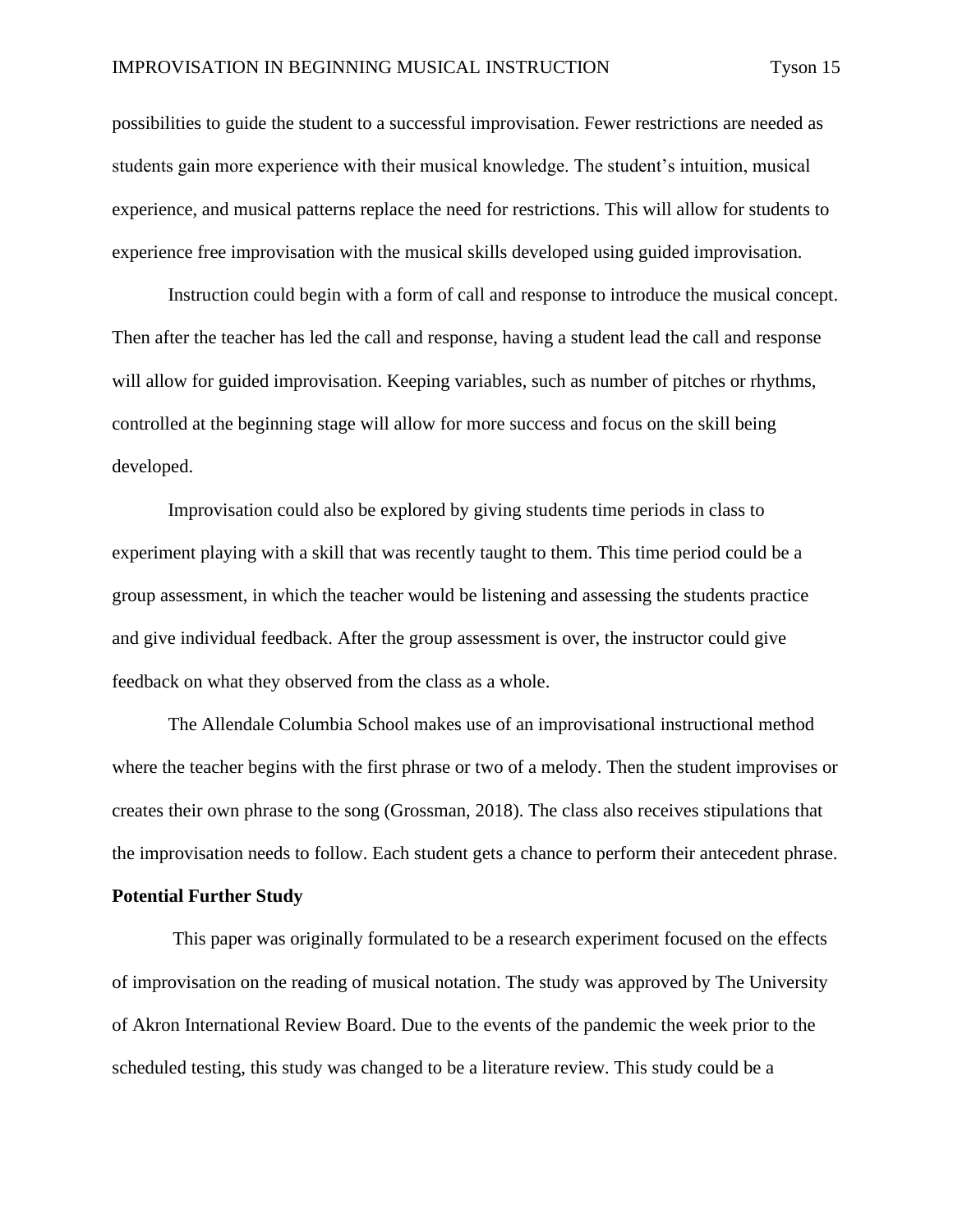potential guide to future educators or scholars (i.e., See Appendix B). The study design stratified a large group of volunteers into two groups that are similar in instrumentation and musical ability. One group would learn musical concepts through the traditional way a beginning band method book addresses them. The other group would learn the act of performing those same concepts through improvising. The improvisation and lesson to cover the topic would be timed to assure the same time frame of instruction.

In this future study, control group participants will enter with their instrument already assembled. They are to be seated with all the materials they need to properly perform. The researcher will read from a script and have them play through three excerpts to teach them notes on an unfamiliar music cleft. After working through the three excerpts, they will be asked to play the assessment piece. Their performance on the assessment piece will be scored based on steady pulse, note accuracy, and tone quality.

The experimental group will go through a similar process as the control group. The experimental group, however, will not have the three excerpts from which to learn but will be given a sheet of paper that is similar to a fingering chart with the notes that they will be using on it. They will be allotted a time frame to create melodies using these notes. They will be assured that they are not being judged on their improvisation skills and should play whatever comes to mind using the notes on the paper. After the improvisation period, they will be asked to play the same assessment piece the control group played. They will be scored using the same rubric as the control group.

All the tests will be audio recorded, the researcher will score all the recordings and a second expert will be asked to score 20% of the recording. The researcher will compute reliability measures from the results and have set the target reliability at  $r = .80$ . When the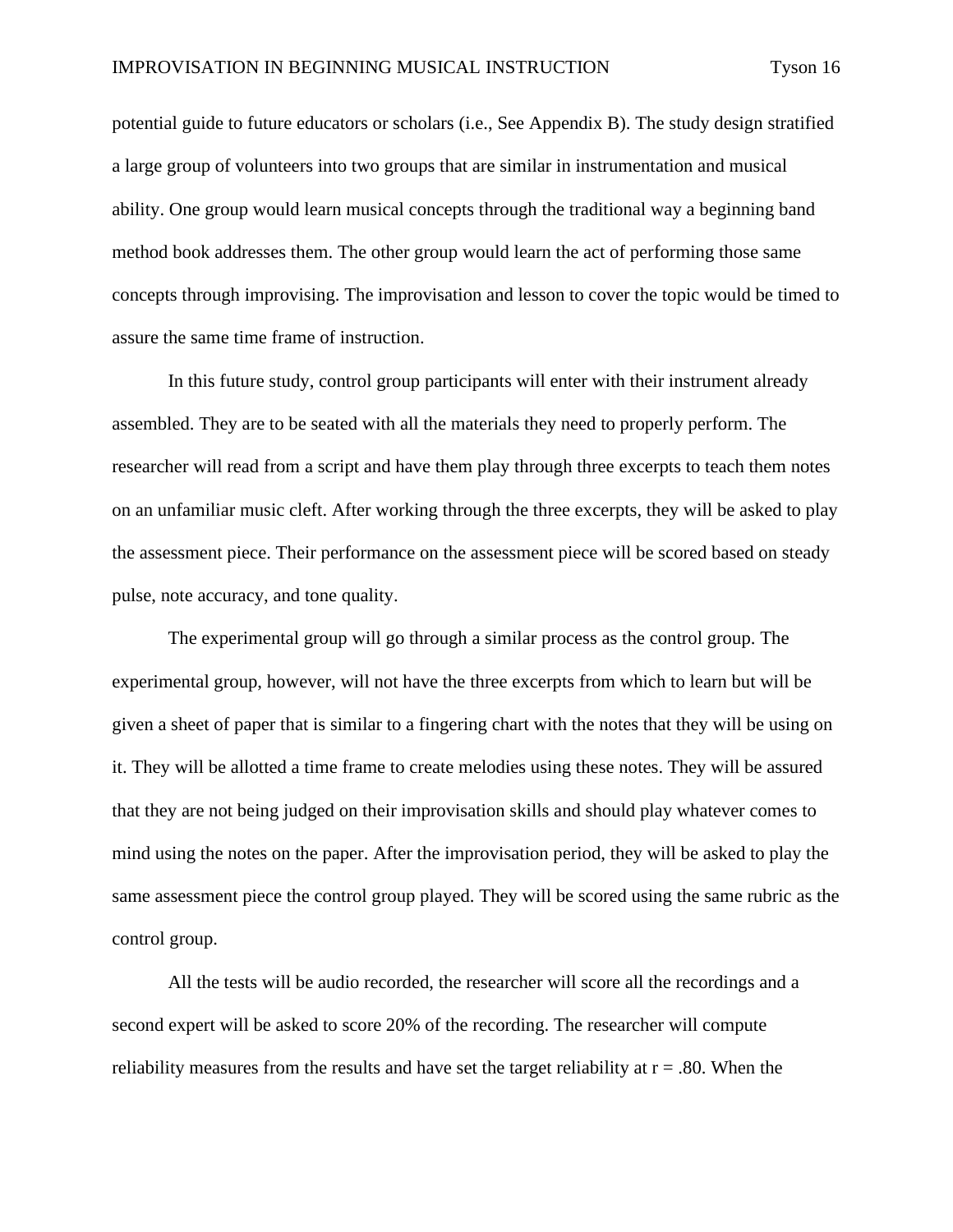reliability observer listens to the audio recordings, both will go over the criteria that they will be assessing the students by. Then all the recordings will be scored independently.

The results of this study would help provide further information on the possibility of an effect of improvisation on literacy. This study would give insight into the immediate correlations. The use of improvisation as a means to assist in music literacy is still a newer concept and field in music education and requires more research to fully understand the capabilities and possible usage as a means to assist in fundamental music teaching.

#### **Conclusion**

Improvisation not only has benefits for music students at a beginning level. It also is part of the National Music Standards. Anchors under the "Create" area of the standards have many aspects relating to improvisation that could be met with lessons built around the use of improvisation. There are sections in the national curriculum for improvisation and creativity across all grade levels. Improvisation could be a method that teachers can utilize for instruction.

More studies need to be done to further assess the possible applications and benefits for improvisation. Although there are studies that have been done, more could further answer questions regarding how it affects student performance.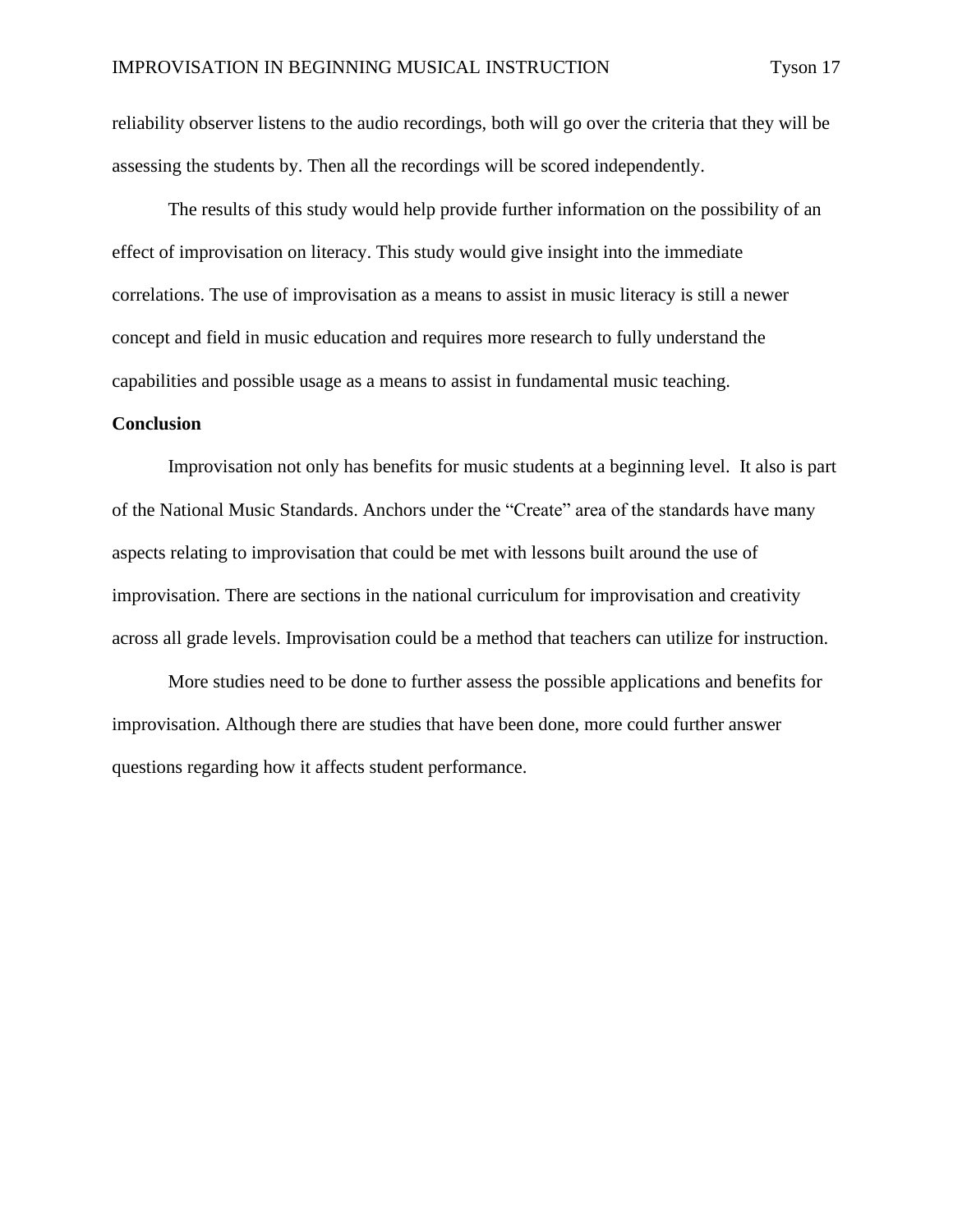REFERENCES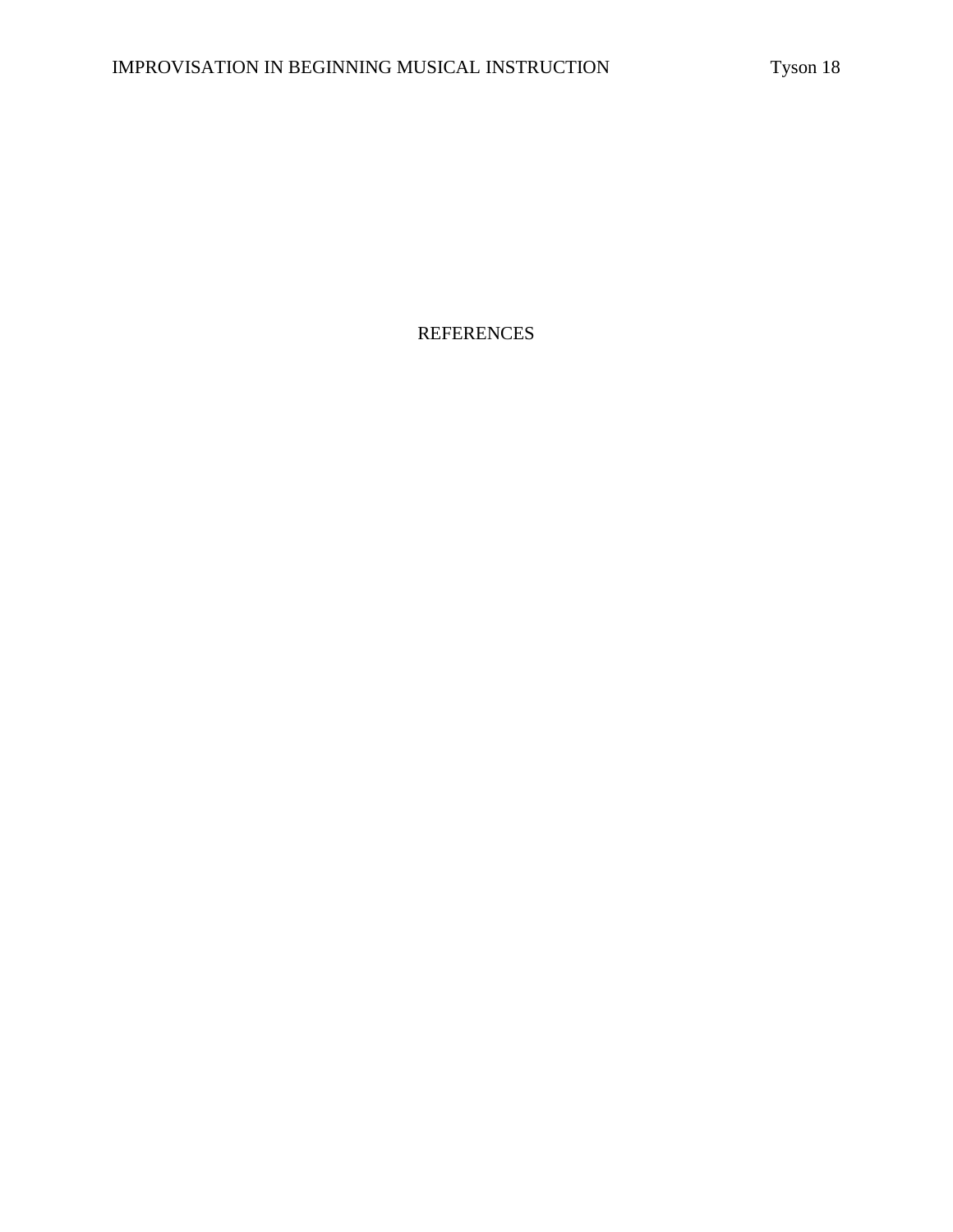- Aaron T. (1980). Music Improvisation and Related Arts. *Music Educators Journal, 66*, 78-83. Retrieved from: hhtps://ww.jstor.org/stable/3395781
- American Orff-Schulwerk Association (2020. October 28) *More on Orff-Schulwerk.*

*<https://aosa.org/about/more-on-orff-schulwerk/>*

- Asmus, E. P. (2004) Music Teaching and Music Literacy. *Journal of Music Teacher Education,*  13(2), 6-8. https://doi.org/10.1177/10570837040130020102
- Azzara C. D. (1999). An Aural Approach to Improvisation. *Music Educators Journal, 86*, 21-25. Retrieved from: https://www.jstor.org/stable/3399555
- Azzara C.D. (1993). Audiation-Based Improvisation Techniques and Elementary Instrumental Students' Music Achievement. *Journal or Research in Music Education*, *41*, 328-342
- Campbell P.S., Scott-Kassner C. ( 2017). *Music in Childhood: From Preschool: Through the Elementary Grades* (Enhanced 4<sup>th</sup> Ed.). Cengage.
- Dalcroze Society of America. (2020, October 28). *Branches or Dalcroze Education*. <https://dalcrozeusa.org/about-dalcroze/branches-of-dalcroze-education/>
- Dalcroze Society of America. (2020, October 28). *Emile Jaques-Dalcroze.* <https://dalcrozeusa.org/about-dalcroze/what-is-dalcroze/emile-jaques-dalcroze/>
- Della Pietra C.J., & Campbell P.S. (1995), An Ethnography of Improvisation Training in a Music Methods Course. *Journal of Research in Music Education*, *43*, 112-126. Retrieved from: https://www.jstor.org/stable/3345673
- Diaz Abrahan V.M., Shifers F., Justel N.R. (2020). Music Improvisation Modulates Emotional Memory. *Psychology of Music*, *45* 1-16. doi: http://doi.org/10.1177/0305735618810793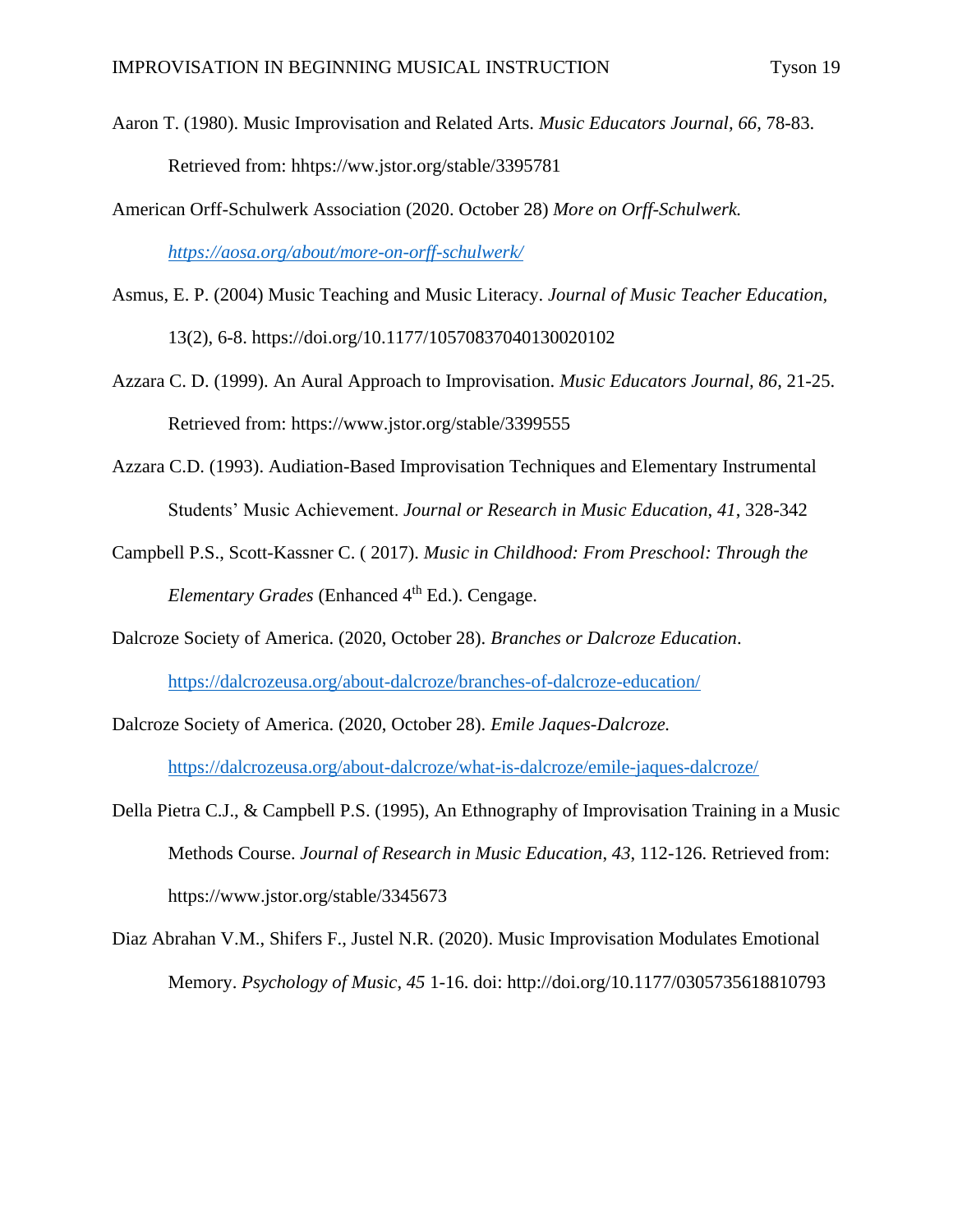Feierabend J. (1997) *Developing Music Literacy: An Aural Approach for an Aural Art.* GIA Publications.

[https://www.giamusic.com/music\\_education/feier\\_developingmusicliteracy.cfm](https://www.giamusic.com/music_education/feier_developingmusicliteracy.cfm)

- Garnica O.K. (1975). How Children Learn to Talk. *Theory into Practice*, *14*, 299-305. Retrieved from: hhtps://www.jstor.org/stable/1475821
- Gordon E. (2010, January 28). *Music & Language Learning.* NAfME. [https://nafme.org/music](https://nafme.org/music-learning-language/)[learning-language/](https://nafme.org/music-learning-language/)

Grey A. (2020). Rote Instruction in Secondary Instrumental Music Classrooms: A Review of Literature. *Update: Applications of Research in Music Education, 39*, 1-11. doi: http://doi.org/10.1177/8755123320909149

- Greunhagan L.M., & Whitcomb R. (2014). Improvisational Practices in Elementary General Music Classrooms. *Journal of Research in Music Education*, *61*, 379-395. doi: http://doi.org/10.1177/0022429413508586
- Grossman, Lynn (2018, December 7). Improvisation leads to Learning in Elementary Music (and Life) [Blog Post] Retrieved from https://allendalecolumbia.org/improvisation-leads-tolearning-in-elementary-music-and-life/
- Grutzmacher P.A. (1987). The Effects of Tonal Pattern Training on the Aural Perception, Reading Recognition, and Melodic Sight-reading Achievement of First-Year Instrumental Music Students. *Journal of Research in Music Education*, *35*, 171-181
- Guderian L.V. (2012). Music Improvisation and Composition in the General Music Classroom. *General Music Today*, *25*, 6-14. doi: http:/doi.org/10.1177/1048371311415404
- Hall. E.T. (1992) Improvisation as an Acquired, Multilevel Process. *Ethnomusicology*, *36*, 223- 235. Retrieved from: hhtps://www.jstor.org/stable/851915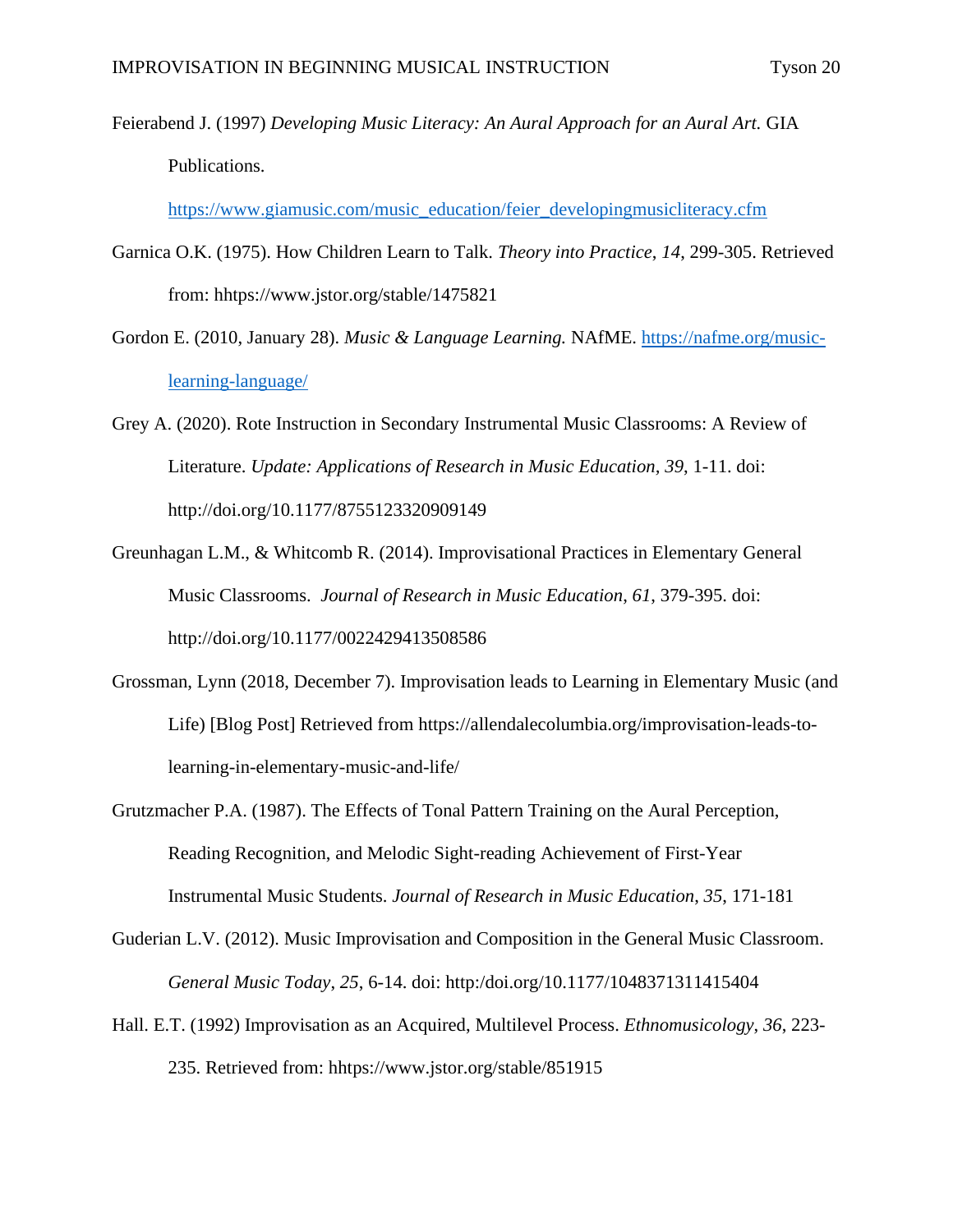Johnson M.D. (1993) Dalcroze Skills for All Teachers. *Music Educators Journal*, *79*, 42-45. Retrieved form: https://www.jstor.org/stable/3398597

- Landau A.T., & Limb C.J. (2017). The Neuroscience of Improvisation. *Music Educators Journal*, *103*, 27-33. doi: http://doi.org/10.1177/00227432116687373
- Monk A. (2012). The Five Improvisation 'Brains': A Pedagogical Model for Jazz Improvisation at High School and the Undergraduate Level. *International Journal of Music Education*, *30*, 89-98. doi: http://doi.org/10.1177/0255761412439926
- Norgaard M., Stambaugh L.A., McCranie H. (2019). The Effects of Jazz Improvisation Instruction on Measures of Executive Function in Middle School Band Students. *Journal of Research in Music Education*, *67*, 339-354. doi: http://doi.org/10.1177/0022429419863038
- Sijamaki E., Kanellopoulos P.A.(2020). Mapping Visions of Improvisation Pedagogy in Music Education Research. *Research Studies in Music Education*, *42*, 113-139. doi: http://doi.org/10.1177/1321103X19843003
- Strick. N (2017, September 6). *Are you Sure Your Method Book is Teaching Kids to Read? A New Approach to instrumental Music Literacy.* NAfME. [https://nafme.org/new-approach](https://nafme.org/new-approach-instrumetnal-music-literacy)[instrumetnal-music-literacy](https://nafme.org/new-approach-instrumetnal-music-literacy)
- Suzuki Association of the Americas (2020, October 28) *About the Suzuki Method. <https://suzukiassociation.org/about/suzuki-method/>*
- Swartwood J.N. (2012). *Educational Psychology*. BVT Publishing.
- Thomas R.B. (1991) Music Fluency: MMCP and Today's Curriculum. *Music Educators Journal*, *78*, 26-29. Retrieved from: https://ww.jstor.org/stable/3398333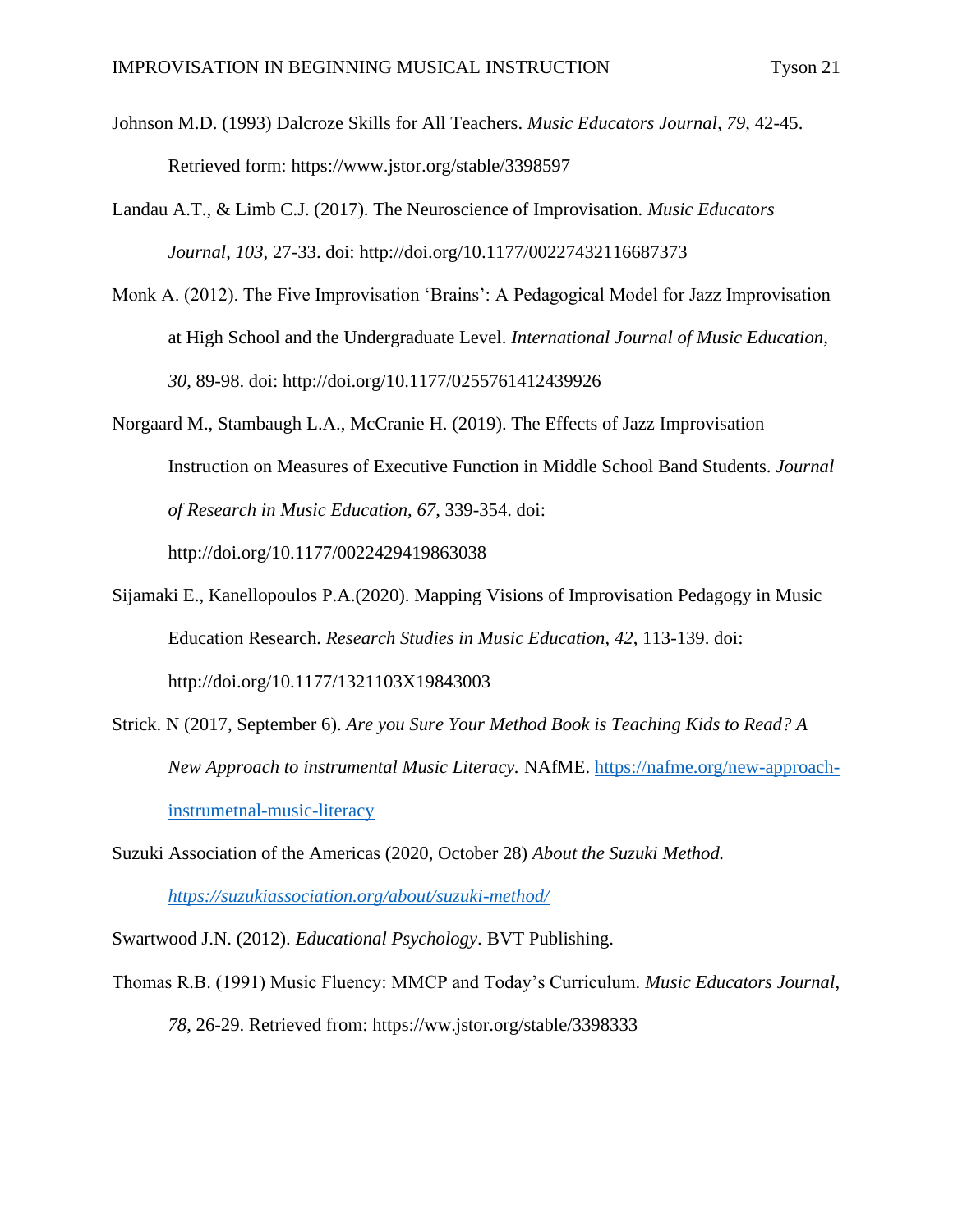Watkins, K. (2011). *An Analysis of Select Beginning Band Method Books and the Level to which They Address the National Standards for Music Education.* (Electronic Thesis or Dissertation). Retrieved from<https://etd.ohiolink.edu/>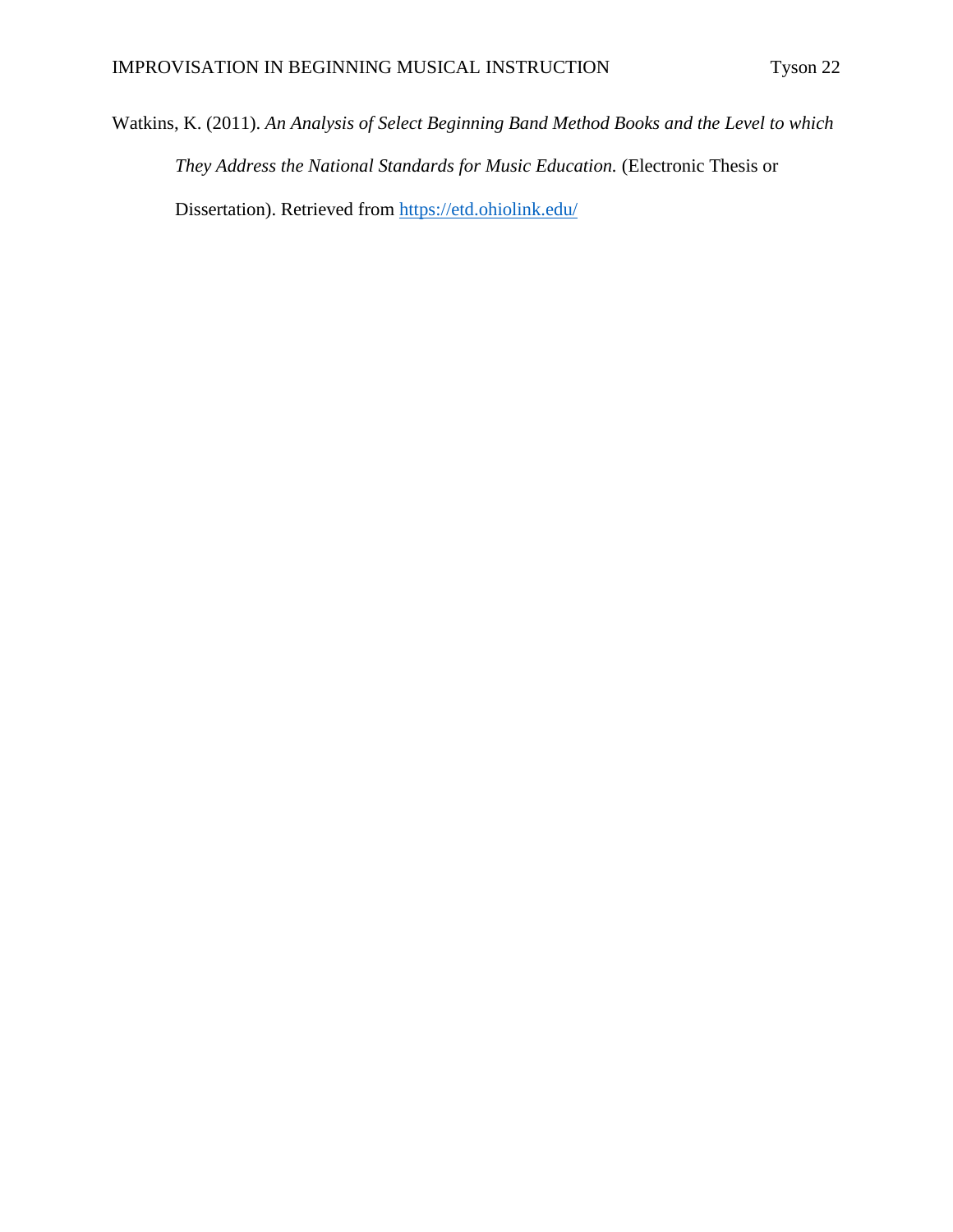APPENDIX A: LESSON OUTLINES FOR IMPROVISATION USE IN CLASSROOM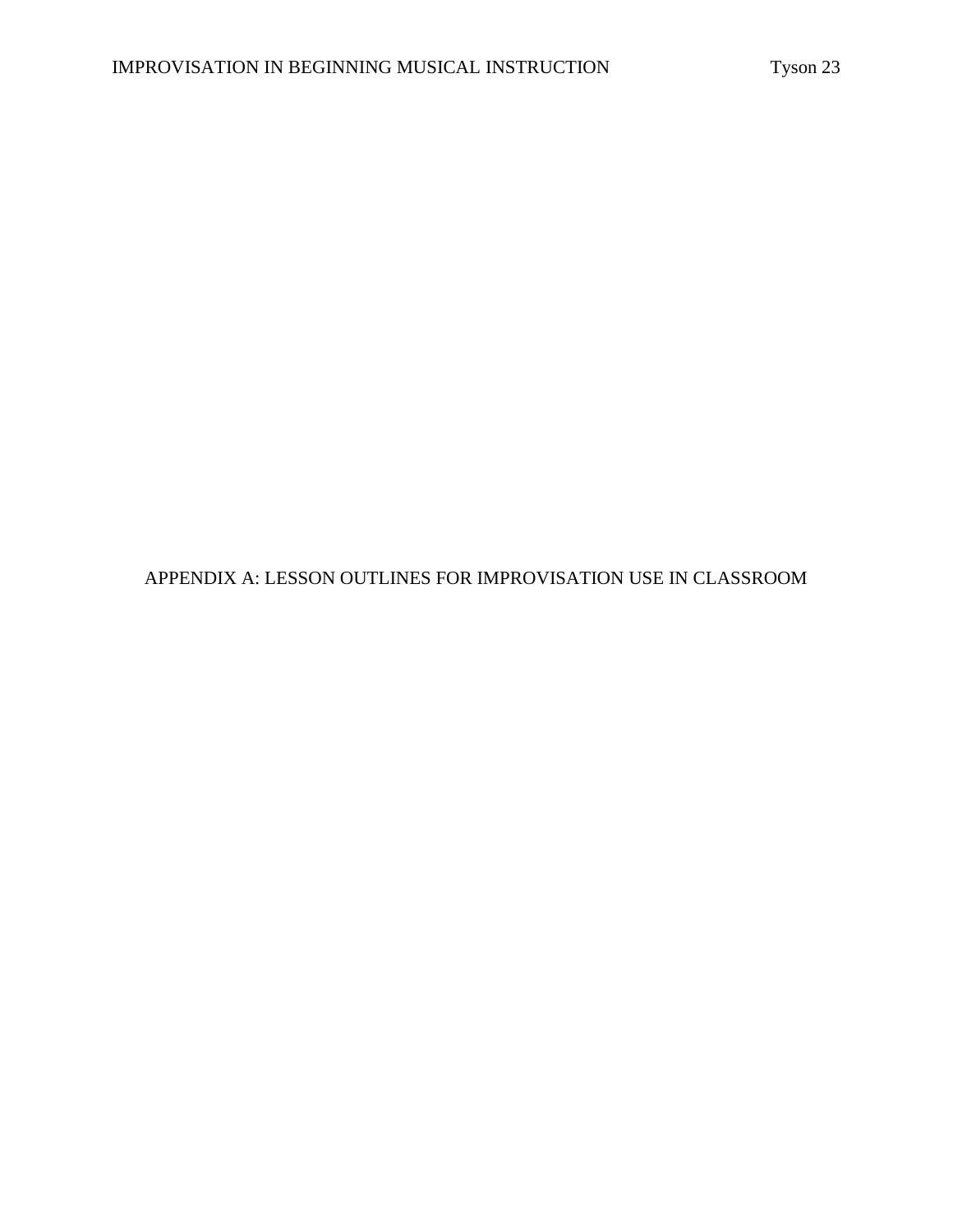## **Lesson 1: Finishing the Phrase**

Grade: 7<sup>th</sup> or 8<sup>th</sup>

**Use of Improvisation:** Improvising the final phrase.

**Pre-requisite knowledge:** Bb major pentatonic scale, steady beat, half notes, whole notes, eighth notes, quarter notes, and related rest, bars/measures.

**Summary of task:** The teacher will play the first phrase of a melody. The students will listen to the melody one time and then each student will have a chance to improvise the answer phrase.

## **Steps after warming up**

1. Explain that the students will hear the teacher play a four-bar phrase in the key of Bb. Then the students will have the opportunity to play a phrase that they improvise back at the teacher.

2. Explain the rules of the improvisation: Must use only the notes of the Bb pentatonic, Must start and end on Bb. Must take up all 4 bars. Can use any articulation and note value that was previously covered.

3. Play an example of an answer melody, showing the seamless transition with a metronome playing.

4. Give each student a chance to play through the improvisation, giving feedback after each performance.

5. Go over the overview of what the teacher observed about the improvisations.

**Relation to Literacy:** This gives practice on skills regarding note choice in the scale and rhythmic values. This also trains the students ears to hear what the teacher played and call back with related material. The students and teacher could also introduce dictation of what the student played to show them how the notation matched what they played.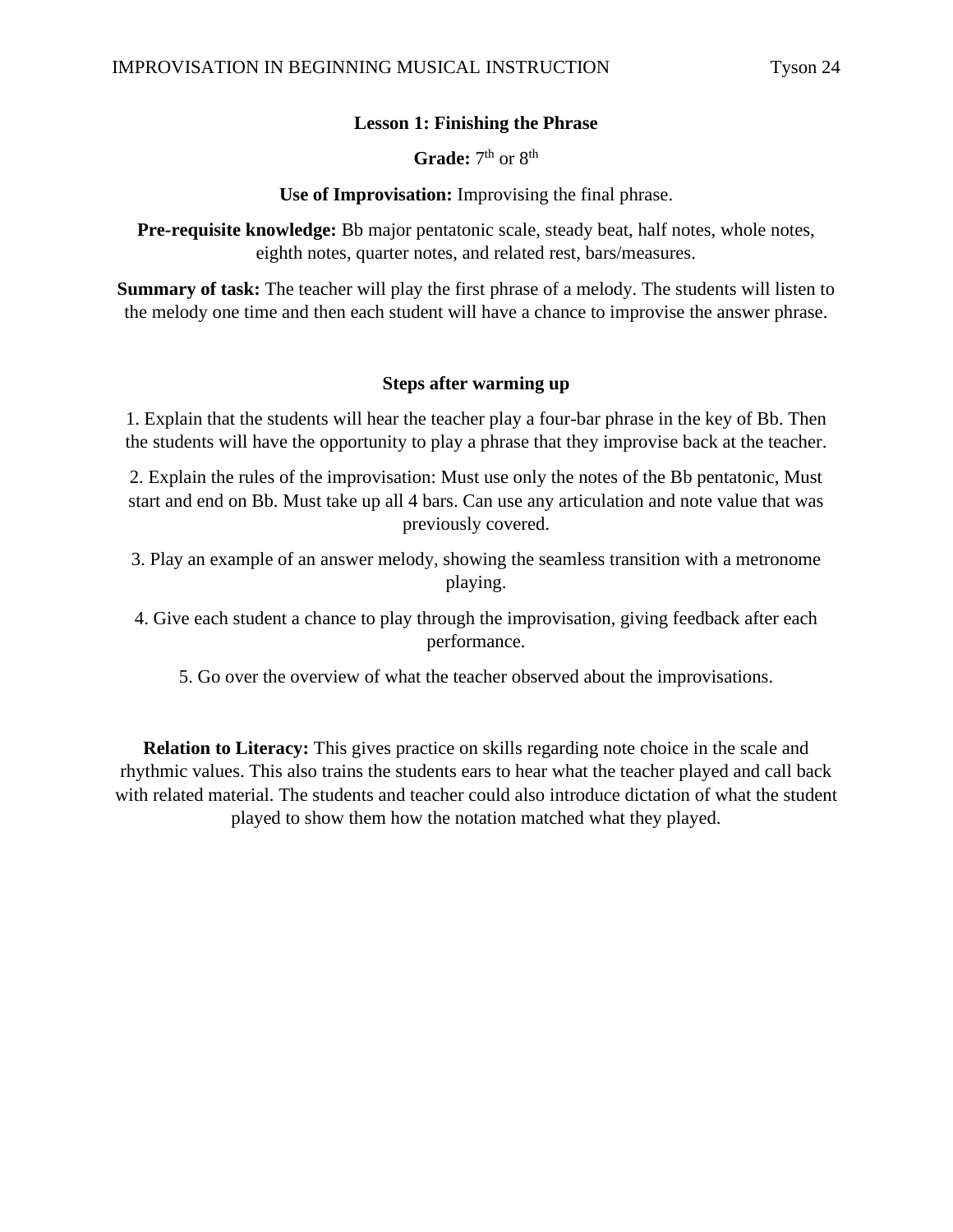## **Lesson 2: Scale Study (for this example C major)**

## Grade: 8<sup>th</sup> or 9<sup>th</sup>

**Usage of improvisation:** Free improvisation over a harmonic soundscape.

**Pre-requisite information:** Instrument carriage and embouchure, notes of the C major scale.

**Summary:** The student will use the notes of the C major scale to play whatever they feel like (a free improvisation) over either a drone of a C major chord or over a groove and chord progression (tonically in C major, either C major only (tonicizing sound), a I-V sound allowing for two chords each, ii-V-I in C ( allowing for all notes to be present in the improvisation as "correct notes" while still tonicizing C). Some possible methods for the backing track would be to either play them on a piano, use a backing-track found on YouTube, or use the IRealPro app to design a backing track suited to the class needs.

## **Steps: (assuming C major has already been taught note by note)**

- 1. Explain the procedure that will happen for everyone to improvise over the backing track.
- 2. Have the whole group play the C major scale starting from tonic to tonic, then have them start of different pitches and go up and down the scale.
	- 3. Play an example of a small improvisation to model the process.
	- 4. Allow each student a moment to improvise over the backing track.
	- 5. Give feedback for every students and supportive compliments on improvisatory use of the notes.

**Relation to Literacy:** Using this will increase their comfortability with the scale as a group of notes instead of a chain of notes from root to root. Which will help them when playing a written piece to relate it to key center instead of needing to see courtesy accidentals. This would be a good introduction to key signatures prior to showing them in notation. This would also be effective if you were to play a small melody and then play it in a different key and show them how they look on notation.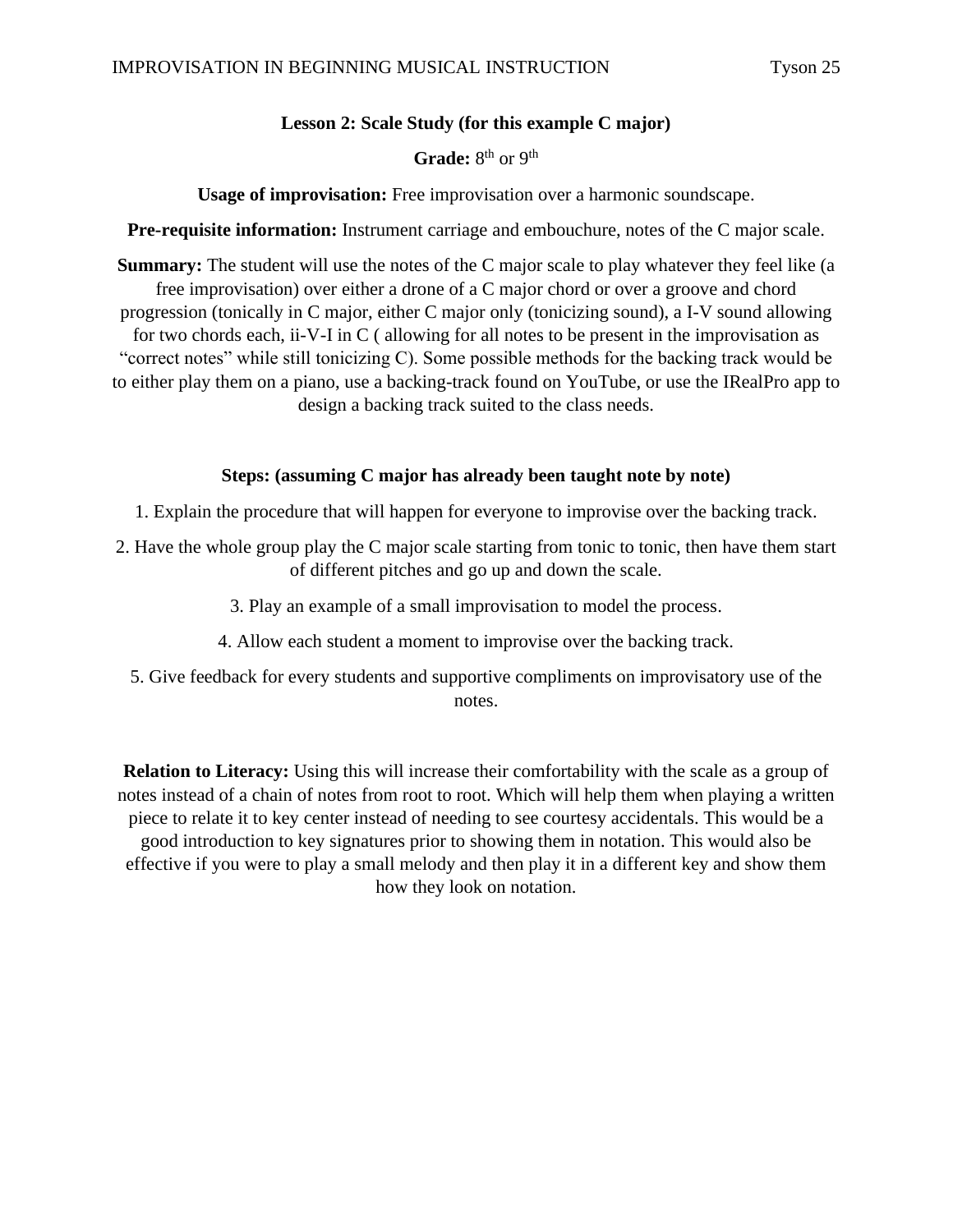## **Lesson 3: Brass partials**

## Grade: 5<sup>th</sup> or 6<sup>th</sup>

**Use of Improvisation:** Call and response.

**Prerequisites:** Instrument carriage, posture and embouchure, sirens.

**Summary:** Brass class students will start on their lowest (not fundamental) partial and improvise a line using the partials on their instrument ( French horns with trigger down) and the class will respond with the same partials.

## **Steps**

- 1. Warm up by the teacher doing call and response partial leaps. Start off very easy and gradually get more challenging.
	- 2. Give students a description of the parameters that they will be creating this call with. 2 measures, whole, half, quarter note divisions. Must start on the concert Bb.
		- 3. Give each student a chance to make some calls and the class to respond.
	- 4. With each call and response draw on the board a visualization of the notes by use of lines. This can later be translated into musical notation.

**Relation to Literacy:** Having the student experience the partials builds their skill development, then showing it by way of lines shows the contour of what the sound they are making looks like. Then this can be used to show how the contour looks like on the staff so they can help to visualize what the notes on the staff relate to on their instrument in regards of partials.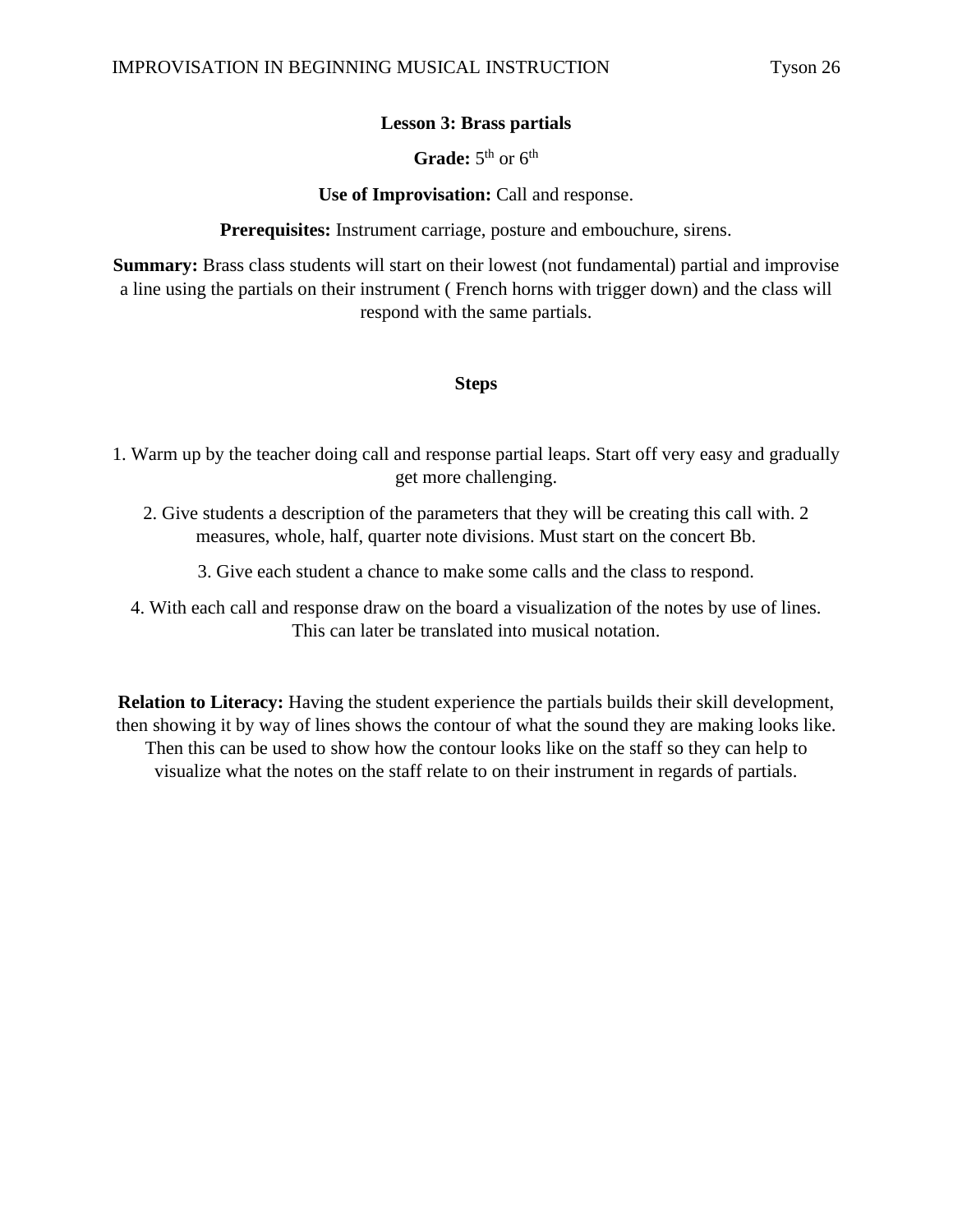## **Lesson 4: Articulation**

## Grade: 5<sup>th</sup> or 6<sup>th</sup>

**Use of Improvisation:** Using articulation on a basic rhythm.

**Prerequisites:** Instrument carriage, posture, and embouchure, quarter note and eighth notes, Bb major first five notes.

**Summary:** After going over the possible articulations (staccato and accent), they will play a few passages of quarter notes with the students repeating what the teacher plays. A defined melody will already be established by the teacher with no articulations established. Each student will then take turns creating their own going around the class.

## **Steps**

1. Go over how to play a staccato and accent.

- 2. Play call and response with the teacher using only quarter notes and the articulations.
- 3. Play the one measure melody for the students and have them play it back a few times.

4. Have each student play it with their own articulation, then the class will repeat it back with the same articulations.

5. With randomly selected students throughout the lesson, draw a symbol to represent the articulations.

6. Give feedback and go over the information.

**Relation to Literacy:** Giving them the experience with different articulations and the aspect of performing those articulations will develop their skill of playing them. Then introduce a symbol by itself and use that to indicate the articulations they have already worked on. Then introduce it through notation.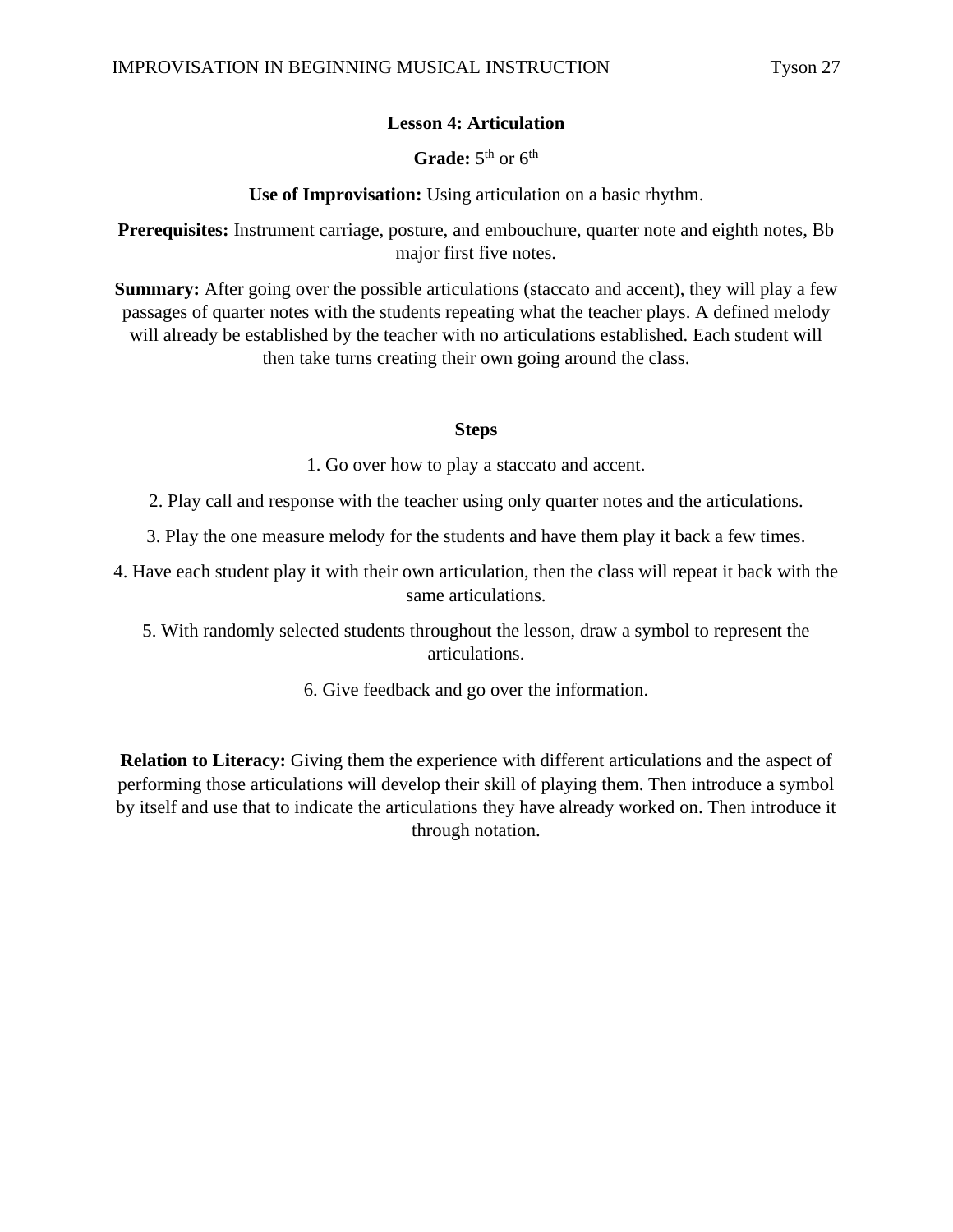## **Lesson 5: Rhythmic Paraphrasing**

## Grade: 5<sup>th</sup> or 6<sup>th</sup>

**Use of Improvisation:** Changing rhythmic values of already known songs to improvise rhythms.

**Prerequisites:** Instrument carriage, posture, and embouchure, pentatonic scale or first five notes of the scale

**Summary:** The teacher will perform and teach the melody of a folk song that the students know (such for this example: "Mary Had a Little Lamb"). Then after they all play the melody, the teacher would tell them that they could play two notes instead of one for the beat. After the teacher demonstrates, the students would improvise by incorporating it into their performance of the melody. The teacher would describe how before they were all quarter-notes, then they became eight-notes when they played two in place of one.

## **Steps**

1. Teacher performs folk song and teaches the students how to play it.

2. Demonstrates adding two notes in place of one. Models and has the students play it back.

3. Gives students opportunities to play melody with their own rhythmic improvisations.

4. Explain the difference between the regional rhythmic value of quarter notes and the new rhythmic value of eights.

**Relation to Literacy**: Giving them the experience of rhythm with an already known folk song and how they relate to it. This can be taken farther with any rhythmic value division or addition. The more complex, the later in the developmental level this should take place. Mary had a little lamb with quarters and eighths can take place in  $5<sup>th</sup>$  or  $6<sup>th</sup>$  grade. When introducing the notational way of notating rhythm, you can relate it to their experiences with changing the rhythms of folk songs they already know.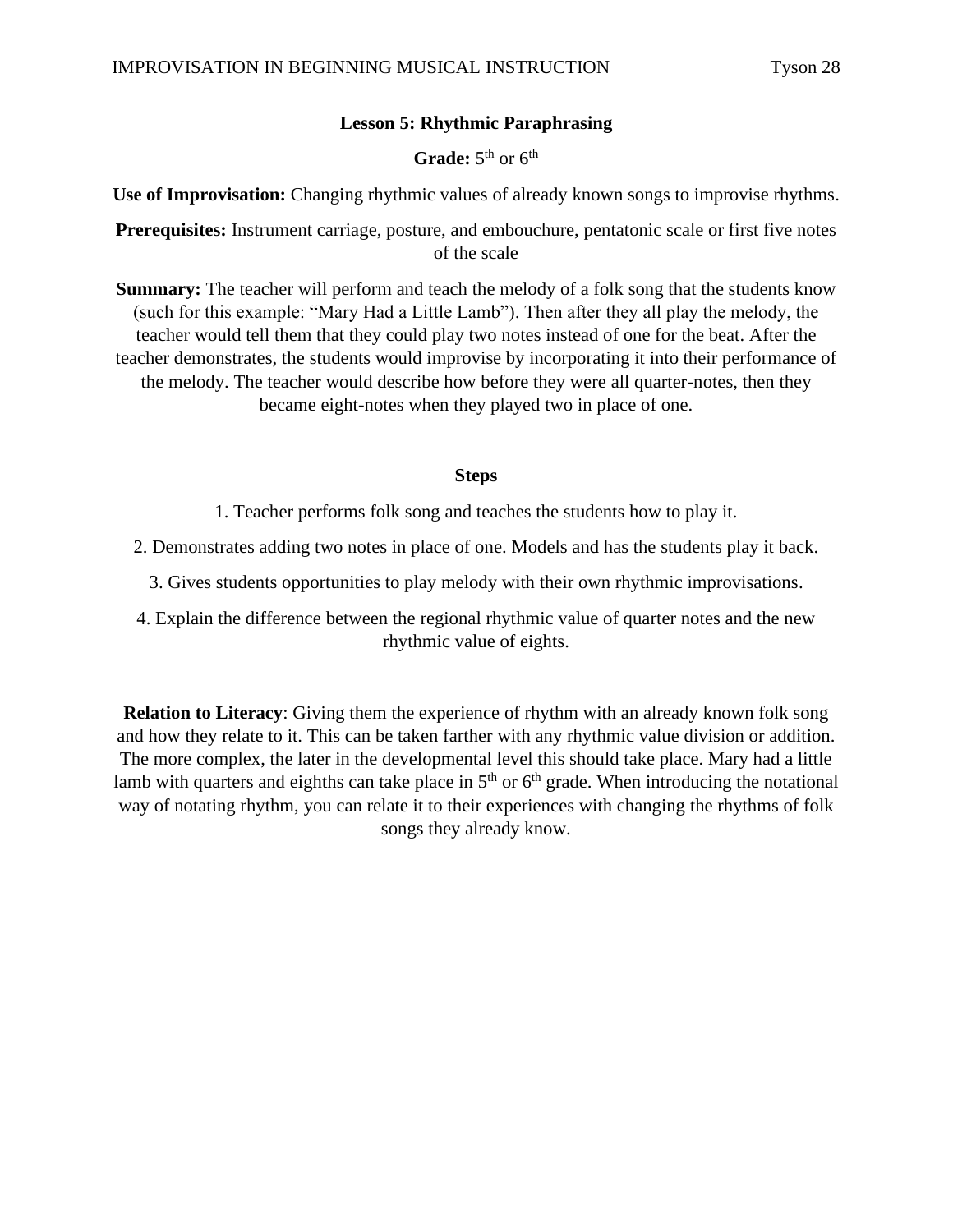## APPENDIX B: ORIGINAL RESEARCH STUDY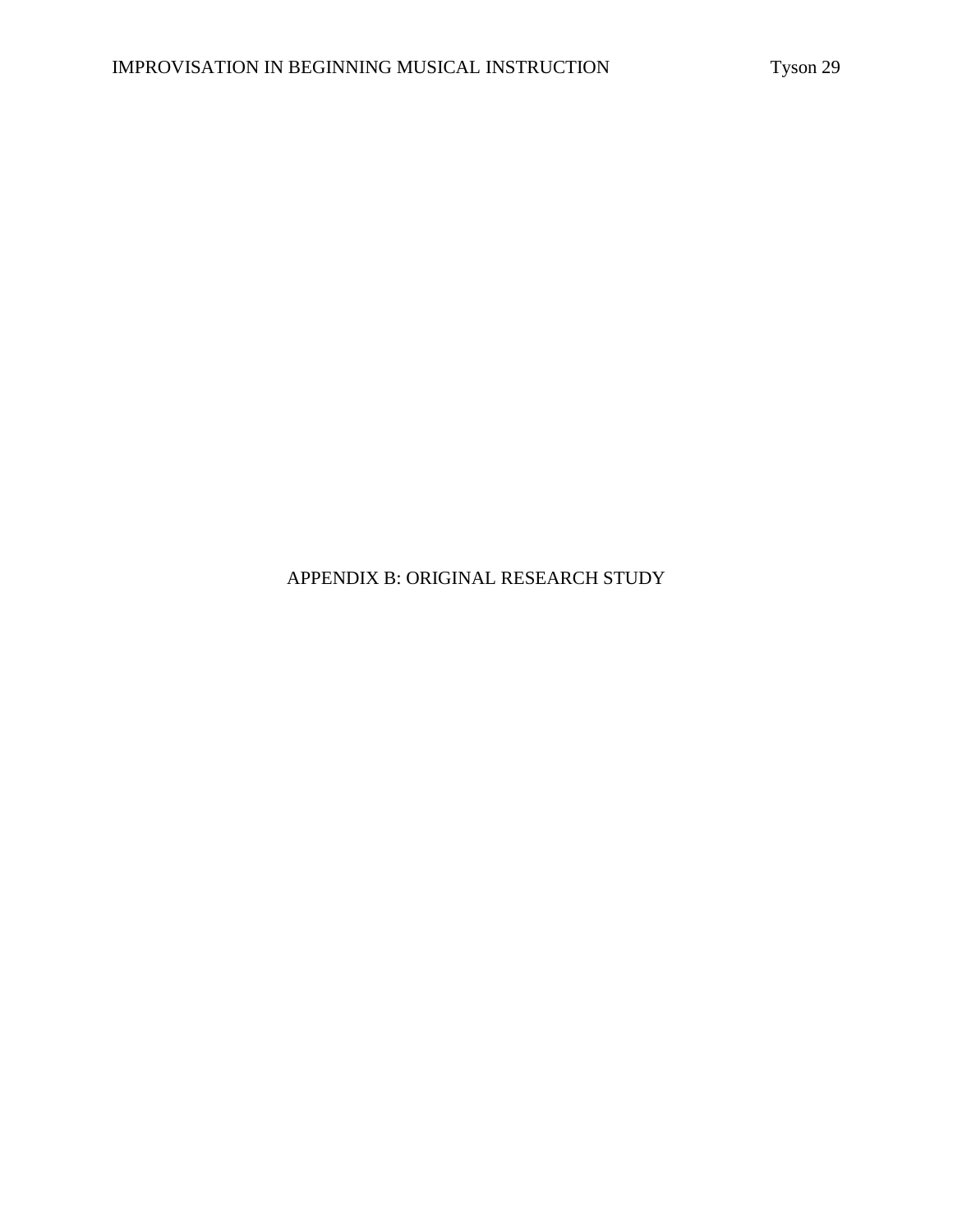## **Explanation of Research Project**

The original purpose of this honors project was to conduct a study on the effects of improvisation on reading musical notation. Prior to being able to conduct the experiment, events caused by Covid-19 caused the experiment to be too dangerous with health concerns with the pandemic to conduct.

The purpose of including the handouts and parts of the original project in the appendixes of the literature review is to give a foundation for a possible research experiment. This is an IRB approved study.

A select group of volunteers were to be stratified into two groups. Each group would have been learning the same material through different teaching strategies. While one group would have been learning through reading excerpts, the other would have been experiencing the material through improvisation. After all recordings took place, the researcher and a second unbiased person would have listened to the recordings. As they are listening, they would both have recorded their findings on a rubric. From this rubric, statistical analysis would have been used to find any possible correlation of improvisation and the results from the assessment piece recording.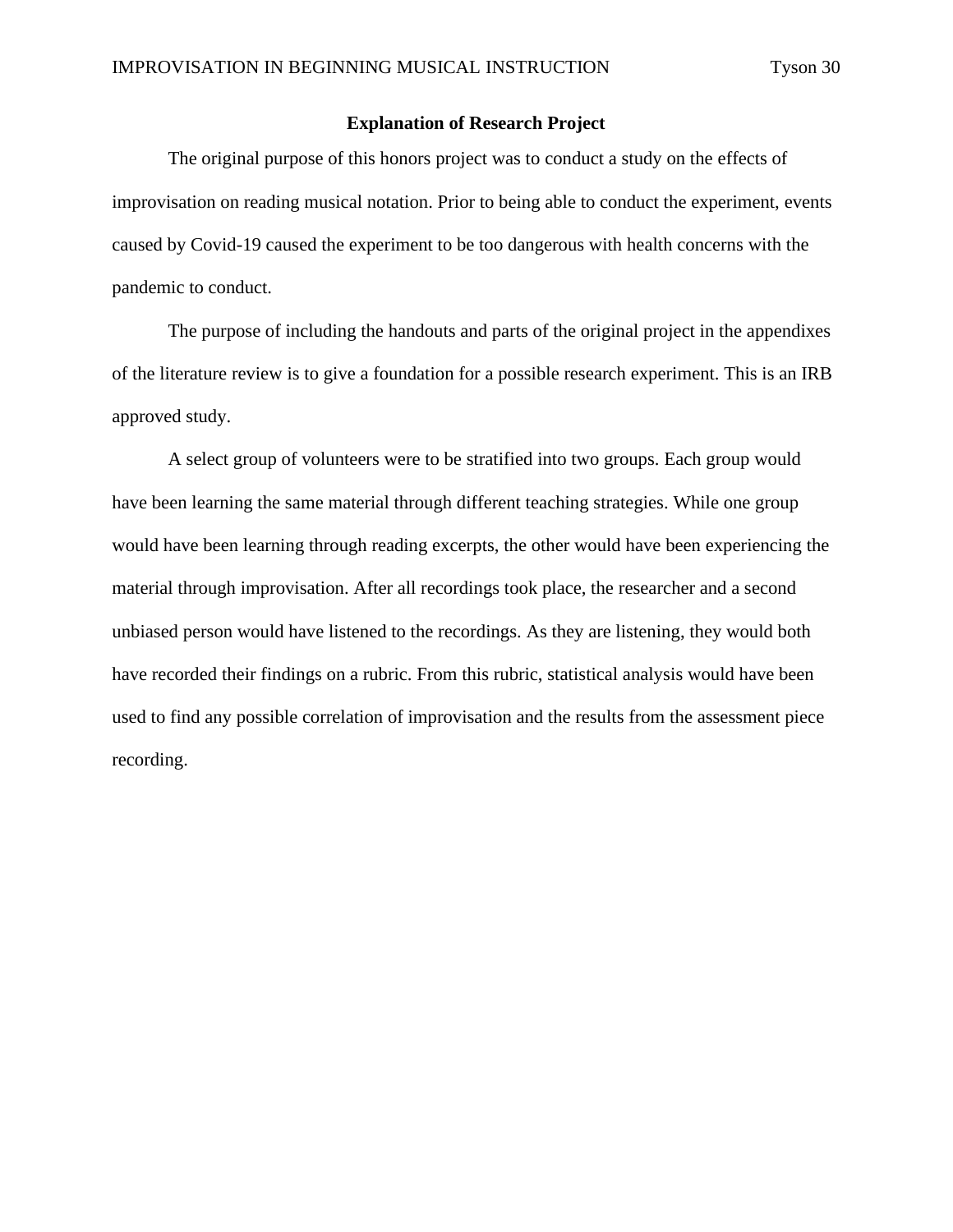# **Script: Experimental Group**

(Participant enters room with instrument already assembled. Give and explain consent form and answer questions. After receiving the signed consent form, begin the script)

(Puts appropriate folder on stand)

Researcher- "Please open the Clarinet/Saxophone Experimental Group folder"

(Participant gets the folder and opens the folder)

Researcher- "For this, I ask that you talk as little as possible and not give any indication of who you are for your own privacy. We will be using four notes to form melodies using improvisation. We will begin each portion by playing a new note and performing the note with good tone. You will be given a fingering chart so that you know what the note looks like on the staff. After you have produced each new note, I will point at the different notes on the fingering chart and you will play them as soon as I point at each note. Then I will turn on the metronome at 100 bpm and you should improvise melodies using all the notes that were covered in the study at that point. For the improvisation, play with the purpose of connecting the sound of the note with the way it looks. Continue playing until you feel comfortable with what the note sounds like and how it looks. Try to use all 30 seconds to familiarize yourself with the sound of the notes and how they relate to each other. We will then finish by playing a notated melody that includes all the notes. Do you have any questions?"

(Answer questions)

Researcher- "We will now turn on the recorder and begin the session."

(Turn on Recorder)

Researcher- "This is Participant number #. Please look at the Fingering Chart. We will begin with the first two notes. First, look at the first note on the fingering chart staff which is B (clarinet)/F#(saxophone). Now look at the fingering below. Play the first note on the Fingering Chart, B/F#."

(Participant plays B/F#)

Researcher – "Now, look at the second note on the fingering chart staff which is C/G. Look at the fingering below. Play the second note."

(Participant plays second note C/G)

Researcher – "Play the notes that I point to as soon as you can when I point at them"

(Researcher points at the notes on the fingering chart for 15 seconds, participant plays the notes)

Researcher – "I will turn on the metronome. Using any rhythms, please improvise melodies using [B and C] / [F# and G] for 30 seconds using any rhythm you would like. Begin."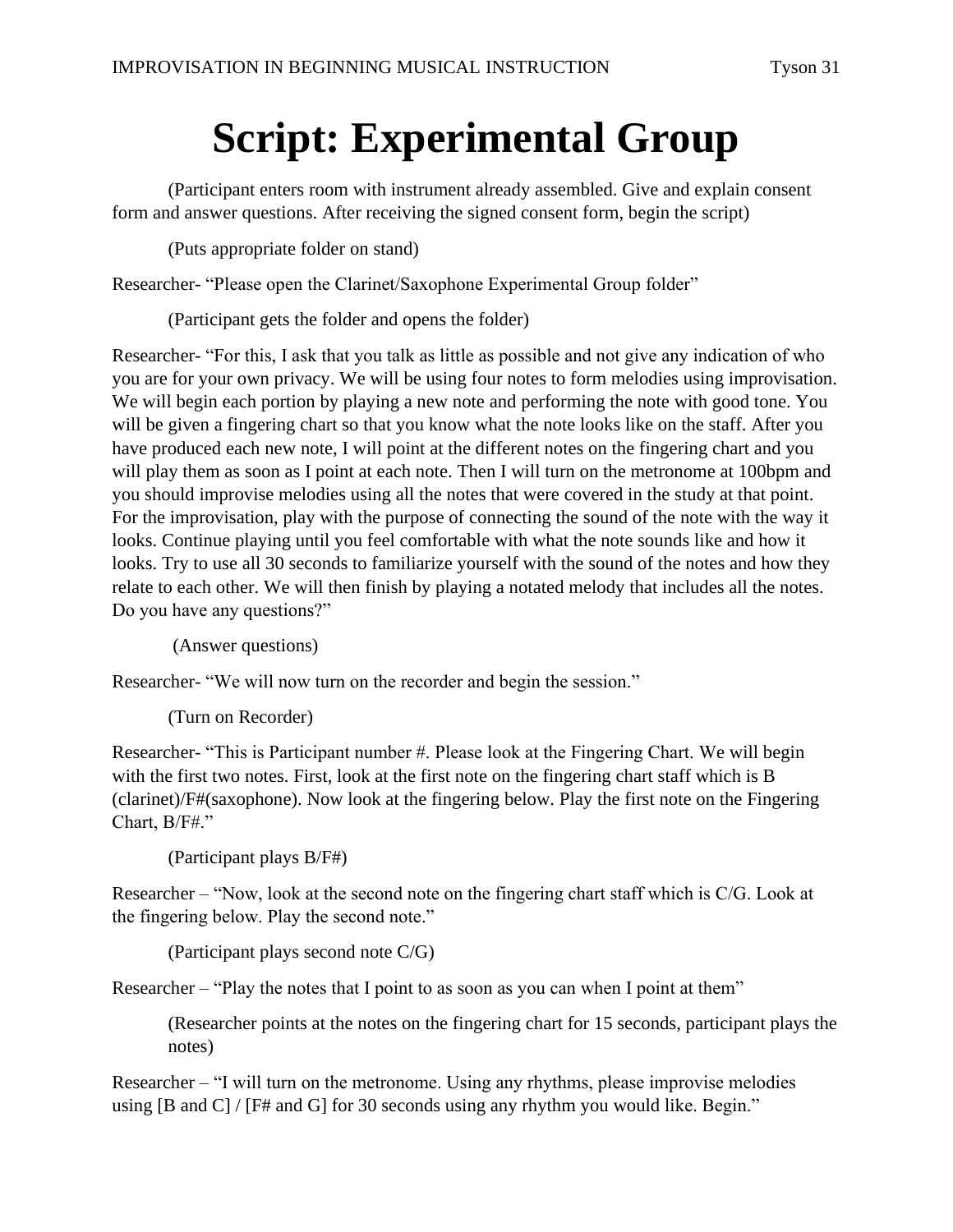$(Metronome = 100bpm)$ 

(Start timer for 30 seconds. Participant improvises using [B and C] / [F# and G].)

Researcher – "Time's up. Please look at the third note on the fingering chart staff which is D/A and look at the fingering below. Play the third note."

(Participant plays D/A)

Researcher – "Play the notes that I point to as soon as you can when I point at them"

(Researcher points at the notes on the fingering chart for 15 seconds, participant plays the notes)

Researcher – "I will turn on the metronome. Using any rhythms, please improvise melodies using  $[B, C, and D] / [F#, G and A]$  for 30 seconds. Begin."

 $(Metronome = 100bpm)$ 

(Start timer for 30 seconds. Participant improvises using [B, C, and D] / [F#, G and A].)

Researcher – "Time's up. Please look at the fourth note on the fingering chart staff which is E/B and look at the fingering below. Play the fourth note."

(Participant plays E/B)

Researcher – "Play the notes that I point to as soon as you can when I point at them"

(Researcher points at the notes on the fingering chart for 15 seconds, participant plays the notes)

Researcher – "I will turn on the metronome. Using any rhythms, please improvise melodies using [B, C, D and E] / [F#, G, A and B] for 30 seconds. Begin."

(Metronome = 100bpm)

(Start timer for 30 seconds. Participant improvises using [B, C, D and E] / [F#, G, A and B])

Researcher – "Time's up. Please turn to the page with the melody. I will turn on the metronome and you will have 30 seconds to look through the piece. At the end of the time, you will play the melody. When you begin to play, I will turn off the metronome. Ready. Go."

(Turn on metronome at  $BPM = 100$ , begin timer for 30 seconds)

(Timer runs out)

Research – "That is the end of the time. Please play the melody."

(Once the participant begins playing, turn off the metronome)

(When finished playing, Turn off audio recorder)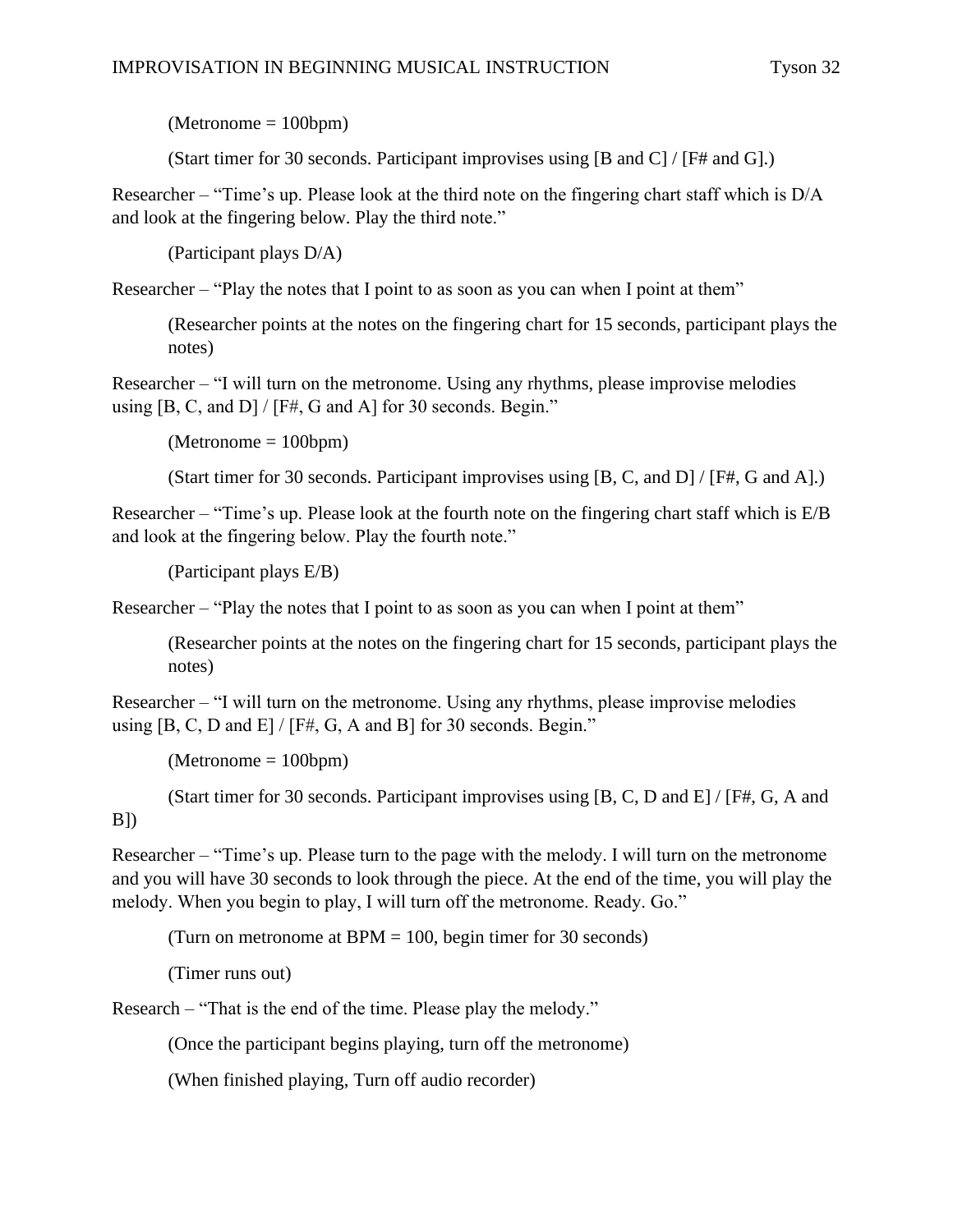Researcher – "Thank you so much for participating. Have a nice day"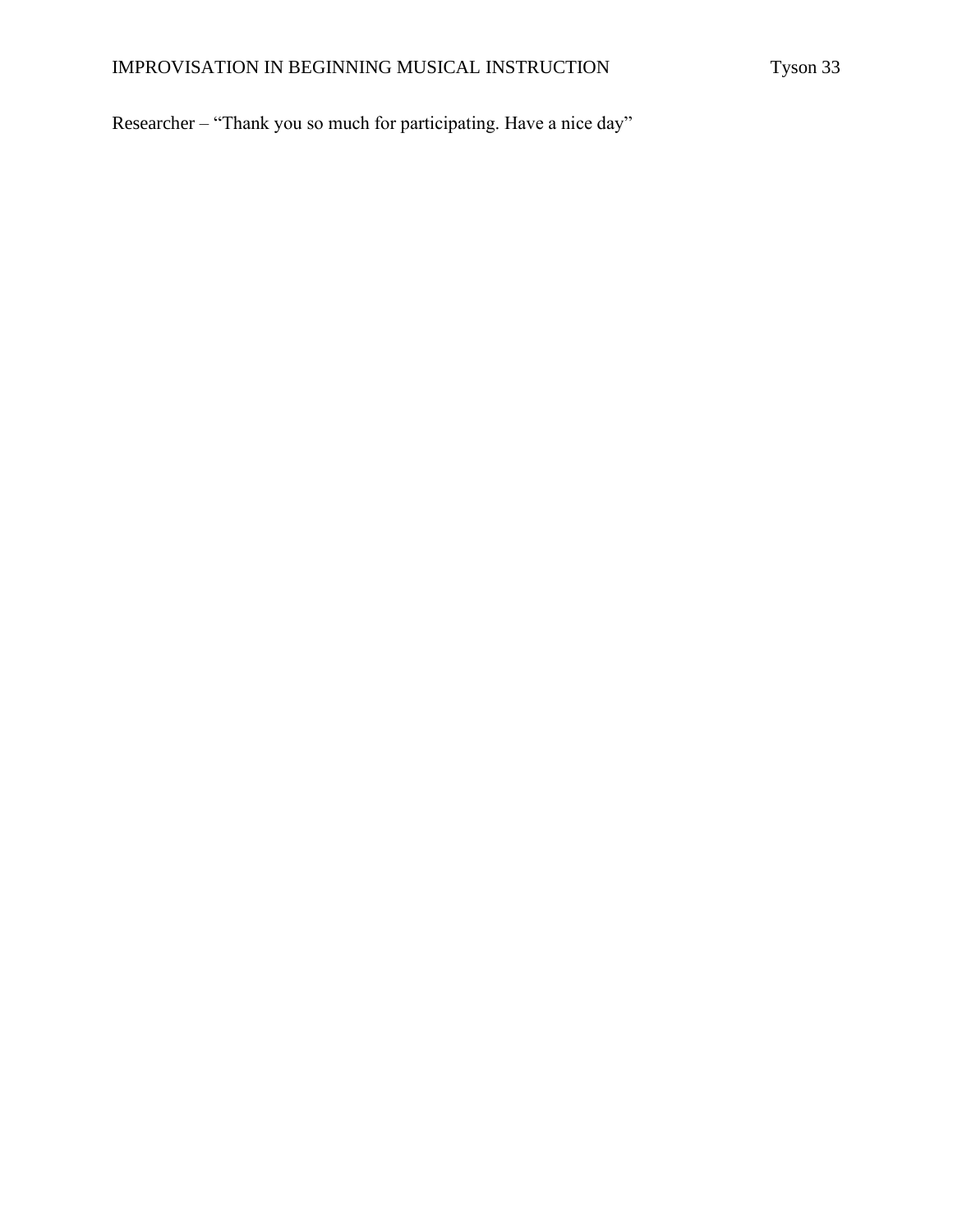# **Script: Control Group**

(Participant enters room with instrument already assembled. Give and explain consent form and answer questions. After receiving the signed consent form, begin the script)

(Puts appropriate folder on stand)

Researcher- "Please open the Clarinet/Saxophone Experimental Group folder"

(Participant gets the folder and opens the folder)

Researcher- "For this, I ask that you talk as little as possible and not give any indication of who you are for your own privacy. We will be playing each new note at the beginning of each musical excerpt. Then I will count you in with a metronome at the appropriate tempo and we will finger the note names. After this, we will play the excerpt and I will turn off the metronome once you start playing. We will then finish by playing one final melody that includes all of the notes. Do you have any questions?"

(Answer questions)

Researcher- "We will now turn on the recorder and begin the session."

(Turn on Recorder)

Researcher- "This is Participant number #. Please look at the Learning Excerpts. We will begin with Excerpt 1. Please play the first note which is B(clarinet)/F#(saxophone)."

[Participant plays the B/F#)

Researcher – "Observe where the note B/F# is written on the staff"

Researcher – "Now play the second note, C/G."

(Participant plays the second note C/G)

Researcher – "Observe where the note  $C/G$  is written on the staff"

(Turns on metronome at  $BPM = 100$ )

Researcher- "We will finger along first."

(Count the Participant in "1. 2. ready, go.")

(Participant fingers each note of the excerpt in time with the metronome)

Researcher – "Play it when you're ready."

(Once the participant starts playing turn off the metronome)

Researcher – "Now let's move onto excerpt 2. Play the D/A."

(Participant plays the D/A)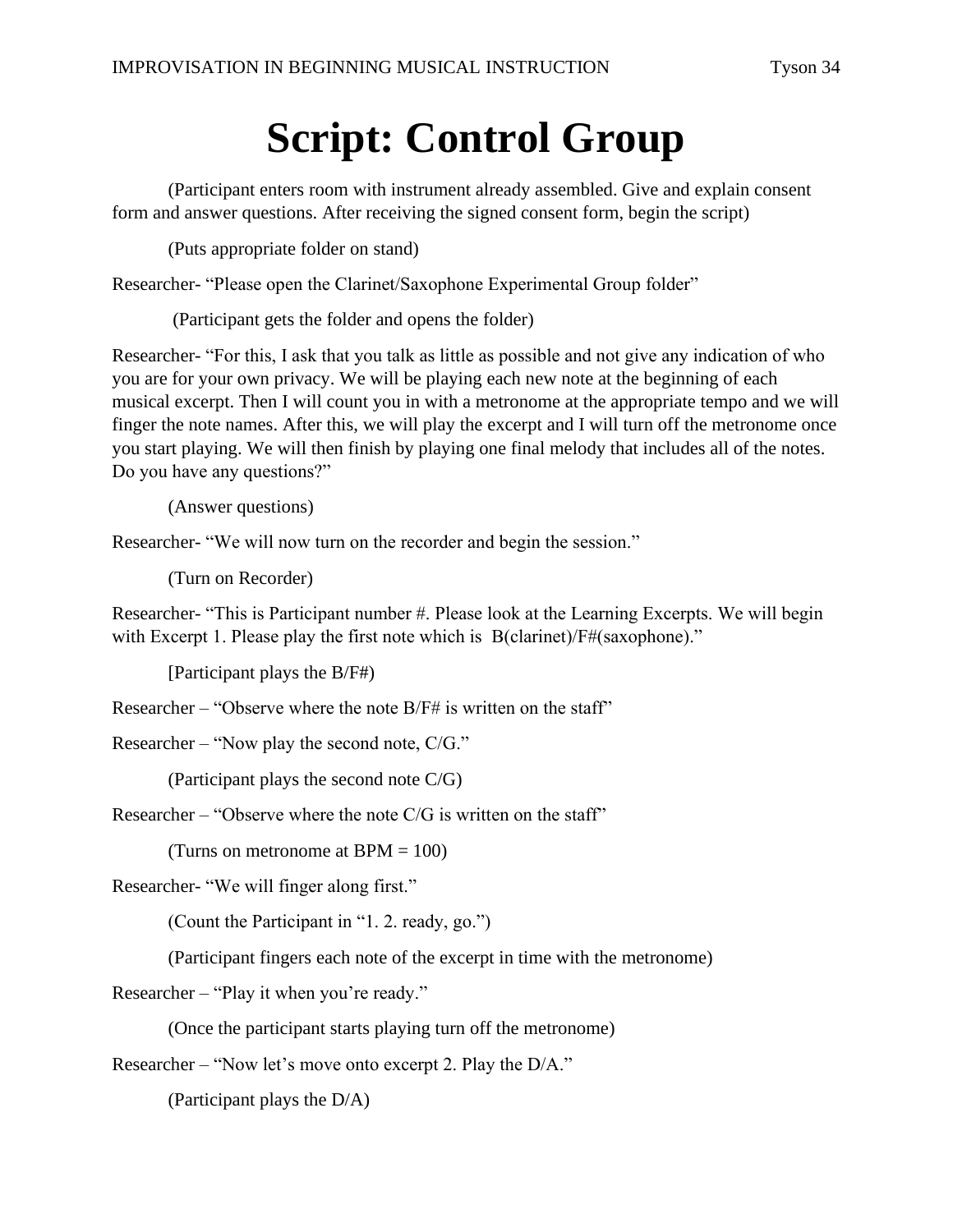Researcher – "Observe where the note D/A is written on the staff."

(Turn on metronome at  $BPM = 100$ )

Researcher- "We will finger along first."

(Count the participant in "1. 2. ready, go.")

Researcher – "Play it when you're ready"

(Once the participant starts playing turn off the metronome)

Researcher – "Now let's move onto excerpt 3. Play the E/B."

(Participant plays the E/B)

Researcher – "Observe where the note E/B is written on the staff"

(Turn on metronome at  $BPM = 100$ )

Researcher- "We will finger along first."

(Count the participant in "1. 2. ready, go.")

Researcher – "Play it when you're ready."

(Once the participant starts playing turn off the metronome)

Researcher – "Now please turn to the page with the melody. I will start the metronome and you will have 30 seconds to look through the piece. At the end of the time, you will play the melody. When you begin to play, I will turn off the metronome. Ready. Go."

(Turns on metronome at BPM =100, begins timer for 30 seconds)

(Timer runs out)

Research – "That is the end of the time. Please play the melody."

(Once the participant starts playing, turn off the metronome)

(When finished playing, turn off audio recorder)

Researcher – "Thank you so much for participating. Have a nice day"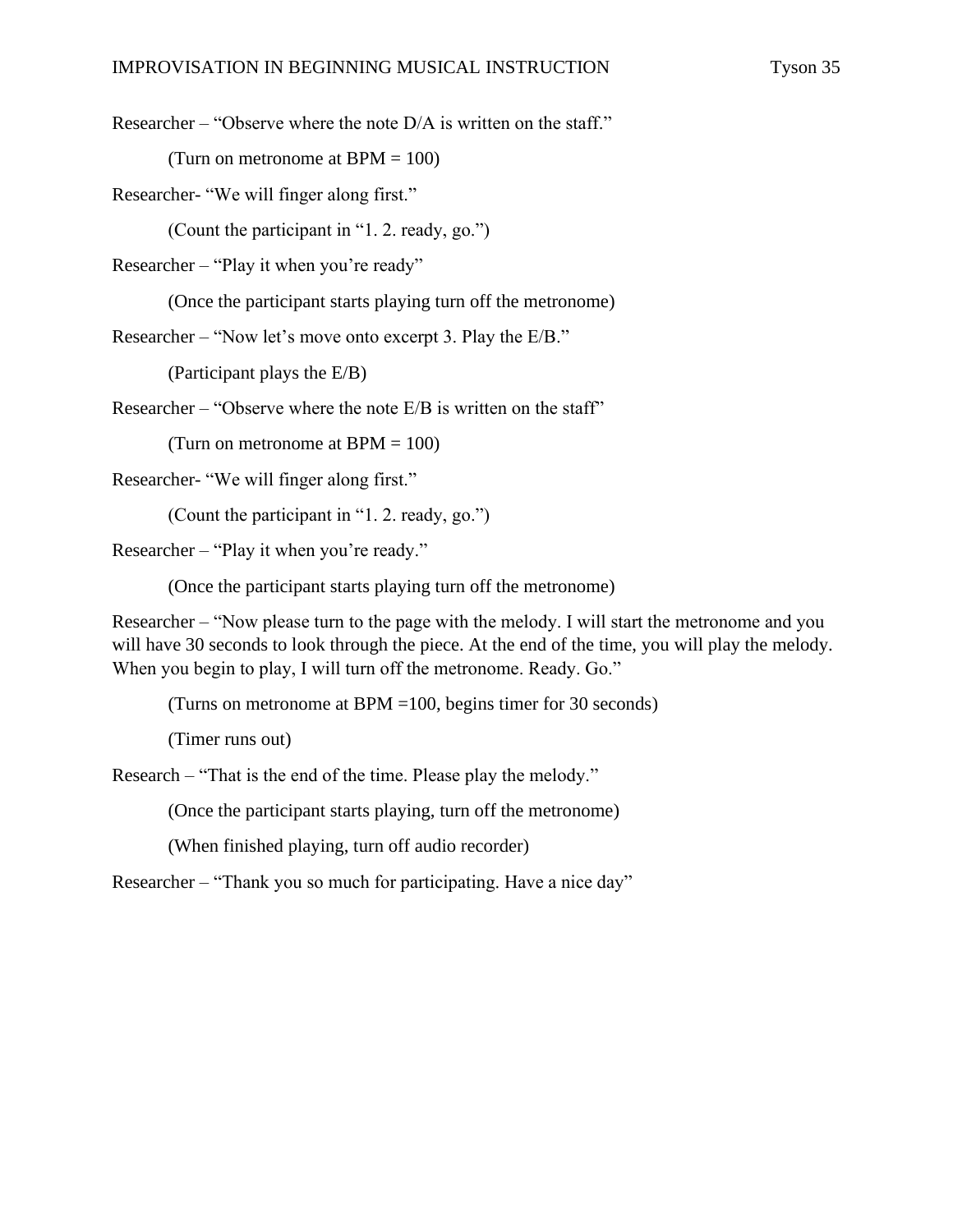

Office of Research Administration Akron, OH 44325-2102

**NOTICE OF APPROVAL** 

Date: 4/7/2020 Brandon Tyson, School of Music To: From: **Kathryn Watkins** IRB Number: 20200305 Title: Effects of improvisation on reading musical notation

#### Approval Date: 4/2/2020

Thank you for submitting your Request for Exemption to the IRB for review. Your protocol represents minimal risk to subjects and qualifies for exemption from the federal regulations under the category below:

- $\sqrt{\phantom{a}}$  Exemption 1 Research conducted in established or commonly accepted educational settings, involving normal educational practices.
- Exemption 2 Research involving the use of educational tests, survey procedures, interview procedures, or observation of public behavior.

Exemption 3 - Research involving the use of benign behavioral interventions in conjunction with the collection of information from adult subjects through verbal or written responses (including data entry) or audiovisual recordings, and subjects have prospectively agreed to the intervention.

Exemption 4 - Research involving the collection or study of existing data, documents, records, biospecimens specimens, pathological specimens, or diagnostic specimens.

Exemption 5 - Research and demonstration projects conducted by or subject to the approval of department or agency heads, and which are designed to study, evaluate, or otherwise examine public programs or benefits.

- Exemption 6 Taste and food quality evaluation and consumer acceptance studies.
- Exemption 7 Research involving the use of a broad consent for the storage or maintenance of identifiable information and/or biospecimens for future research.
- Exemption 8 Research involving the use of a broad consent for the use of identifiable information and/or biospecimens for future research.

Annual continuation applications are not required for exempt projects. If you make changes to the study's design or procedures that increase the risk to subjects or include activities that do not fall within the approved exemption category, please contact the IRB to discuss whether or not a new application must be submitted. Any such changes or modifications must be reviewed and approved by the IRB prior to implementation.

Please retain this letter for your files. This office will hold your exemption application for a period of three years from the approval date. If you wish to continue this protocol beyond this period, you will need to submit another Exemption Request. If the research is being conducted for a master's thesis or doctoral dissertation, the student must file a copy of this letter with the thesis or dissertation.

√ Approved consent form/s enclosed

The University of Akron is an Equal Education and Employment Institution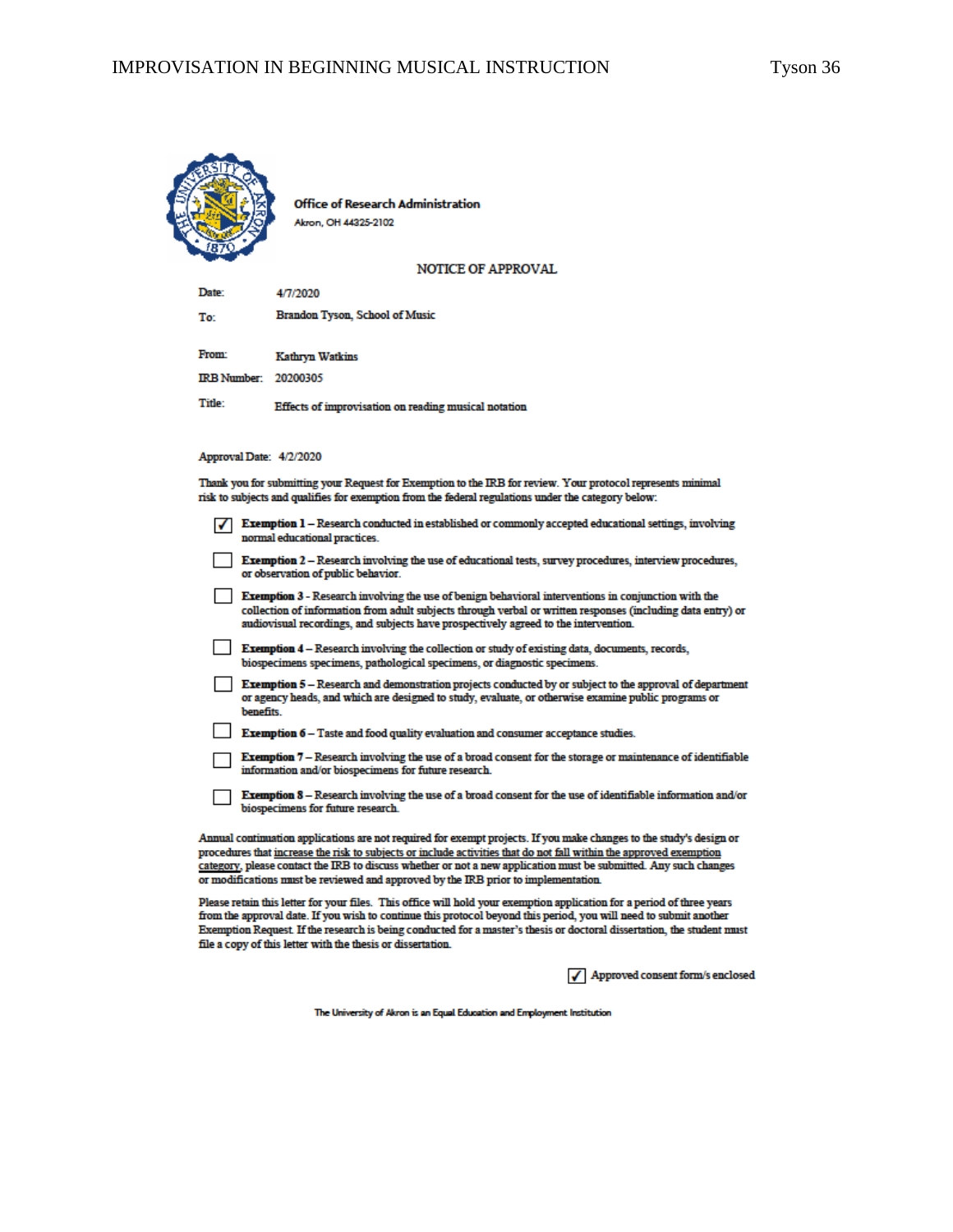C

C

#### **UNIVERSITY OF AKRON**

#### **CONSENT FORM**

You have been invited to participate in a research study being conducted by Brandon Tyson, Seaior Music Education Honors Student at The University of Akron. The purpose of this consent form is to give you the information needed to help you decide whether to be in the study or not. Please read the form carefully. You may ask questions about the research, possible risks and benefits, your right to volunteer, what you will be doing, and anything else about the research. When all your questions have been answered, you can decide if you want to participate in the study or not.

#### **PURPOSE OF THE STUDY**

The purpose of this study is to learn more about the correlation between improvisation and musicliteracy.

#### **STUDY PROCEDURE**

You will be randomly assigned to one of two groups. Participants will learn three new pitches on their instrument using either improvisation or traditional notation methods. Then you will be asked to play a short musical excerpt to assess the effectiveness of each process. These sessions will be audio-recorded.

#### INCLUSION CRITERIA

All students in the Clarinet and Saxophone Methods course will be recruited, with a target sample of 18 students total.

#### **CONFIDENTIALITY**

Data will be collected individually by the researcher. Participants performances will be recorded in an audio only format. Data will be coded by a unique ID number. All results will be compiled so that no individual information will be identifiable.

#### **RISKS OR DISCOMFORTS**

You will be asked to demonstrate skills that are typical in the instrumental methods courses. Some students may feel discomfort with improvising or playing alone.

#### BENEFITS OF THE STUDY

Students who participate will receive extra playing practice and some will receive improvisation practice. Participants may or may not experience benefits in skill development on their instrument,

#### ALTERNATIVES TO TAKING PART IN THIS STUDY

The alternative is to continue participating normally in class.

**APPROVE** Date University of Akion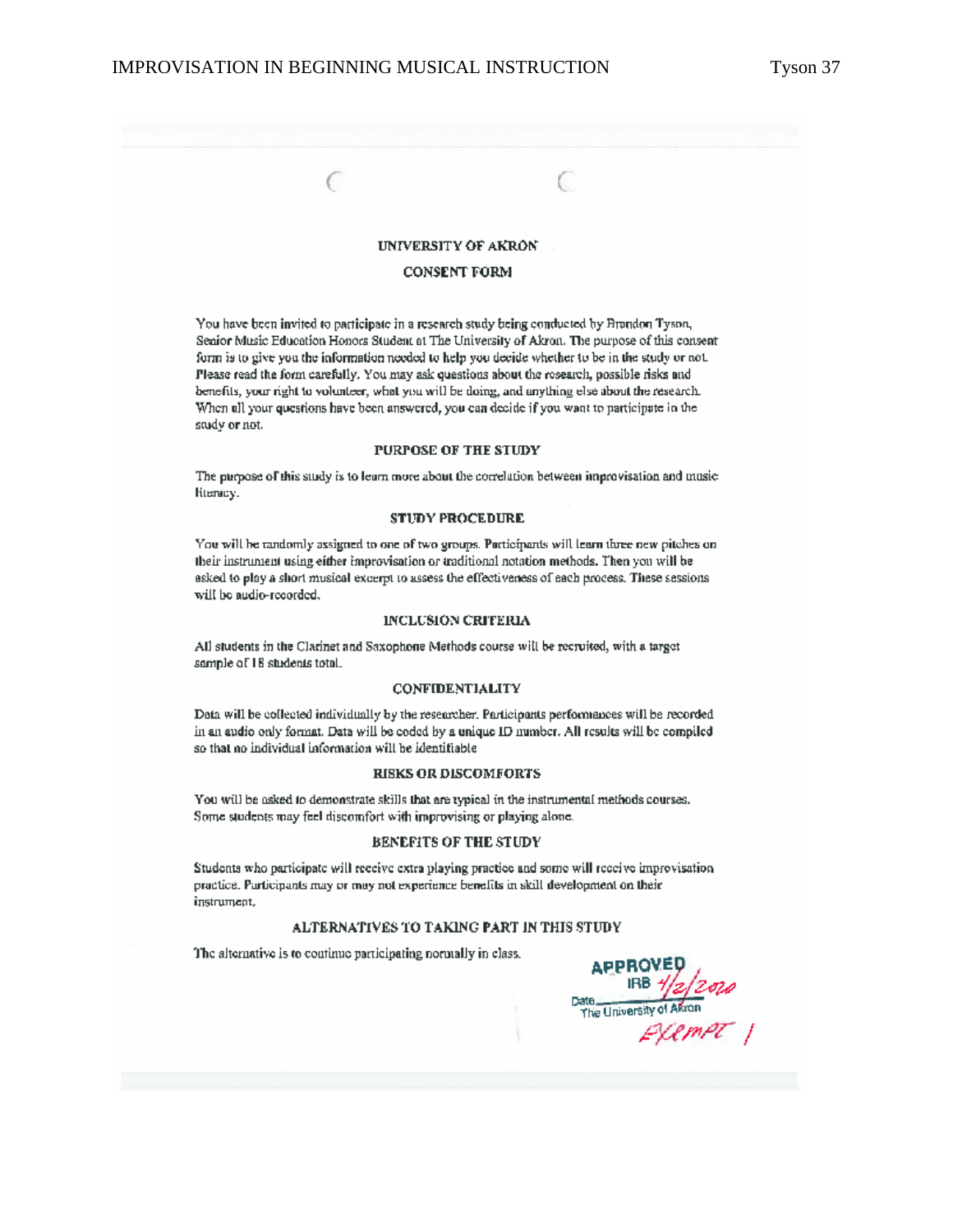| <b>RIGHT TO REFUSE OR WITHDRAW</b><br>Pollowing your consent, your participation in this study remains voluntary. You may withdraw<br>from the study at any time without penalty. Whether or not you participate will have no impact |                                                                                                                                                                                                                                                                                                                                                                                                                                                                                                             |
|--------------------------------------------------------------------------------------------------------------------------------------------------------------------------------------------------------------------------------------|-------------------------------------------------------------------------------------------------------------------------------------------------------------------------------------------------------------------------------------------------------------------------------------------------------------------------------------------------------------------------------------------------------------------------------------------------------------------------------------------------------------|
|                                                                                                                                                                                                                                      |                                                                                                                                                                                                                                                                                                                                                                                                                                                                                                             |
|                                                                                                                                                                                                                                      | on your grade in class. There will be no hard feelings if you refuse to participate in this study.                                                                                                                                                                                                                                                                                                                                                                                                          |
| WHO TO CONTACT WITH QUESTIONS                                                                                                                                                                                                        |                                                                                                                                                                                                                                                                                                                                                                                                                                                                                                             |
|                                                                                                                                                                                                                                      |                                                                                                                                                                                                                                                                                                                                                                                                                                                                                                             |
|                                                                                                                                                                                                                                      |                                                                                                                                                                                                                                                                                                                                                                                                                                                                                                             |
|                                                                                                                                                                                                                                      |                                                                                                                                                                                                                                                                                                                                                                                                                                                                                                             |
|                                                                                                                                                                                                                                      |                                                                                                                                                                                                                                                                                                                                                                                                                                                                                                             |
|                                                                                                                                                                                                                                      | Yes No                                                                                                                                                                                                                                                                                                                                                                                                                                                                                                      |
|                                                                                                                                                                                                                                      | Yes No                                                                                                                                                                                                                                                                                                                                                                                                                                                                                                      |
| Treble<br>Alto                                                                                                                                                                                                                       | Bass<br>Тепит                                                                                                                                                                                                                                                                                                                                                                                                                                                                                               |
|                                                                                                                                                                                                                                      | <b>APPROVED</b>                                                                                                                                                                                                                                                                                                                                                                                                                                                                                             |
| participant, you can contact the IRB at (330) 972-8311.                                                                                                                                                                              | If you have any questions about this study, you may call Brandon Tyson at 330-639-8266 or<br>contact Dr. Russell at guassell@nakron edn. This research has been approved by the University<br>of Akron Institutional Review Board. If you have any questions about your rights as a research<br>I have read the information provided and all my questions have been answered. I voluntarily<br>agree to the participation in this study and to the audio recording of the session. I will receive a<br>Date |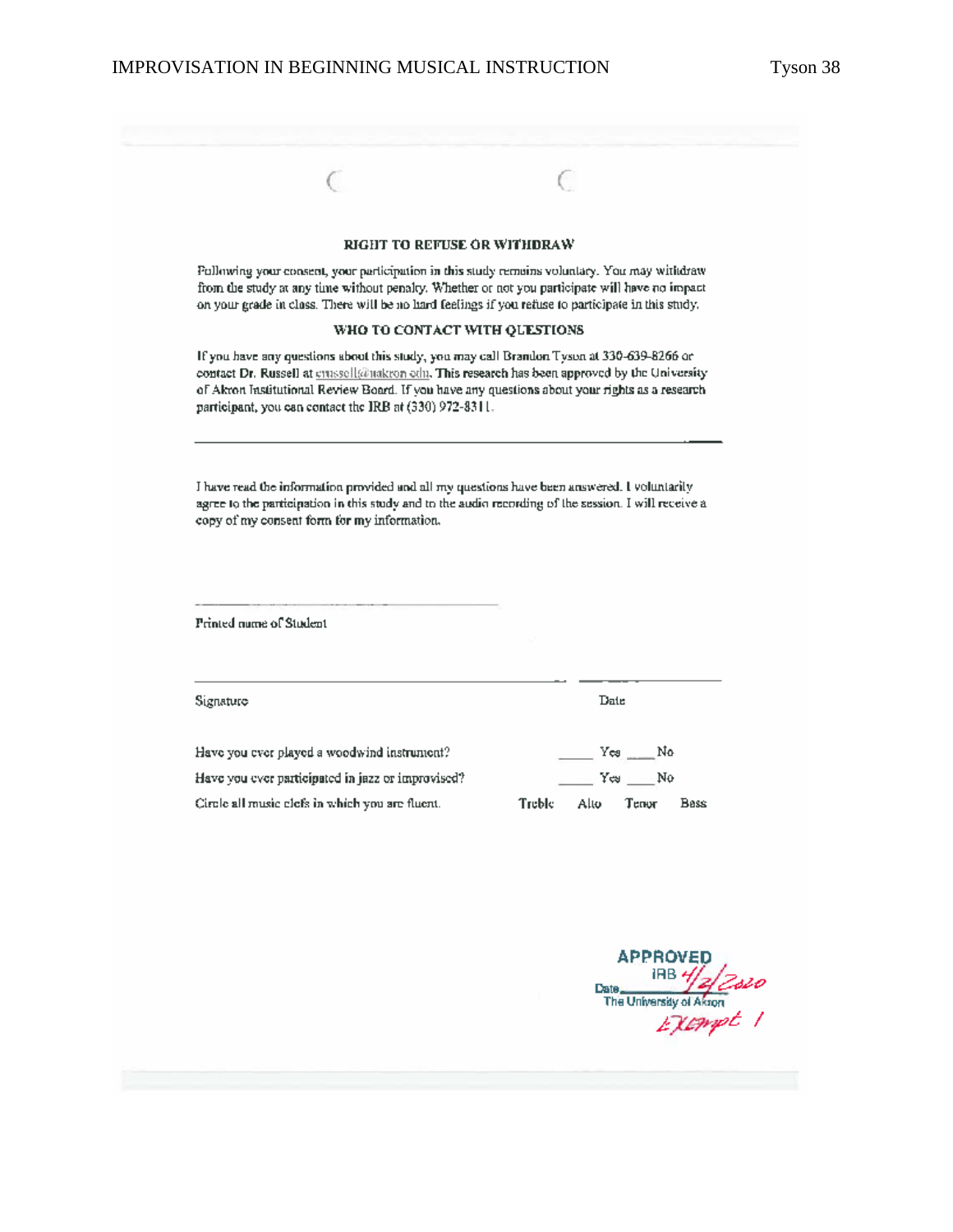## **Grading Rubric**

Participant #: \_\_\_\_\_\_\_ Reviewer Name: \_\_\_\_\_\_\_\_\_\_\_\_\_\_\_\_\_\_\_\_\_\_\_\_\_\_\_

|              | 5              | $\overline{\mathbf{4}}$ | 3             | $\overline{2}$ | 1              |
|--------------|----------------|-------------------------|---------------|----------------|----------------|
| Pitch        | Student        | Student                 | Student       | Student        | Student        |
| Accuracy     | missed 0-1     | missed 2-4              | missed 5-7    | missed 8-11    | missed 12-all  |
|              | pitches on the | pitches on              | pitches on    | pitches on     | pitches on     |
|              | assessment     | assessment              | assessment    | assessment     | assessment     |
|              | piece. (This   | piece.                  | piece.        | piece.         | piece.         |
|              | does not       |                         |               |                |                |
|              | account for    |                         |               |                |                |
|              | rhythms or     |                         |               |                |                |
|              | changes in     |                         |               |                |                |
|              | tone)          |                         |               |                |                |
| Steady Beat/ | Steady beat    | There was 1             | There were 2  | There were 3   | There were 4   |
| Hesitation   | remained       | moment of               | moments of    | moments of     | moments of     |
|              | consistent.    | hesitation in           | hesitation in | hesitation in  | hesitation in  |
|              | There were     | time or                 | time or       | time or        | time or        |
|              | no moments     | sudden shift            | sudden shift  | sudden shift   | sudden shift   |
|              | of sudden      | in tempo.               | in tempo.     | in tempo.      | in tempo.      |
|              | delay or       |                         |               |                |                |
|              | rushed time.   |                         |               |                |                |
|              | (This does     |                         |               |                |                |
|              | not include    |                         |               |                |                |
|              | rushing or     |                         |               |                |                |
|              | dragging)      |                         |               |                |                |
| Consistent   | Tone of each   | The player              | The player    | The player     | The player     |
| Tone         | note is        | loses                   | loses         | loses          | loses          |
|              | consistent to  | consistent              | consistent    | consistent     | consistent     |
|              | the overall    | tone on $1-2$           | tone on $3-5$ | tone on $6-10$ | tone on $11$ - |
|              | tone of the    | notes.                  | notes.        | notes.         | all notes.     |
|              | player.        |                         |               |                |                |

Pitch Accuracy: \_\_\_\_\_\_\_\_\_/5

Steady Beat/ Hesitation: \_\_\_\_\_\_\_\_\_\_\_\_/5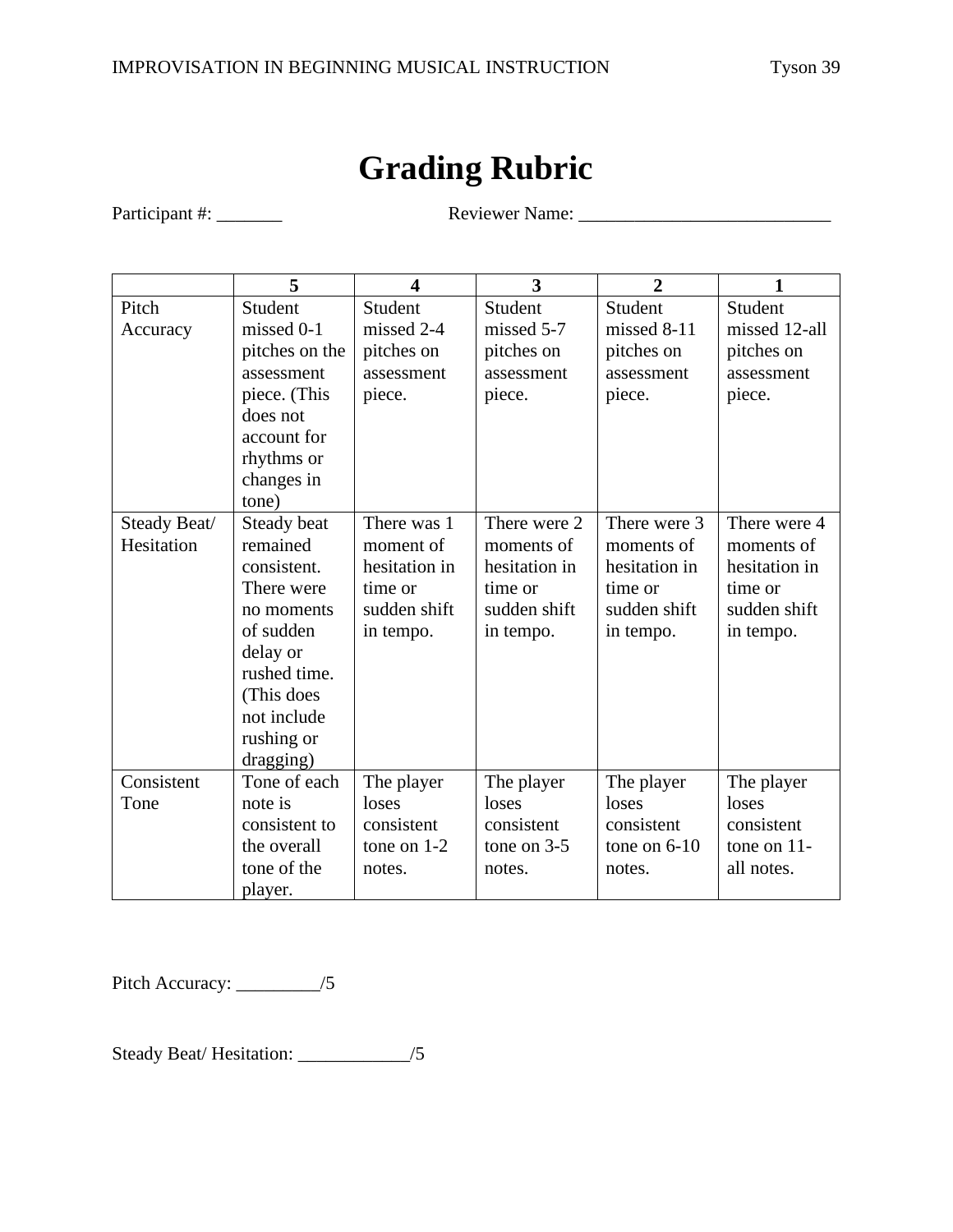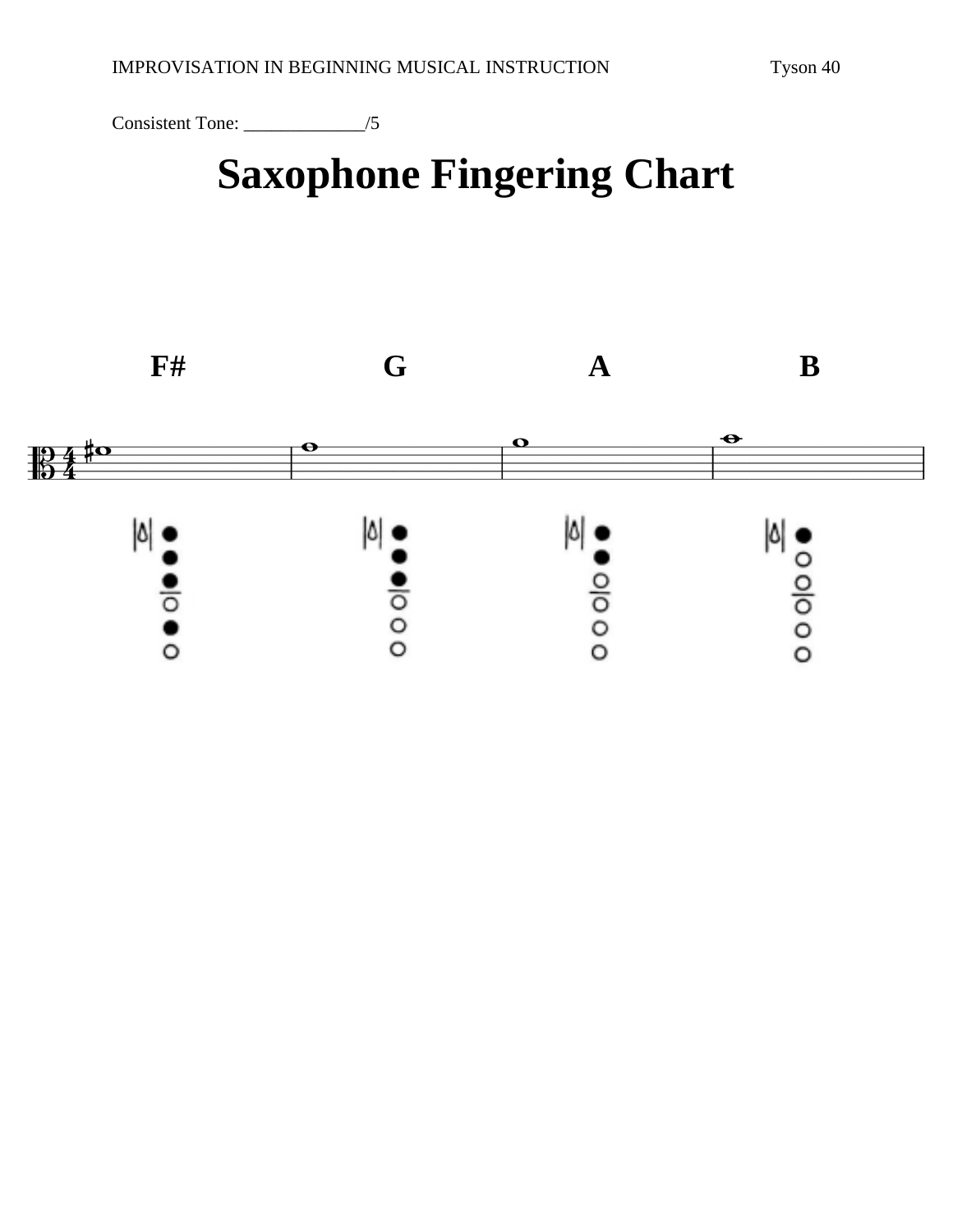# **Saxophone Learning Excerpts**



**Excerpt 2**



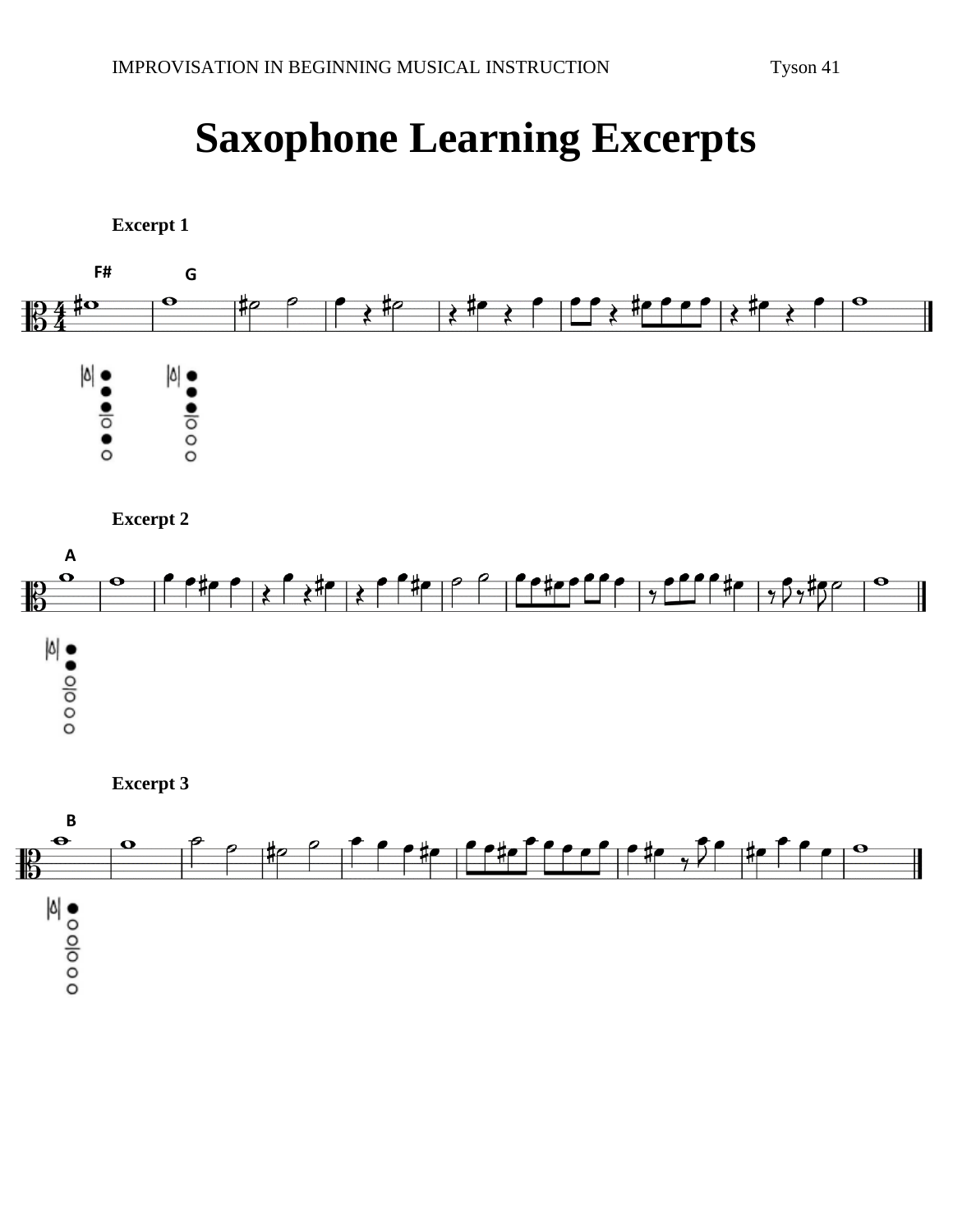## **Saxophone Assessment**

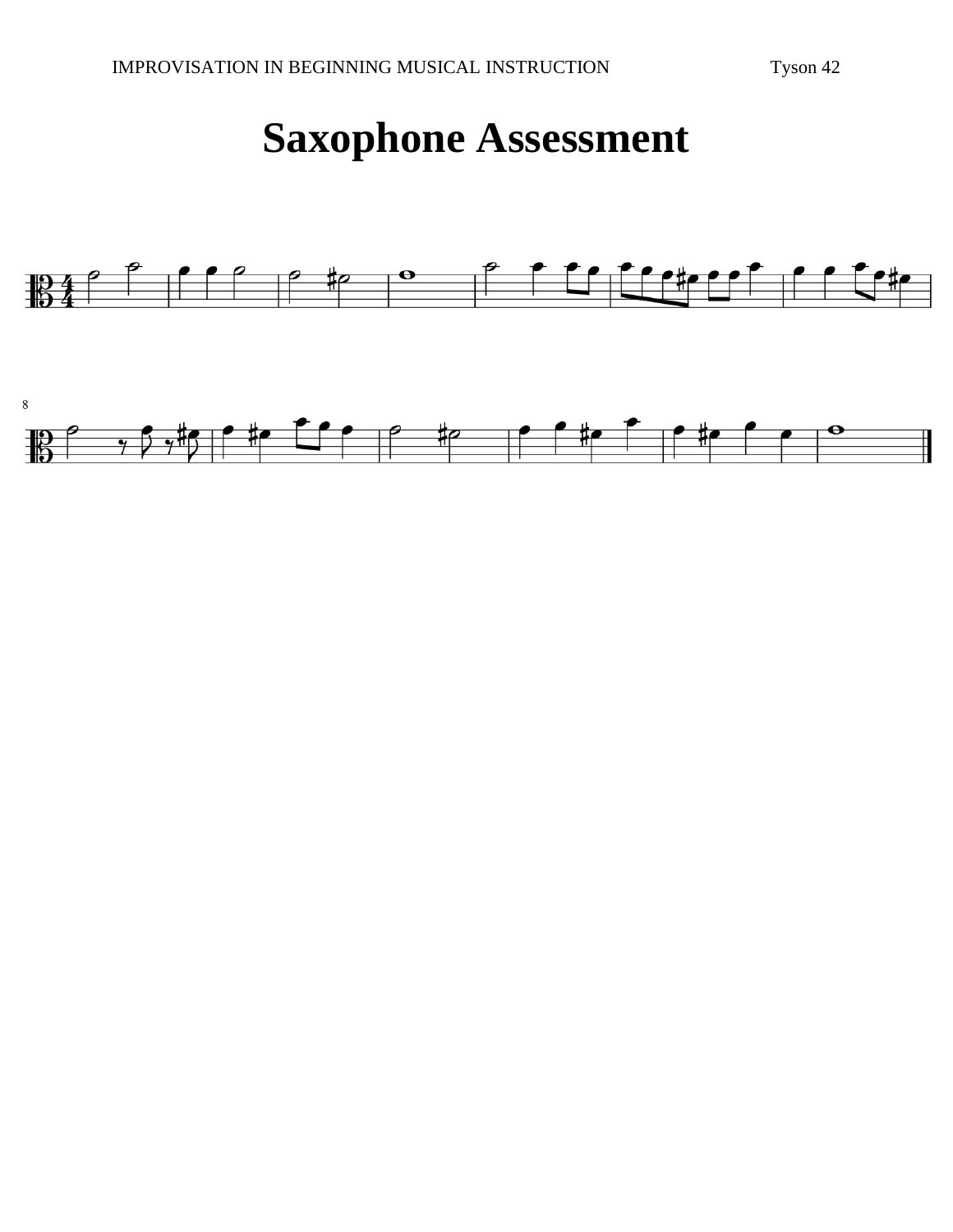# **Clarinet Fingering Chart**

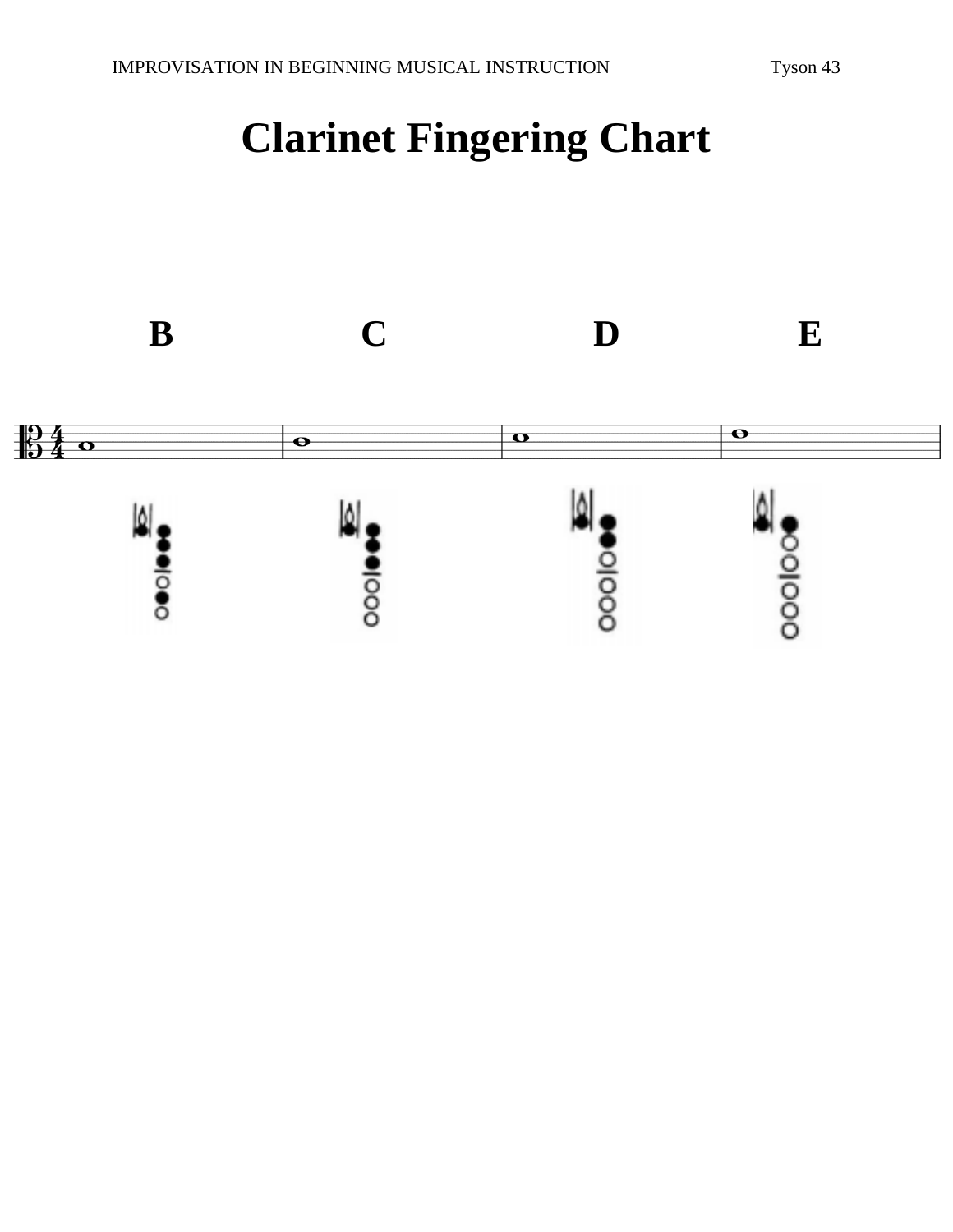# **Clarinet Learning Excerpts**

**Excerpt 1**



**Excerpt 2**